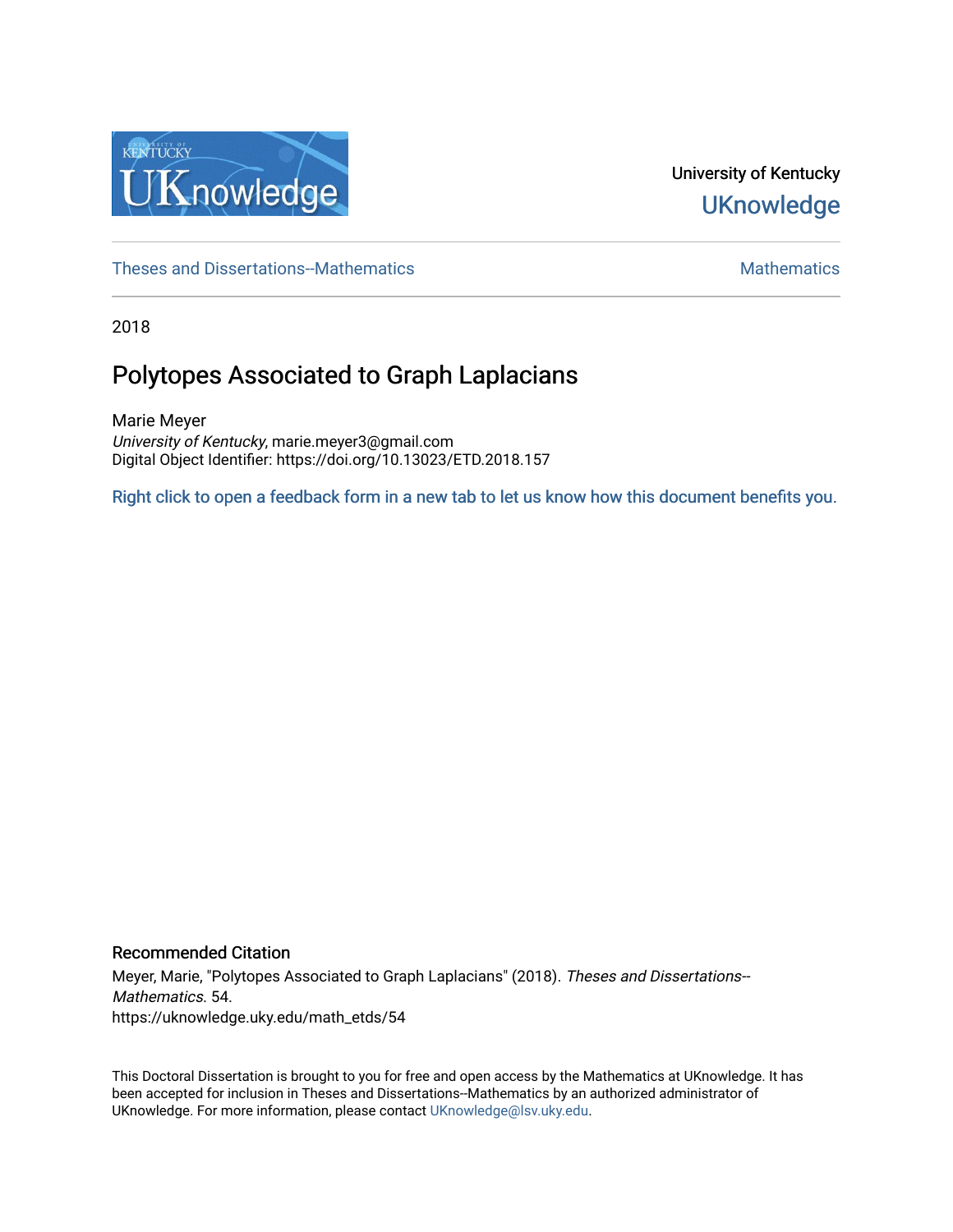## STUDENT AGREEMENT:

I represent that my thesis or dissertation and abstract are my original work. Proper attribution has been given to all outside sources. I understand that I am solely responsible for obtaining any needed copyright permissions. I have obtained needed written permission statement(s) from the owner(s) of each third-party copyrighted matter to be included in my work, allowing electronic distribution (if such use is not permitted by the fair use doctrine) which will be submitted to UKnowledge as Additional File.

I hereby grant to The University of Kentucky and its agents the irrevocable, non-exclusive, and royalty-free license to archive and make accessible my work in whole or in part in all forms of media, now or hereafter known. I agree that the document mentioned above may be made available immediately for worldwide access unless an embargo applies.

I retain all other ownership rights to the copyright of my work. I also retain the right to use in future works (such as articles or books) all or part of my work. I understand that I am free to register the copyright to my work.

## REVIEW, APPROVAL AND ACCEPTANCE

The document mentioned above has been reviewed and accepted by the student's advisor, on behalf of the advisory committee, and by the Director of Graduate Studies (DGS), on behalf of the program; we verify that this is the final, approved version of the student's thesis including all changes required by the advisory committee. The undersigned agree to abide by the statements above.

> Marie Meyer, Student Dr. Benjamin Braun, Major Professor Dr. Peter Hislop, Director of Graduate Studies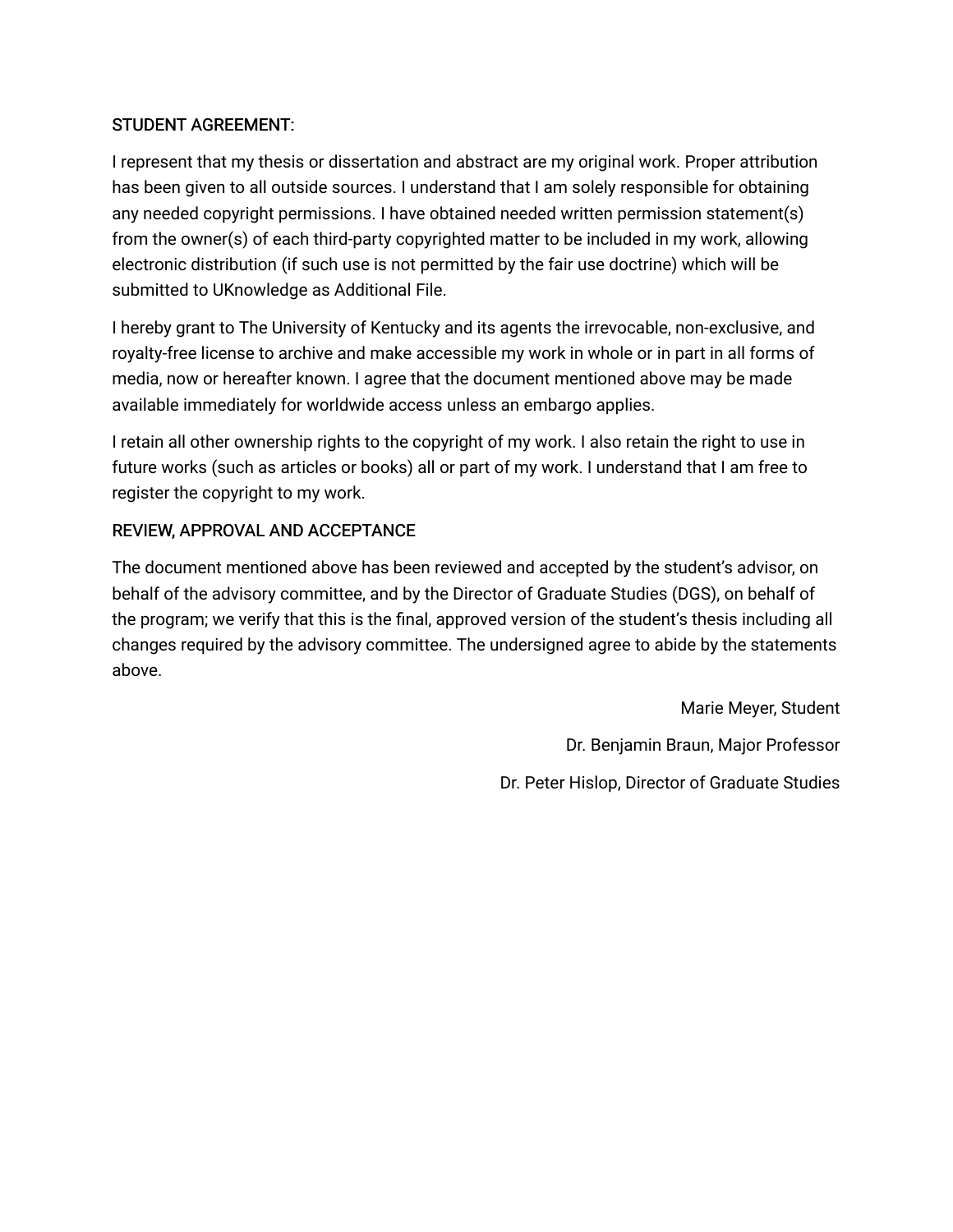Polytopes Associated to Graph Laplacians

## DISSERTATION

A dissertation submitted in partial fulfillment of the requirements for the degree of Doctor of Philosophy in the College of Arts and Sciences at the University of Kentucky

> By Marie Meyer Lexington, Kentucky

Director: Dr. Benjamin Braun, Associate Professor of Mathematics Lexington, Kentucky

2018

Copyright<sup>©</sup> Marie Meyer 2018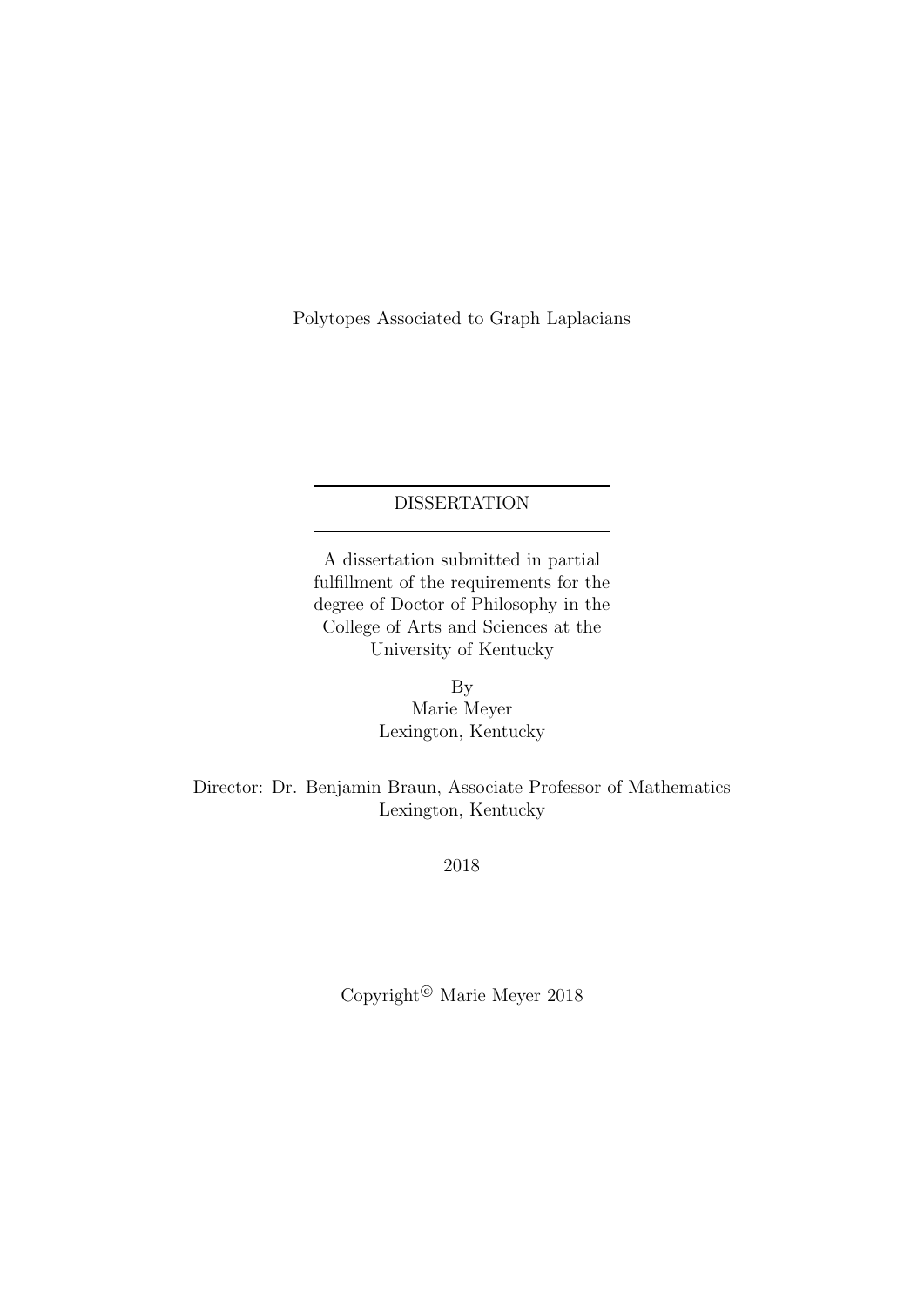### ABSTRACT OF DISSERTATION

#### Polytopes Associated to Graph Laplacians

Graphs provide interesting ways to generate families of lattice polytopes. In particular, one can use matrices encoding the information of a finite graph to define vertices of a polytope. This dissertation initiates the study of the Laplacian simplex,  $P_G$ , obtained from a finite graph  $G$  by taking the convex hull of the columns of the Laplacian matrix for G. The Laplacian simplex is extended through the use of a parallel construction with a finite digraph  $D$  to obtain the *Laplacian polytope*,  $P_D$ .

Basic properties of both families of simplices,  $P_G$  and  $P_D$ , are established using techniques from Ehrhart theory. Motivated by a well-known conjecture in the field, our investigation focuses on reflexivity, the integer decomposition property, and unimodality of Ehrhart  $h^*$ -vectors of these polytopes. A systematic investigation of  $P_G$  for trees, cycles, and complete graphs is provided, which is enhanced by an investigation of  $P<sub>D</sub>$  for cyclic digraphs. We form intriguing connections with other families of simplices and produce G and D such that the  $h^*$ -vectors of  $P_G$  and  $P_D$ exhibit extremal behavior.

KEYWORDS: lattice polytope, Ehrhart theory, Laplacian matrix,  $h^*$ -vector, unimodal sequence, digraph

Author's signature: Marie Meyer

Date: May 4, 2018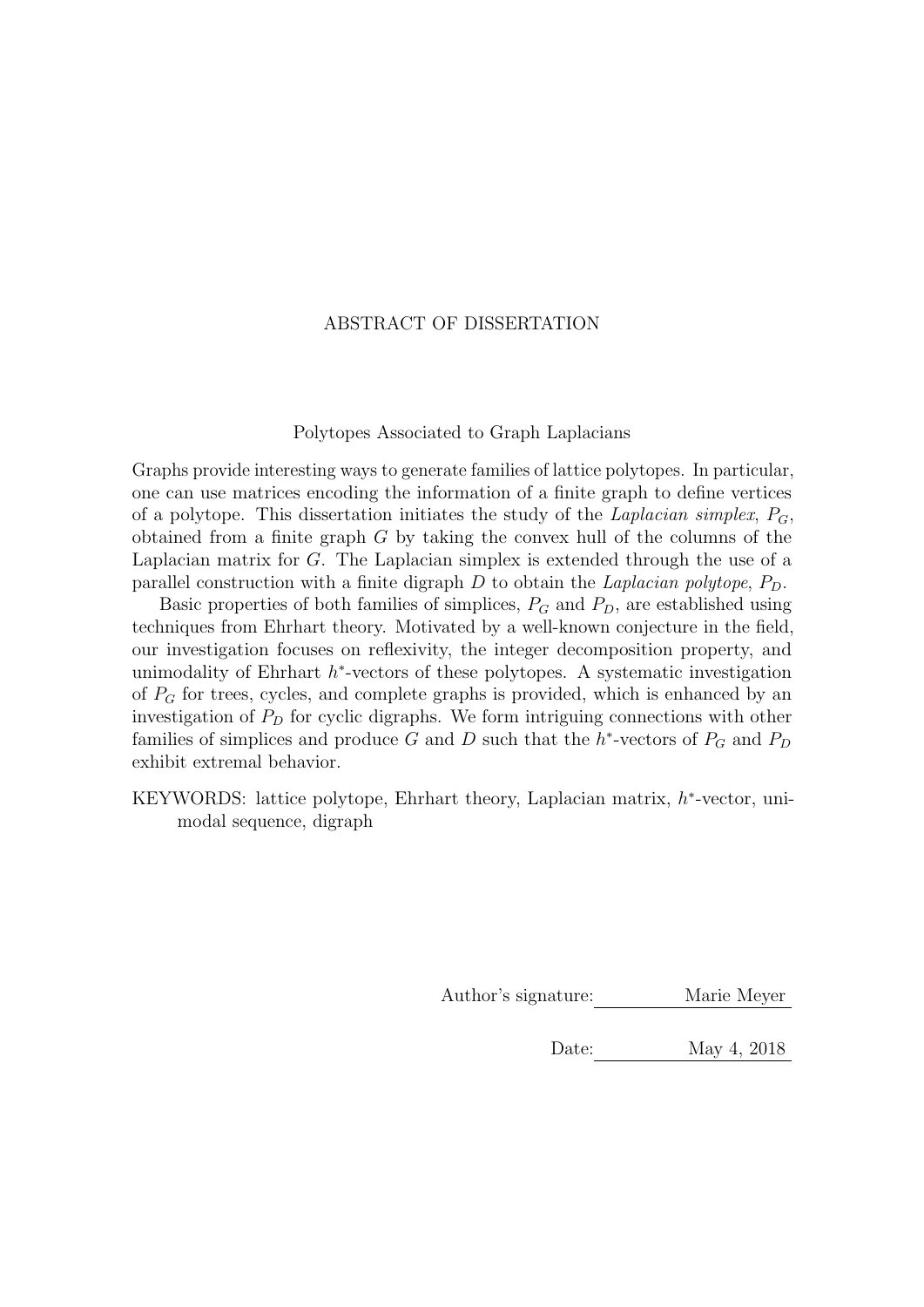Polytopes Associated to Graph Laplacians

By Marie Meyer

Director of Dissertation: Benjamin Braun

Director of Graduate Studies: Peter Hislop

Date: May 4, 2018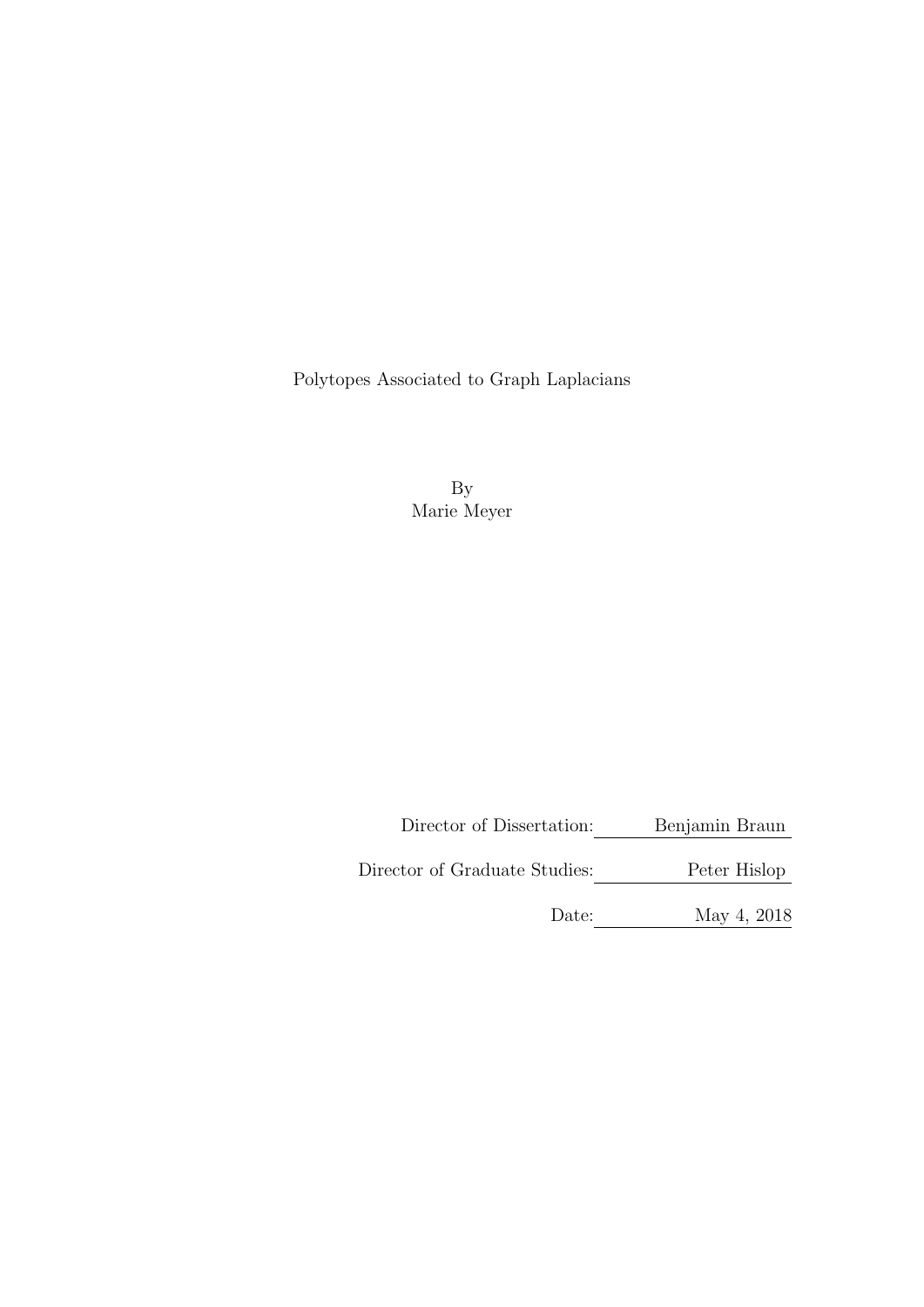#### ACKNOWLEDGMENTS

<span id="page-5-0"></span>First of all I am grateful to my advisor, Ben Braun, for his support, patience, and guidance. From him, I learned what it means to be a flourishing member of the math community. Without him, none of this would be possible.

I have thoroughly enjoyed my time at the University of Kentucky. I am grateful to the department members who always kept an open door to offer guidance. I am grateful to Sheri and Christine for making the department run smoothly. I am grateful to my office family for their stimulating debates, never ending laughter, and limitless support.

I thank my collaborators and coauthors, Gabriele, Akiyoshi, and Dr. Hibi, for our work together in Japan.

Finally, I extend my gratitude to my parents, siblings, and friends. Thank you for providing endless encouragement, inspiration, and support.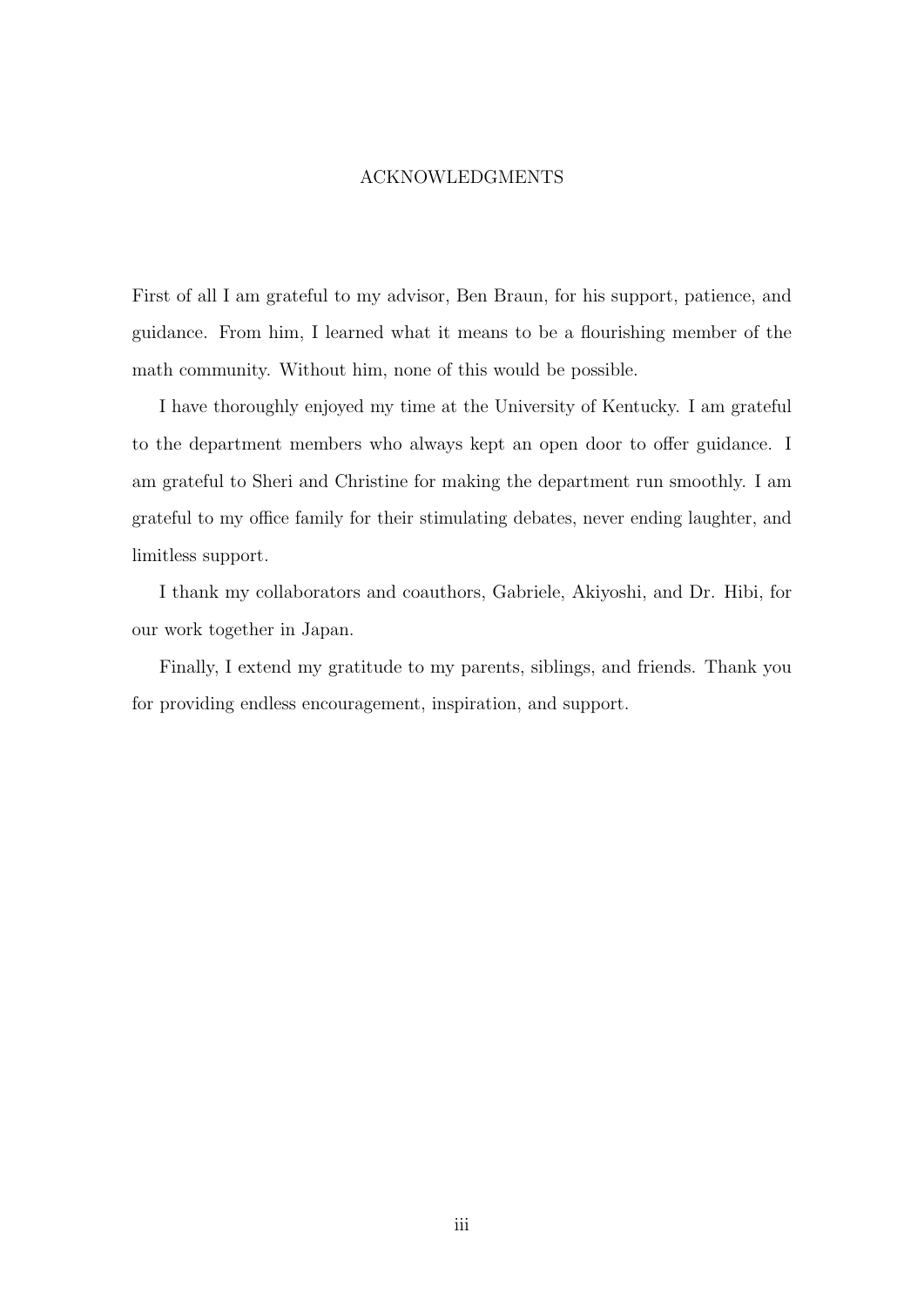## TABLE OF CONTENTS

|                                                               |                                                                                        | iii            |  |  |
|---------------------------------------------------------------|----------------------------------------------------------------------------------------|----------------|--|--|
|                                                               |                                                                                        | $\mathbf{V}$   |  |  |
| Chapter 1                                                     |                                                                                        | $\mathbf{1}$   |  |  |
| $1.1\,$                                                       |                                                                                        | $\mathbf{1}$   |  |  |
| 1.2                                                           | Ehrhart theory $\ldots \ldots \ldots \ldots \ldots \ldots \ldots \ldots \ldots \ldots$ | $\overline{4}$ |  |  |
| 1.3                                                           |                                                                                        | $\overline{5}$ |  |  |
| Chapter 2                                                     | Laplacian Simplices Associated to Simple Graphs                                        | 8              |  |  |
| 2.1                                                           |                                                                                        | 8              |  |  |
| 2.2                                                           | Interpretation of $h^*$ vectors of Laplacian simplices                                 | 12             |  |  |
| 2.3                                                           |                                                                                        | 13             |  |  |
| 2.4                                                           |                                                                                        | $15\,$         |  |  |
| 2.5                                                           |                                                                                        | 24             |  |  |
| 2.6                                                           | Graph operations and Laplacian simplices                                               | 27             |  |  |
| 2.7                                                           |                                                                                        | 32             |  |  |
| Laplacian Simplices Associated to Digraphs<br>34<br>Chapter 3 |                                                                                        |                |  |  |
| 3.1                                                           |                                                                                        | 34             |  |  |
| 3.2                                                           |                                                                                        | 35             |  |  |
| 3.3                                                           | Connections with other families of simplices                                           | 37             |  |  |
| 3.4                                                           | Laplacian simplices associated to cycle digraphs                                       | 40             |  |  |
| 3.5                                                           | Digraph operations and Laplacian polytopes $\dots \dots \dots \dots$                   | 45             |  |  |
| 3.6                                                           |                                                                                        | 48             |  |  |
|                                                               |                                                                                        | 50             |  |  |
|                                                               |                                                                                        | 53             |  |  |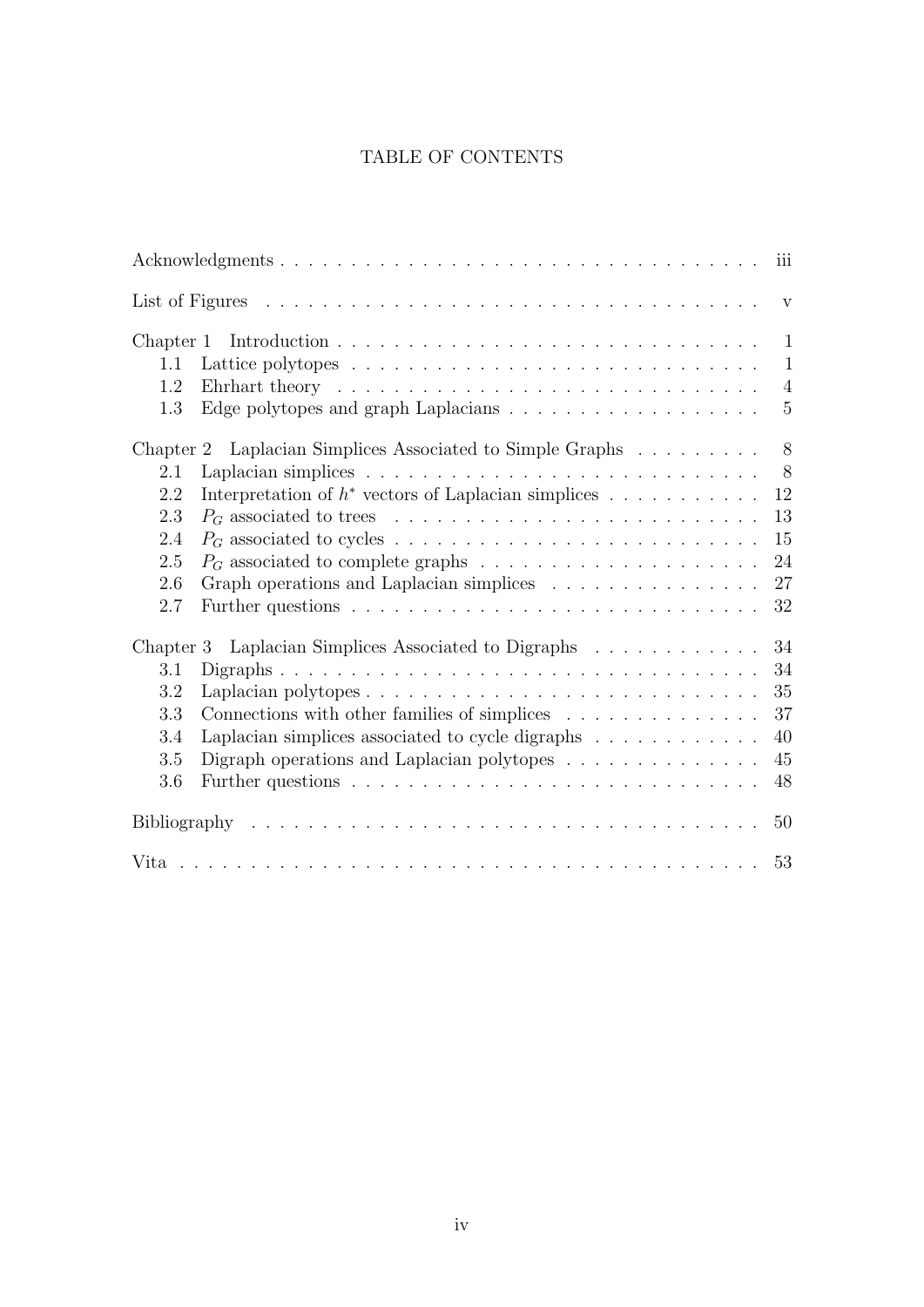## LIST OF FIGURES

<span id="page-7-0"></span>

| 1.1 |                                                                                            | $3\phantom{.0}$           |
|-----|--------------------------------------------------------------------------------------------|---------------------------|
| 1.2 | The simplex on the left, $P_{K_4}$ , is reflexive while the simplex on the right,          |                           |
|     | $P_{C_4}$ , is 2-reflexive. These simplices are defined in 2.1.4 and specifically          |                           |
|     | addressed in Sections 2.5 and 2.4, respectively. $\dots \dots \dots \dots \dots \dots$     | $\overline{\phantom{a}3}$ |
| 2.1 |                                                                                            |                           |
| 2.2 | The wedge of $K_5$ and $C_5$ with a leaf and the bridge of $K_5$ and $C_5$ 28              |                           |
| 2.3 | The bridge of $K_3$ with two different trees on 3 vertices. 31                             |                           |
| 3.1 | Three unimodularly equivalent full-dimensional copies of $P_D$ obtained by                 |                           |
|     | deleting the first, second, and third columns of $L(D)$ , respectively 36                  |                           |
| 3.2 | The star shaped digraph D such that $P_D = \mathbb{P}(1, q_1, \ldots, q_n)$ . The label on |                           |
|     | an edge from i to j represents the total number of edges from i to j                       | 40                        |
| 3.3 |                                                                                            | 42                        |
|     | 3.4 An example of the construction of Theorem 3.4.8. $\dots \dots \dots \dots$ 46          |                           |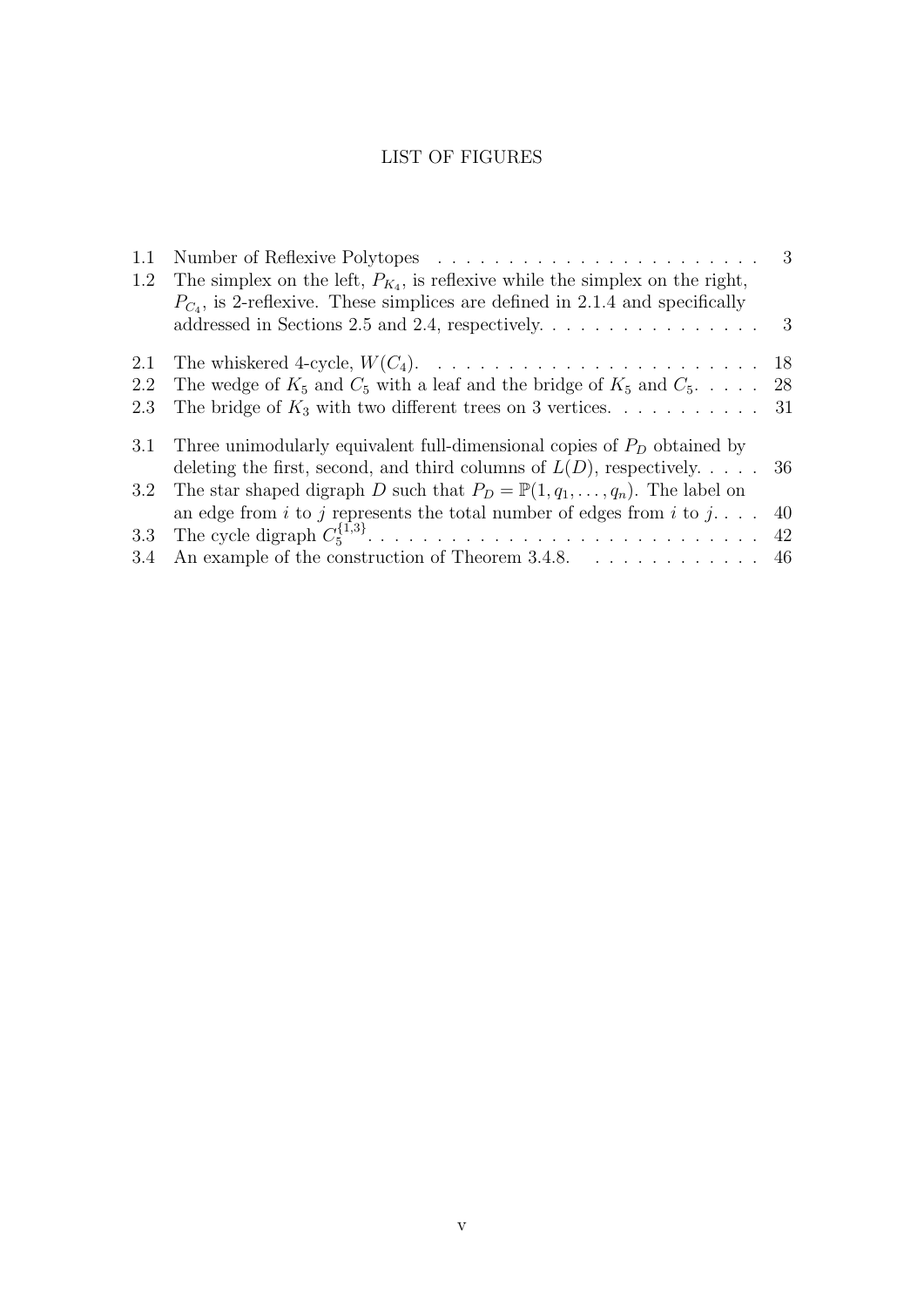#### <span id="page-8-0"></span>Chapter 1 Introduction

#### <span id="page-8-1"></span>1.1 Lattice polytopes

The integer points  $\mathbb{Z}^d$  form a lattice in  $\mathbb{R}^d$ . We call the integer points *lattice points*.

<span id="page-8-2"></span>**Definition 1.1.1.** A *lattice polytope*, denoted  $P$ , of dimension d is the convex hull of finitely many points in  $\mathbb{Z}^n$ , called vertices of  $P$ , which together affinely span a d-dimensional hyperplane of  $\mathbb{R}^n$ . If  $\mathbf{v}_1, \ldots, \mathbf{v}_m \in \mathbb{Z}^n$  are the vertices of  $\mathcal{P}$ , then

$$
\mathcal{P} = \left\{ \sum_{i=1}^m \lambda_i \mathbf{v_i} \mid \text{ each } \lambda_i \ge 0 \text{ and } \sum_{i=1}^m \lambda_i = 1 \right\} \subseteq \mathbb{R}^n.
$$

is the vertex description of P, and we write  $P = \text{conv}(\mathbf{v_1}, \dots, \mathbf{v_m})$ .

Equivalently, a lattice polytope can be defined as the finite intersection of half spaces. This is called the *hyperplane description* of a polytope. Each polytope has both a vertex and hyperplane description; however, it is nontrivial to algorithmically interchange descriptions. A proof of this fact can be found in Appendix A [\[6\]](#page-57-1). Generally we will use the vertex description described in Definition [1.1.1.](#page-8-2) The minimum number of vertices a d-dimensional polytope can have is  $d + 1$ . These polytopes are called simplices.

**Definition 1.1.2.** The convex hull of  $d+1$  affinely independent vertices is called a d-simplex. For example, every 1-dimensional polytope, that is, every line segment, is a 1-simplex. Also, the 2-dimensional simplices are triangles, and the 3-dimensional simplices are tetrahedra.

We do not want to distinguish between certain transformations of a polytope, such as translations or reflections; therefore, we consider a lattice polytope up to the following equivalence. Two lattice polytopes  $P \subseteq \mathbb{R}^n$  and  $P' \subseteq \mathbb{R}^{n'}$  are said to be unimodularly equivalent if there exists an affine map from the affine span of  $P$  to the affine span of P' that maps  $\mathbb{Z}^n \cap$  aff  $(P)$  bijectively onto  $\mathbb{Z}^{n'} \cap$  aff  $(P')$  and maps  $P$  to  $P'$ . Consequently we consider lattice polytopes up to affine automorphisms of the lattice. The lattice polytopes in a given equivalence class are unimodular transformations of a representative lattice polytope. Sometimes it is convenient to work with full-dimensional lattice polytopes, i.e. lattice polytopes embedded in a space of their same dimension. Affine maps make this possible. One invariant of lattice equivalent polytopes is volume. It is convenient for combinatorists to use normalized volume when measuring to polytopes instead of the usual Euclidean volume. The relation between these two notions is simple.

**Definition 1.1.3.** If a polytope  $P$  is d-dimensional, its normalized volume  $Vol(P)$ is defined to be  $d!$  times the relative Euclidean volume of  $\mathcal{P}$ .

As with other geometric objects, there is a notion of polar duality among polytopes.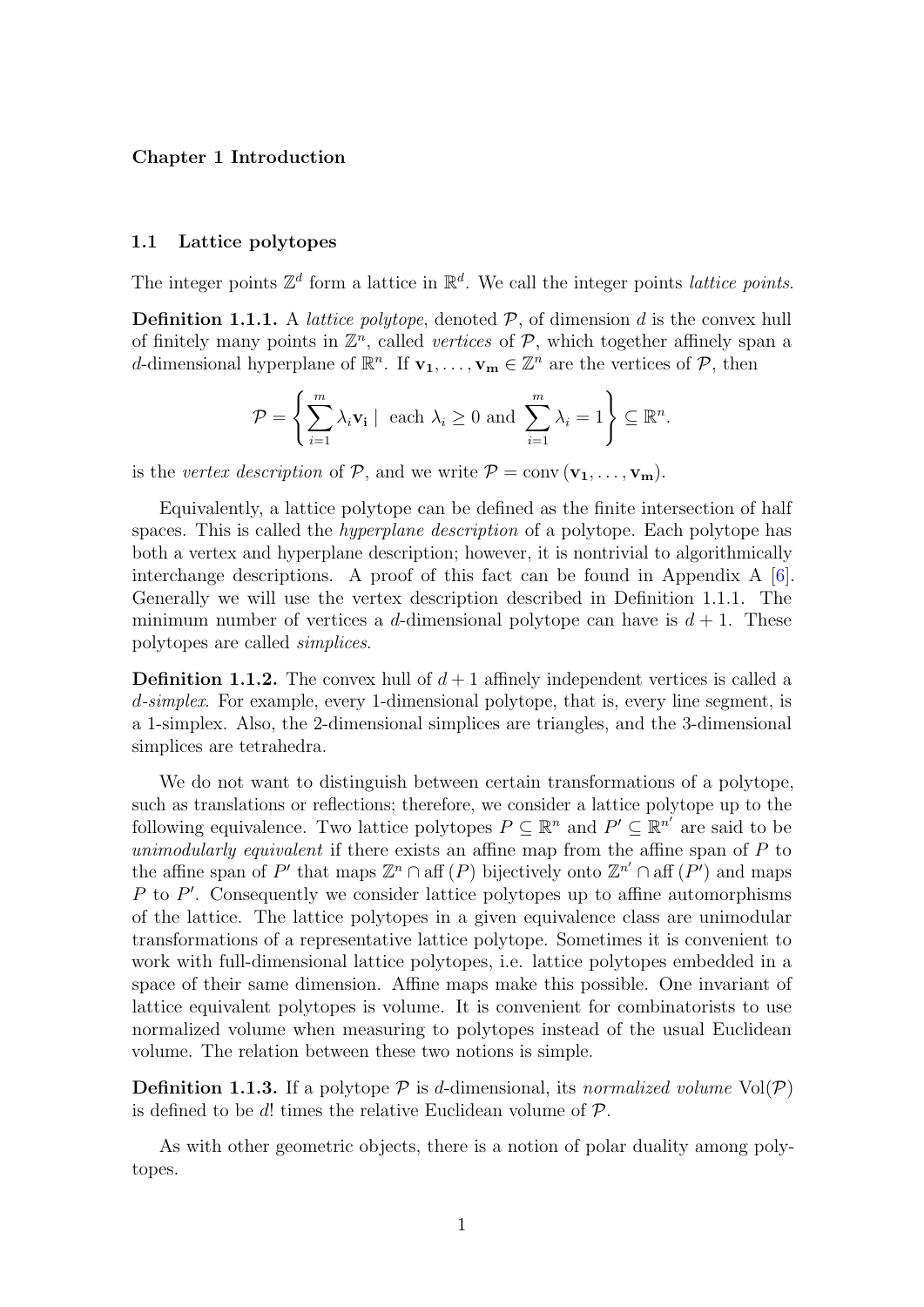**Definition 1.1.4.** The *(polar)* dual polytope of a full dimensional polytope  $P \subseteq \mathbb{R}^n$ which contains the origin in its interior is

$$
\mathcal{P}^* := \{ \mathbf{x} \in \mathbb{R}^n \mid \mathbf{x} \cdot \mathbf{y} \le 1 \text{ for all } \mathbf{y} \in \mathcal{P} \}.
$$

in particular,  $(\mathcal{P}^*)^* = \mathcal{P}$ .

The concept of polar duality extends beyond polytopes to any subset of  $\mathbb{R}^n$ . Dual polytopes allow us to define a paramount property a polytope can possess. Reflexive polytopes are a particularly important class of polytopes first introduced in [\[4\]](#page-57-2). There are equivalent ways to define reflexive polytopes. First we provide a geometric interpretation using the polar dual.

<span id="page-9-0"></span>**Definition 1.1.5.** A lattice polytope  $P$  is called *reflexive* if it contains the origin in its interior, and its dual  $\mathcal{P}^*$  is a lattice polytope.

We extend the definition of reflexive to all the lattice polytopes which are unimodularly equivalent to  $P$ . As an example, any lattice translate of a reflexive polytope is also called reflexive. An alternative definition for reflexivity relies on the hyperplane description of a polytope. In practice, we use the more convenient interpretation to prove a polytope is reflexive.

<span id="page-9-1"></span>**Definition 1.1.6.** A lattice polytope  $P$  is called *reflexive* if it has the hyperplane description

$$
\mathcal{P} = \{ \mathbf{x} \in \mathbb{R}^n \mid H\mathbf{x} \leq \mathbb{1} \},
$$

where  $H$  is an integral matrix.

In [\[4\]](#page-57-2), Victor Batyrev created the term *reflexive polytope* when he found applications to mirror symmetry in physical string theory. Observe both  $P$  and  $P^*$ are reflexive polytopes if  $\mathcal P$  satisfies Definition [1.1.5.](#page-9-0) Thus they always appear as dual pairs. In particular, reflexive polytopes describe mirror families of Calabi-Yau manifolds and can be used to compute invariants of these Calabi-Yau varieties.

There are many open questions about basic properties of reflexive polytopes; however, there are still interesting known results. Haase and Melnikov provided an algorithm to show that any lattice polytope is isomorphic to a face of some reflexive polytope [\[17\]](#page-58-0). The *reflexive dimension* of a lattice polytope is the smallest d such that the polytope is lattice equivalent to the face of a reflexive d-polytope. They provided bounds on the reflexive dimension of certain polytopes.

From Definition [1.1.6,](#page-9-1) we observe that the origin is the only lattice point in the interior of a reflexive polytope. A polytope with exactly one interior lattice point is called Fano. Lagarias and Ziegler proved that for a fixed  $n$ , there are finitely many *n*-dimensional lattice Fano polytopes  $[26]$ . Thus we conclude there are a finite number of reflexive polytopes for a given dimension. In fact, Kreuzer and Skarke used a computer program to classify all reflexive polytopes up to dimension four [\[25\]](#page-58-2). Their results are displayed in Figure [1.1.](#page-10-0) In dimensions 1 and 2, observe the Fano lattice polytopes are exactly the reflexive polytopes of 1 and 2 dimensions. This equality breaks in dimensions 3 and beyond as not all Fano polytopes are reflexive.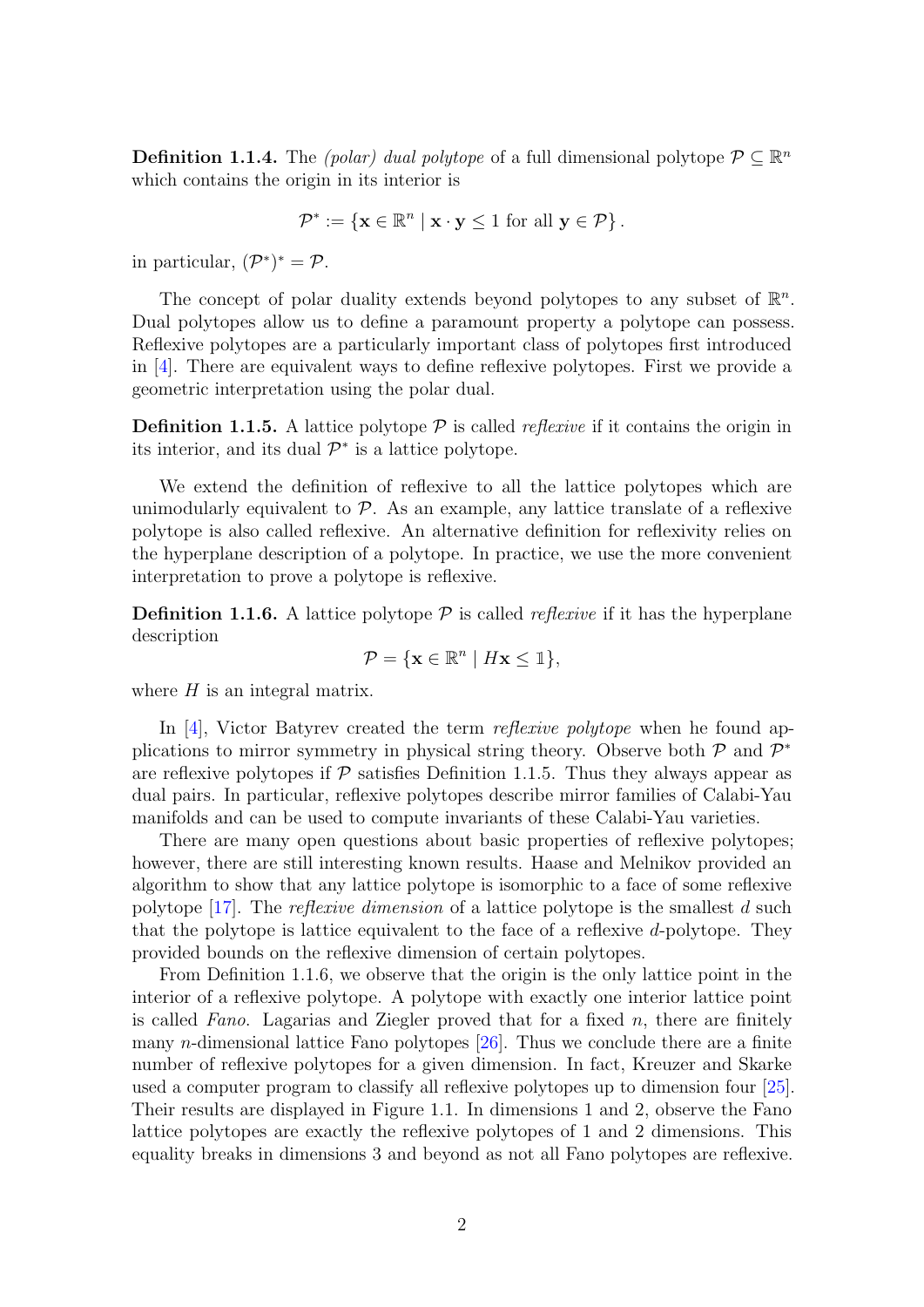<span id="page-10-0"></span>

| Reflexive Polytopes |                               |  |  |  |
|---------------------|-------------------------------|--|--|--|
| Dimension           | Number of equivalence classes |  |  |  |
|                     |                               |  |  |  |
|                     | 16                            |  |  |  |
| 3                   | 4,319                         |  |  |  |
|                     | 473,800,776                   |  |  |  |
|                     | ???                           |  |  |  |

Figure 1.1: Number of Reflexive Polytopes

A generalization of reflexive polytopes was introduced in [\[23\]](#page-58-3). To understand the generalization, we need the following notions. A lattice point is primitive if the line segment joining it and the origin contains no other lattice points. The local index  $\ell_F$ is equal to the integral distance from the origin to the affine hyperplane spanned by F.

**Definition 1.1.7.** A lattice polytope P is  $\ell$ -reflexive if, for some  $\ell \in \mathbb{Z}_{>0}$ , the following conditions hold:

- (i)  $\mathcal P$  contains the origin in its (strict) interior;
- (ii) The vertices of  $P$  are primitive;
- (iii) For any facet F of P the local index  $\ell_F = \ell$ .

We refer to  $\mathcal P$  as a reflexive polytope of index  $\ell$ . The reflexive polytopes of index 1 are precisely the reflexive polytopes in Definitions [1.1.5,](#page-9-0) [1.1.6.](#page-9-1) See Figure [1.2](#page-10-1) for an illustration of a 2-reflexive polytope compared to a reflexive polytope.

<span id="page-10-1"></span>

Figure 1.2: The simplex on the left,  $P_{K_4}$ , is reflexive while the simplex on the right,  $P_{C_4}$ , is 2-reflexive. These simplices are defined in [2.1.4](#page-16-0) and specifically addressed in Sections [2.5](#page-31-0) and [2.4,](#page-22-0) respectively.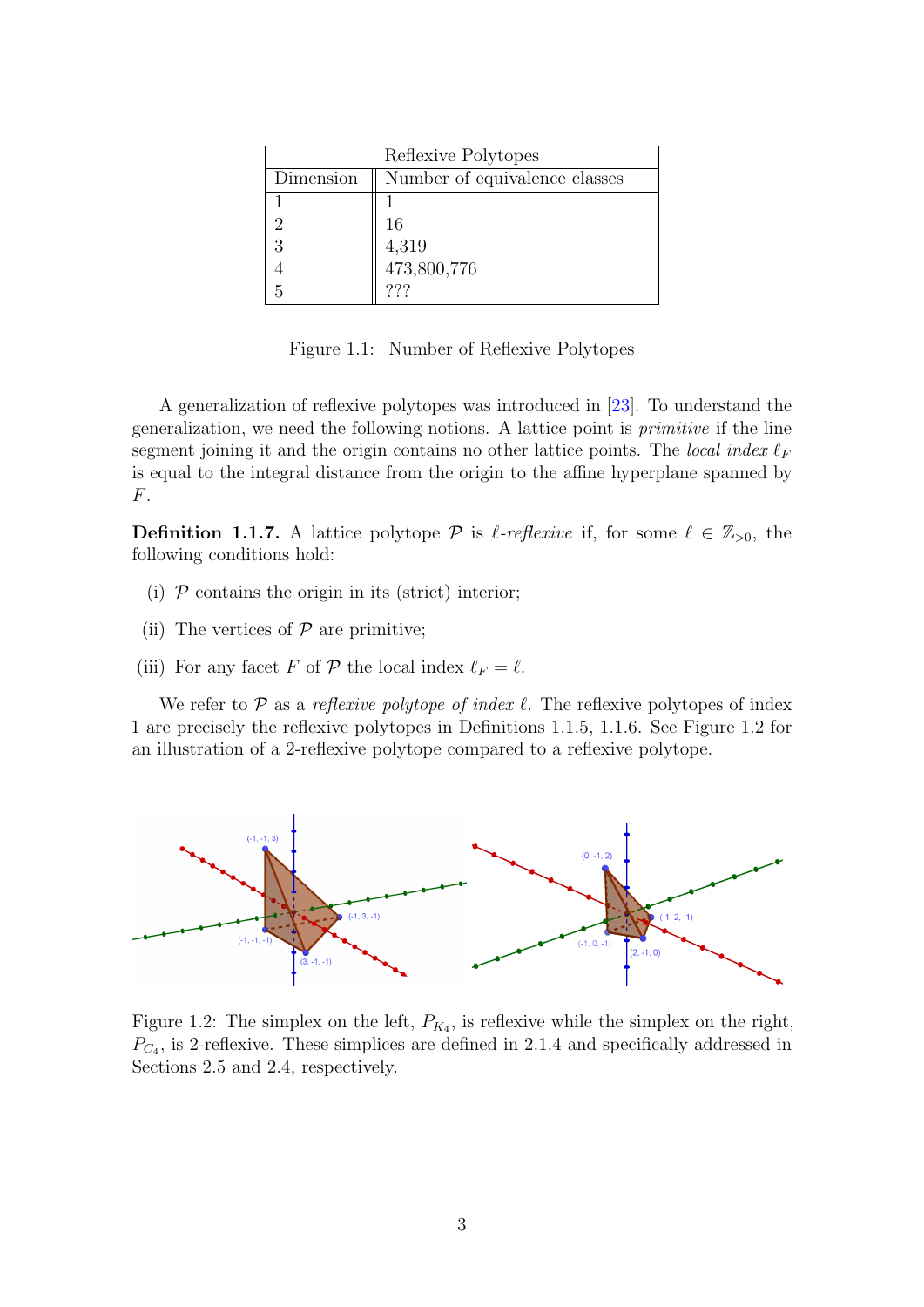#### <span id="page-11-0"></span>1.2 Ehrhart theory

Ehrhart theory was developed to study discrete properties of polytopes including the lattice point enumeration of a polytope and its dilates. For  $t \in \mathbb{Z}_{>0}$ , the  $t^{th}$  dilate of P is given by  $t\mathcal{P} := \{t\mathbf{p} \mid \mathbf{p} \in \mathcal{P}\}\$ . One technique used to recover dilates of polytopes is coning over the polytope.

<span id="page-11-1"></span>**Definition 1.2.1.** Given  $\mathcal{P} = \text{conv}(\mathbf{v_1}, \dots, \mathbf{v_m}) \subseteq \mathbb{R}^n$ , we lift these vertices into  $\mathbb{R}^{n+1}$  by appending 1 as the last coordinate to define  $\mathbf{w_1} = (\mathbf{v_1}, 1), \dots, \mathbf{w_m} = (\mathbf{v_m}, 1)$ . The *cone* over  $P$  is

$$
cone(\mathcal{P}) = \{ \lambda_1 \mathbf{w_1} + \lambda_2 \mathbf{w_2} + \cdots + \lambda_m \mathbf{w_m} \mid \lambda_1, \lambda_2, \ldots, \lambda_m \ge 0 \} \subseteq \mathbb{R}^{n+1}
$$

.

For each  $t \in \mathbb{Z}_{>0}$  we recover  $t\mathcal{P}$  by considering cone $(\mathcal{P}) \cap \{z_{n+1} = t\}$ . To record the number of lattice points in these dilates, we let  $L_{\mathcal{P}}(t) = |t\mathcal{P} \cap \mathbb{Z}^n|$ .

In a classical result [\[16\]](#page-58-4), Ehrhart proves that the number of lattice points in integer dilations of a d-dimensional lattice polytope behaves polynomially. He shows  $L_{\mathcal{P}}(t)$ , called the *Ehrhart polynomial of*  $\mathcal{P}$ , is a polynomial in degree  $d = \dim(\mathcal{P})$ with generating function known as the *Ehrhart series* of  $P$ . The series can be written

$$
Ehr_{\mathcal{P}}(z) = 1 + \sum_{t \ge 1} L_{\mathcal{P}}(t) z^{t} = \frac{h_{d}^{*} z^{d} + h_{d-1}^{*} z^{d-1} + \dots + h_{1}^{*} z + h_{0}^{*}}{(1 - z)^{d+1}}
$$

where  $h^*(z) := h_d^* z^d + \cdots + h_1^* z + h_0^*$  is a polynomial of degree at most d with nonnegative integer coefficients and  $h_0^* = 1$ . We call this polynomial the  $h^*$ -polynomial of  $P$ . This is an important invariant as it preserves much information about  $P$ . For example, the following relations are well known [\[35\]](#page-59-0):

$$
h_1^* = |\mathcal{P} \cap \mathbb{Z}^d| - n - 1, \qquad h_d^* = |\mathcal{P}^\circ \cap \mathbb{Z}^d|, \qquad 1 + \sum_{i=1}^d h_i^* = \text{Vol}(\mathcal{P}),
$$

where  $\mathcal{P}^{\circ}$  denotes the relative interior of  $\mathcal{P}$ . Observe the third relation encodes the normalized volume of a polytope as the sum of the  $h^*$ -coefficients. The Euclidean volume can be recovered as  $vol(\mathcal{P}) = \frac{1}{d!} \sum_{i=0}^{d} h_i^*$ . Note that if  $\mathcal{P}$  and  $\mathcal{Q}$  are lattice polytopes such that  $Q$  is the image of  $\tilde{\mathcal{P}}$  under an affine unimodular transformation, then their Ehrhart series are equal.

Ehrhart theory is related to the study of a graded k-algebra associated with an integral convex polytope in commutative algebra. Indeed, the Hilbert and Ehrhart series are equal for the semi-group formed by the cone over a lattice polytope. This result (Corollary 33.5 [\[19\]](#page-58-5)), among other interesting connections, is found in [\[19\]](#page-58-5).

The  $h^*$ -polynomial of  $P$  is often identified with the vector of its coefficients  $h^*(\mathcal{P}) = (h_0^*, h_1^*, \ldots, h_d^*)$ , called the  $h^* \text{-}vector$  of  $\mathcal{P}$ . In the existing literature,  $\delta$ polynomial and  $\delta$ -vector are sometimes used to denote the  $h^*$ -polynomial and  $h^*$ vector. For the case of symmetric  $h^*$ -vectors, Hibi established the following connection to reflexive polytopes.

**Theorem 1.2.2** (Hibi [\[20\]](#page-58-6)). A d-dimensional lattice polytope  $\mathcal{P} \subseteq \mathbb{R}^d$  containing the origin in its interior is reflexive if and only if  $h^*(P)$  satisfies  $h_i^* = h_{d-i}^*$  for  $0 \le i \le \lfloor \frac{d}{2} \rfloor$ .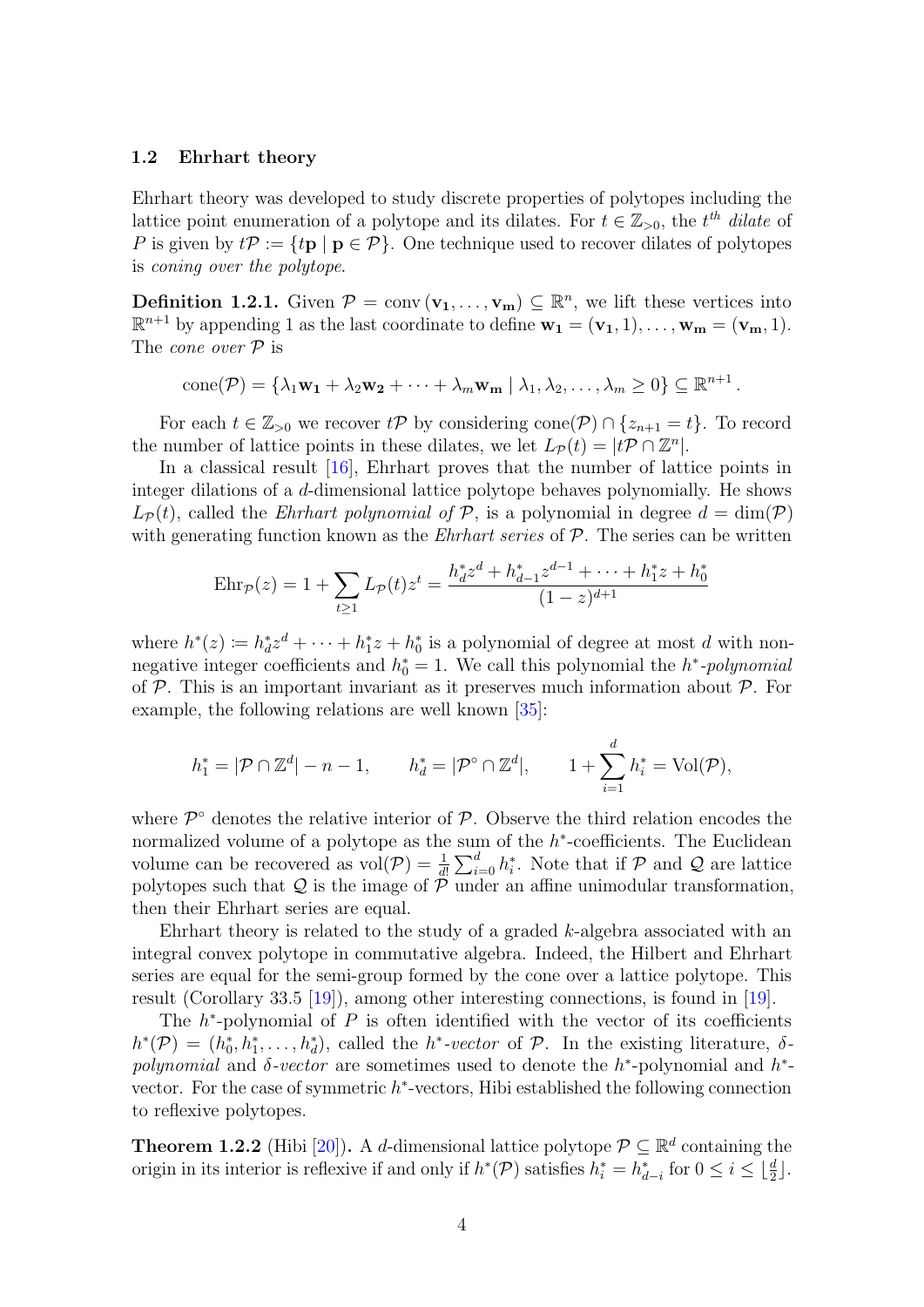Thus, when investigating symmetric  $h^*$ -vectors, reflexive polytopes form the correct class to work with. Notice the above classification provides a third way to identify reflexive polytopes. The following property is related to the  $h^*$ -vector.

**Definition 1.2.3.** A lattice polytope  $P \subseteq \mathbb{R}^d$  has the *integer decomposition property* if, for every integer  $t \in \mathbb{Z}_{>0}$  and for all  $\mathbf{p} \in t\mathcal{P} \cap \mathbb{Z}^d$ , there exists  $\mathbf{p_1}, \ldots, \mathbf{p_t} \in \mathcal{P} \cap \mathbb{Z}^d$ such that  $p = p_1 + \cdots + p_t$ . We frequently say P is IDP when P possesses this property.

It is well-known that if  $P$  admits a unimodular triangulation, then  $P$  is IDP; we will use this fact when analyzing complete graphs, see Corollary [2.5.5.](#page-33-0)

A vector  $\mathbf{x} = (x_0, x_1, \dots, x_d)$  is unimodal if there exists a  $j \in [d]$  such that  $x_i \leq x_{i+1}$  for all  $0 \leq i < j$  and  $x_k \geq x_{k+1}$  for all  $j \leq k < d$ . An important open problem in Ehrhart theory is to determine properties of  $\mathcal P$  that imply unimodality of  $h^*(\mathcal{P})$  [\[7\]](#page-57-3).

The cause of unimodality for  $h^*$ -vectors in Ehrhart theory is mysterious. Many efforts have been made to find sufficient conditions for unimodality. It has been conjectured by Stanley [\[36\]](#page-59-1) that a standard graded Cohen-Macaulay integral domain has a unimodal h-vector. In the context of lattice polytopes, Schepers and van Langenhoven [\[33\]](#page-59-2) have raised the question of whether or not the integer decomposition property alone is sufficient to force unimodality of the  $h^*$ -vector for a lattice polytope. A weaker condition for unimodality is suggested in the following open conjecture.

<span id="page-12-1"></span>**Conjecture 1.2.4** (Hibi and Ohsugi [\[29\]](#page-58-7)). If P is a lattice polytope that is reflexive and satisfies the integer decomposition property, then  $P$  has a unimodal Ehrhart h ∗ -vector.

In general, the interplay of the qualities of a lattice polytope being reflexive, satisfying the integer decomposition property, and having a unimodal  $h^*$ -vector is not well-understood. When new families of lattice polytopes are introduced, it is of interest to explore how these three properties behave for that family. Further, lattice simplices have been shown to be a rich source of examples and have been the subject of several recent investigations, especially in the context of Conjecture [1.2.4](#page-12-1) [\[8,](#page-57-4) [10,](#page-57-5) [31,](#page-59-3) [34\]](#page-59-4). We will explore the interplay of these properties for Laplacian simplices in Chapter [2](#page-15-0) as well as the extended Laplacian simplices in Chapter [3.](#page-41-0)

#### <span id="page-12-0"></span>1.3 Edge polytopes and graph Laplacians

There are many fruitful ways to associate a polytope to a finite graph. These constructions require the use of matrices which encode all the information from a graph.

<span id="page-12-2"></span>**Definition 1.3.1.** Let G be a finite simple graph. Then G has vertex set  $V(G)$  =  $[n] := \{1, 2, \ldots, n\}$  and edge set  $E(G)$  with no loops or multiple edges. The *degree* of vertex  $i \in [n]$ , denoted deg i, is the number of edges incident to i in G.

(i) The *degree matrix*, denoted  $D(G)$ , is the  $n \times n$  matrix with entries  $a_{ii} = \deg i$ for each  $i \in [n]$  and 0 otherwise.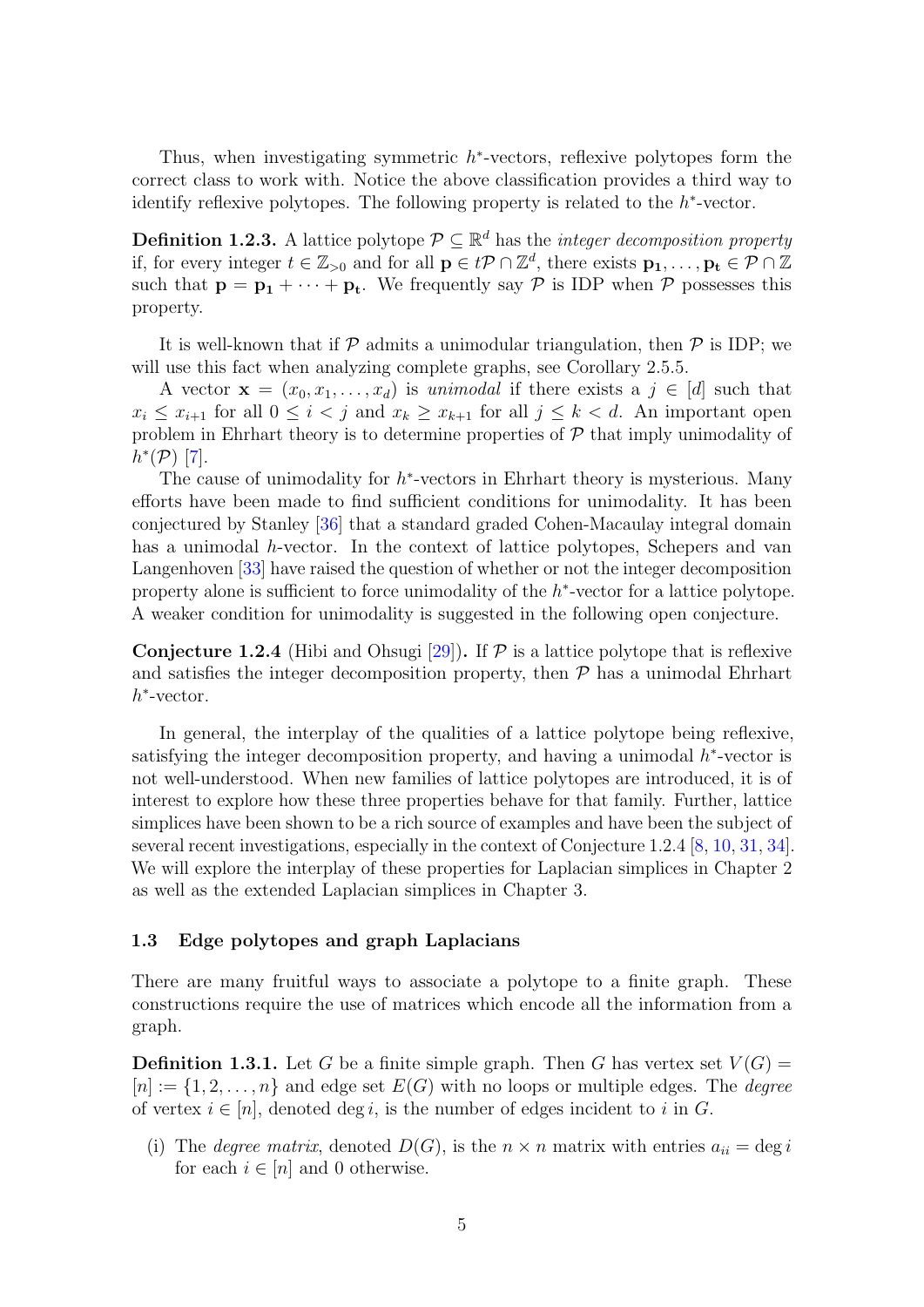- (ii) The  $\{0,1\}$ -adjacency matrix, denoted  $A(G)$ , is the  $n \times n$  matrix with entries  $a_{ij} = 1$  if  $\{i, j\} \in E(G)$  and 0 otherwise.
- (iii) Assign a direction to each edge in  $G$ . The signed vertex-edge incidence matrix, denoted  $N(G)$ , is the  $n \times |E(G)|$  matrix with columns  $c_i$  such that  $(c_i)_i = -1$ and  $(c_i)_k = 1$  where edge i is directed from vertex j to vertex k in G and 0 else.
- (iv) The Laplacian matrix, denoted  $L(G)$ , is the difference  $L(G) := D(G) A(G)$ . Equivalently,  $L(G) := N(G) \cdot N(G)^{T}$ . Consequently, L has rows and columns indexed by [n] with entries  $a_{ii} = \deg i, a_{ij} = -1$  if  $\{i, j\} \in E(G)$ , and 0 otherwise.

A unimodular matrix is a square integer matrix having determinant 1 or  $-1$ . The unimodular matrices of order n form a group, denoted  $GL_n(\mathbb{Z})$ . A totally unimodular matrix is a matrix for which every square non-singular submatrix is unimodular. Equivalently, every square submatrix of a totally unimodular matrix has determinant 0, 1, or −1. The following Lemma gives an example of a family of totally unimodular matrices. Section [2.5](#page-31-0) refers to this result.

<span id="page-13-2"></span>**Lemma 1.3.2.** [\[3,](#page-57-6) Lemma 2.6] Let G be a graph with signed vertex-edge incidence matrix  $N(G)$ . Then  $N(G)$  is totally unimodular.

The first well-known instance of polytopes arising from graphs is the edge polytope of G, obtained by taking the convex hull of the columns of the unsigned vertex-edge incidence matrix,  $|N(G)|$ . Many geometric, combinatorial, and algebraic properties of edge polytopes have been established over the past several decades. Some examples of such results are found in [\[27,](#page-58-8) [28,](#page-58-9) [38,](#page-59-5) [40\]](#page-59-6).

We now lay the foundation for the study of the analogue of the edge polytope obtained by taking the convex hull of the columns of  $L(G)$ , see Definition [2.1.4.](#page-16-0)

**Definition 1.3.3.** A graph G is *connected* if there exists a path between every pair of vertices in  $G$ . A *spanning tree* of  $G$  is a connected subgraph of  $G$  which includes all the vertices of G with the minimum possible number of edges. The number of spanning tress of G is denoted  $\kappa(G)$ , or  $\kappa$  if G is understood.

Perhaps one of the most celebrated results in algebraic graph theory is The Matrix-Tree Theorem, also known as Kirchhoff 's Matrix-Tree Theorem.

<span id="page-13-0"></span>**Theorem 1.3.4** (Kirchhoff [\[24\]](#page-58-10)). For a connected graph G on n vertices, let  $\lambda_1, \lambda_2, \ldots, \lambda_{n-1}$  be the non-zero eigenvalues of its Laplacian matrix. Then the number of spanning trees of  $G$  is

$$
\kappa(G) = \frac{1}{n} \prod_{i=1}^{n-1} \lambda_i.
$$

The following additional facts about the Laplacian matrix will be useful. Further interesting results are found in [\[3\]](#page-57-6).

<span id="page-13-1"></span>**Proposition 1.3.5.** The Laplacian matrix  $L$  of a connected graph  $G$  with vertex set  $[n]$  satisfies the following: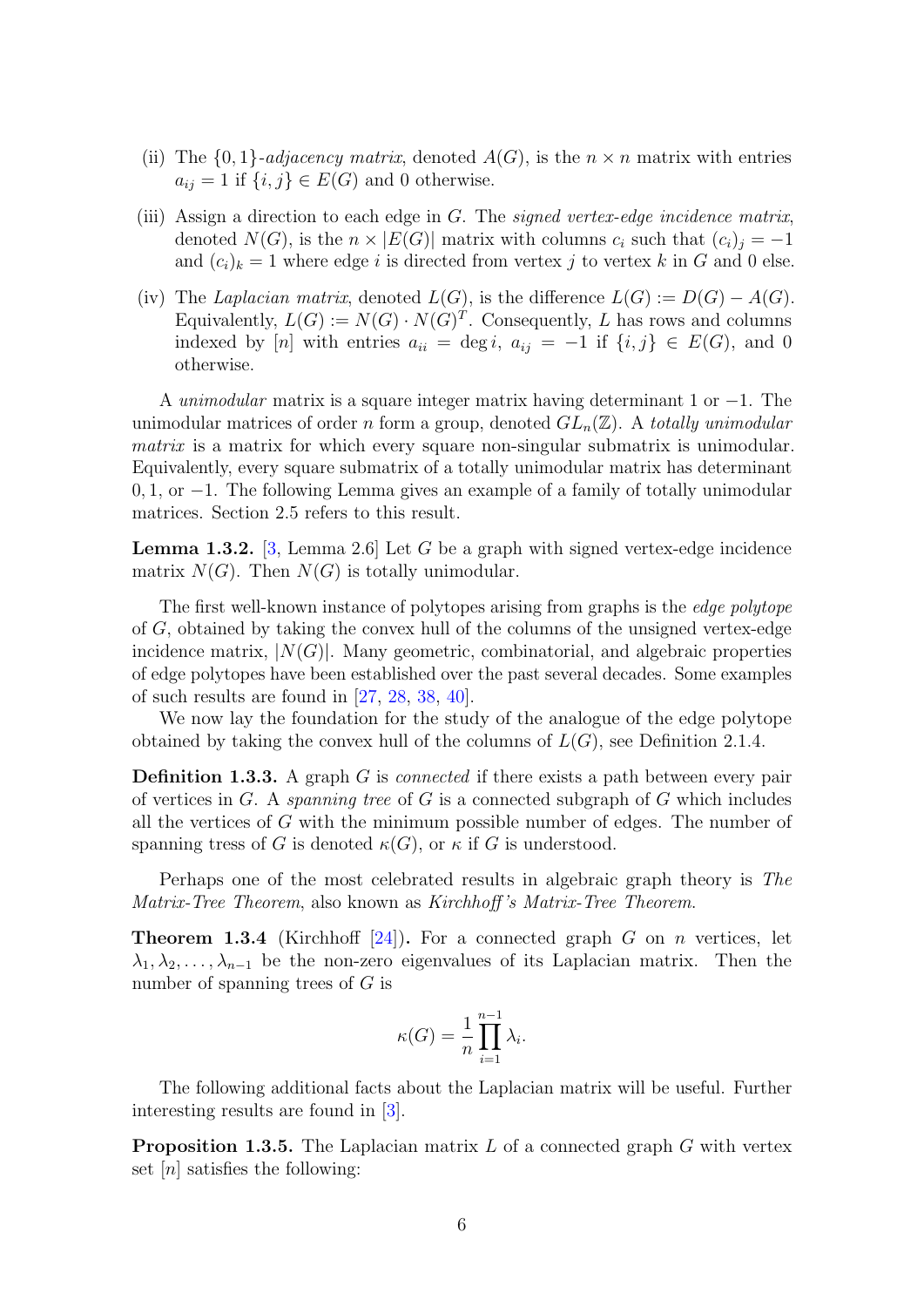- (i)  $L \in \mathbb{Z}^{n \times n}$  is symmetric.
- (ii) Each row and column sum of  $L$  is 0.
- (iii) rk  $L = \text{rk } L(i) = n 1$  for each  $i \in [n]$ . Here  $L(i)$  is the matrix L with the  $i^{\text{th}}$ column removed.
- (iv) ker<sub>R</sub>  $L = \langle \mathbb{1} \rangle$  and im<sub>R</sub>  $L = \langle \mathbb{1} \rangle^{\perp}$ .
- (v) Any cofactor of L is equal to  $\kappa$ . (The Matrix-Tree Theorem [\[24\]](#page-58-10)).

Proof. Items (i) and (ii) follow from the definition of L.

To show (iii), notice rk  $L \leq n-1$  since the rows of L are linearly dependent by item (ii). Recall  $L = N(G) \cdot N(G)^{T}$ , see Definition [1.3.1,](#page-12-2) which means rk  $L = \text{rk } N(G)$ . Suppose **x** is in the left nullspace of  $N(G)$ , i.e.  $\mathbf{x}^T \cdot N(G) = \mathbf{0}$ . Then  $x_i - x_j = 0$ implies  $x_i = x_j$  whenever vertex i and vertex j share an edge in G. Since G is connected, all coordinates of **x** must be equal. Thus rk  $N(G) \geq n-1$ , which shows rk  $L = n - 1$ . To show rk  $L(i) = n - 1$  for any  $i \in [n]$ , observe any choice of  $n - 1$ columns of  $L$  will form a basis of the column space of  $L$  because of the dependence  $c_1 + \cdots + c_n = 0$  where  $c_i$  is the *i*<sup>th</sup> column of *L*.

For (iv), notice (ii) implies  $\mathbb{1} \in \ker_{\mathbb{R}} L$  and by Rank-nullity theorem, the result follows.

Item (v) is a direct consequence of Theorem [1.3.4.](#page-13-0)

 $\Box$ 

There has been recent research regarding graph Laplacians from the perspective of polyhedral combinatorics and integer-point enumeration. For example, M. Beck and the first author investigated hyperplane arrangements defined by graph Laplacians with connections to nowhere-harmonic colorings and inside-out polytopes [\[5\]](#page-57-7). A. Padrol and J. Pfeifle explored Laplacian Eigenpolytopes [\[30\]](#page-59-7) with a focus on the effect of graph operations on the associated polytopes. B. Braun, R. Davis, J. Doering, A. Harrison, J. Noll, and C. Taylor studied integer-point enumeration for polyhedral cones constrained by graph Laplacian minors [\[9\]](#page-57-8). In a recent preprint [\[13\]](#page-57-9), A. Dall and J. Pfeifle analyzed polyhedral decompositions of the zonotope defined as the Minkowski sum of the line segments from the origin to each column of  $L(G)$  in order to give a polyhedral proof of the Matrix-Tree Theorem. The results in Chapters [2](#page-15-0) and [3](#page-41-0) extend this list.

Copyright<sup> $\odot$ </sup> Marie Meyer, 2018.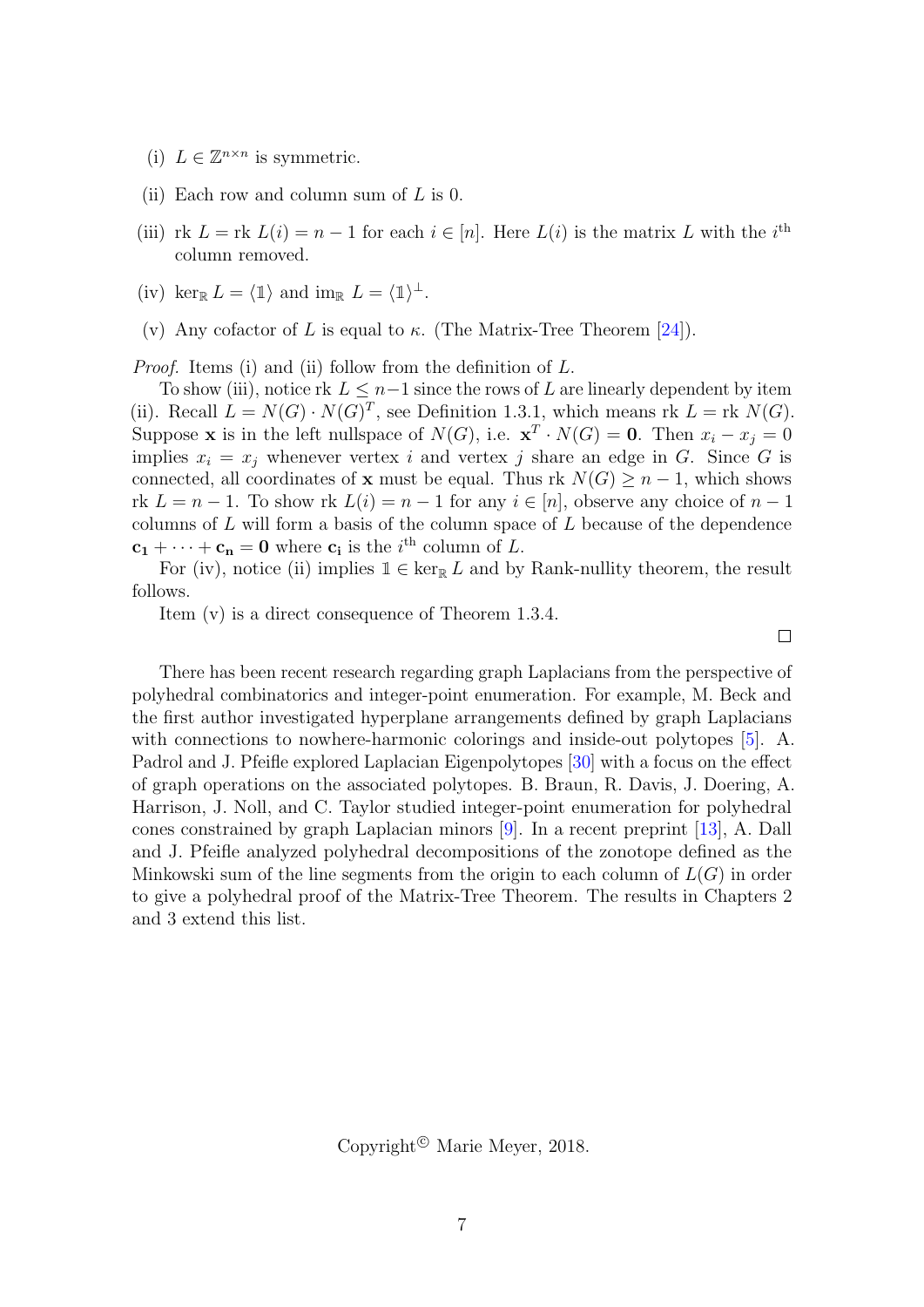#### <span id="page-15-0"></span>Chapter 2 Laplacian Simplices Associated to Simple Graphs

This chapter initiates the study of Laplacian simplices and is based on joint work with Benjamin Braun. The results have been submitted for publication and can be found here [\[11\]](#page-57-10).

In the entirety of this chapter,  $G$  is assumed to be a connected, simple graph with vertex set  $[n]$  and Laplacian matrix L. We often refer to a submatrix of L defined by restricting to specified rows and columns. For  $S, T \subseteq [n]$ , define  $L(S | T)$  to be the matrix with rows from L indexed by  $[n] \setminus S$  and columns from L indexed by  $[n] \setminus T$ . Equivalently,  $L(S | T)$  is obtained from L by the deletion of rows indexed by S and columns indexed by T. For simplicity, we define  $L(i)$  to be the matrix obtained by deleting the i<sup>th</sup> column of L, that is,  $L(i) := L(\emptyset | i) \in \mathbb{Z}^{n \times (n-1)}$ . We use the notation  $[L | 1]$  to denote the matrix L with a column of all ones appended.

#### <span id="page-15-1"></span>2.1 Laplacian simplices

We start by considering  $L(i) \in \mathbb{Z}^{n \times (n-1)}$ . We recognize the rows of  $L(i)$  as integer points in  $\mathbb{Z}^{n-1}$  and consider the convex hull of the rows, conv $(L(i)^T)$ . Using Proposition [1.3.5,](#page-13-1) notice the rows of  $L(i)$  form a collection of n affinely independent lattice points, which makes conv  $(L(i)^T)$  an  $n-1$  dimensional simplex. The next proposition shows that regardless of which column of L was deleted, the resulting lattice simplex is in the same equivalence class.

<span id="page-15-2"></span>**Proposition 2.1.1.** The lattice simplices conv  $(L(i)^T)$  and conv  $(L(j)^T)$  are unimodularly equivalent for all  $i, j \in [n]$ .

*Proof.* Notice the matrices  $L(i)$  and  $L(j)$  differ by only one column when  $i \neq j$ . In particular, we can write  $L(i) \cdot U = L(j)$  where  $U \in \mathbb{Z}^{n-1 \times n-1}$  has columns  $c_k$  for  $1 \leq k \leq n-1$  defined to be

$$
\mathbf{c_k} = \left\{ \begin{array}{ll} \mathbf{e}_{\ell} & \text{column } k \text{ in } L(j) \text{ is column } \ell \text{ in } L(i) \\ (-1, -1, \dots, -1)^T & \text{column } k \text{ in } L(j) \text{ is not among columns of } L(i) \end{array} \right\}
$$

where  $\mathbf{e}_{\ell}$  is the standard basis vector with a 1 in the  $\ell^{\text{th}}$  entry and 0 else.

Notice U has integer entries and det  $U = \pm 1$ , as computed by expanding along the column with all entries equal to  $-1$ . This shows U is a unimodular matrix. Further, U maps the vertices of conv  $(L(i)^T)$  onto the vertices of conv  $(L(i)^T)$ . Thus conv  $(L(i)^T)$  and conv  $(L(j)^T)$  are unimodularly equivalent lattice polytopes.  $\Box$ 

**Remark 2.1.2.** The reason we delete a column from  $L$  before taking the convex hull of the rows is to ensure a full-dimensional simplex. Note conv  $(L^T)$  yields an  $(n-1)$ -simplex embedded in  $\mathbb{R}^n$ ; however, the simplices conv  $(L^T)$  and conv  $(L(i)^T)$ are lattice equivalent. It is convenient to work with a simplex whose ambient space is of equal dimension.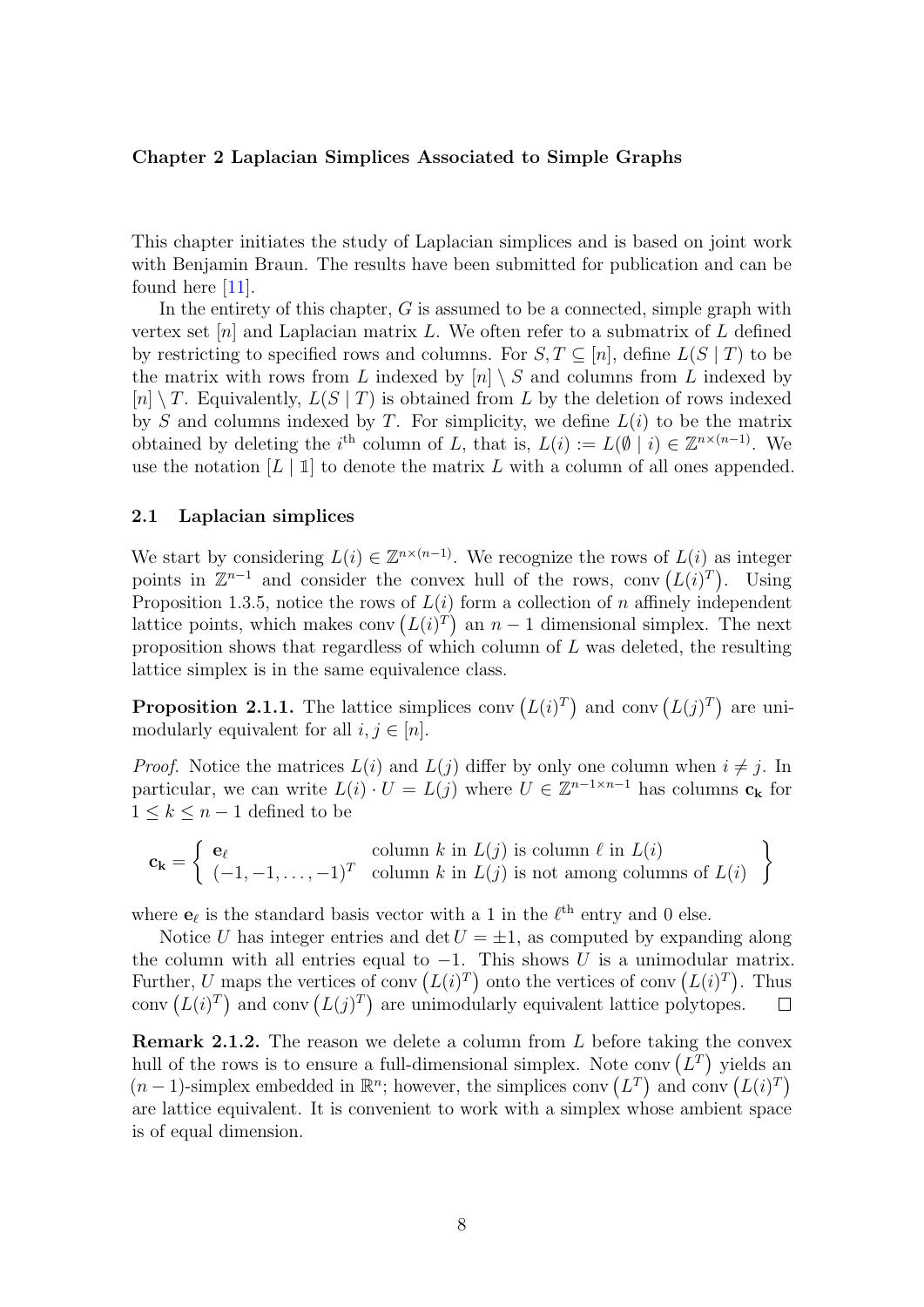Given a fixed graph G, we choose a representative for this equivalence class of lattice simplices to be used throughout this chapter, unless otherwise noted. Let  $B = {\bf e}_1 - {\bf e}_2, {\bf e}_2 - {\bf e}_3, \ldots, {\bf e}_{n-1} - {\bf e}_n$  be the standard basis for the orthogonal complement of the vector  $\mathbb{1} \in \mathbb{R}^n$ , where  $\mathbf{e}_i \in \mathbb{R}^n$  is the standard basis vector that contains a 1 in the  $i<sup>th</sup>$  entry and 0 else. Then B is a basis of the column space of L. Define  $L_B \in \mathbb{Z}^{n \times (n-1)}$  to be the representation of the matrix L with respect to the basis B. In practice,  $L_B$  can be computed using the matrix multiplication  $L_B = L \cdot A$ where A is the upper triangular  $n \times (n-1)$  matrix with entries

$$
a_{ij} = \left\{ \begin{array}{ll} 1 & i \le j \le n-1 \\ 0 & \text{else} \end{array} \right\} . \tag{2.1}
$$

<span id="page-16-1"></span>.

**Example 2.1.3.** Given the cycle  $C_5$  of length five, we have

$$
L = \begin{bmatrix} 2 & -1 & 0 & 0 & -1 \\ -1 & 2 & -1 & 0 & 0 \\ 0 & -1 & 2 & -1 & 0 \\ 0 & 0 & -1 & 2 & -1 \\ -1 & 0 & 0 & -1 & 2 \end{bmatrix} \quad L_B = \begin{bmatrix} 2 & 1 & 1 & 1 \\ -1 & 1 & 0 & 0 \\ 0 & -1 & 1 & 0 \\ 0 & 0 & -1 & 1 \\ -1 & -1 & -1 & -2 \end{bmatrix}
$$

This brings us to the object of study in this chapter.

<span id="page-16-0"></span>**Definition 2.1.4.** The  $n-1$  dimensional lattice simplex,

$$
P_G := \text{conv}\left((L_B)^T\right) \subseteq \mathbb{R}^{n-1}
$$

is called the Laplacian simplex associated to the graph G.

<span id="page-16-2"></span>**Proposition 2.1.5.** The Laplacian simplex satisfies the following properties.

- (i)  $P_G$  is a representative of the equivalence class containing  $\{\text{conv}\left(L(i)^T\right)\}_{i\in[n]}$ .
- (ii)  $P_G$  has normalized volume equal to  $n \cdot \kappa$ .
- (iii)  $P_G$  contains the origin in its strict interior.
- *Proof.* (i) Notice we can write  $L(n) \cdot A(n | \emptyset) = L_B$  where A is the matrix defined in equation [\(2.1\)](#page-16-1). Let  $U := A(n | \emptyset)$ . Then U is the upper diagonal matrix of all ones so that det  $U = 1$ . This implies  $P_G$  is unimodularly equivalent to conv  $(L(n)^T)$ . By Proposition [2.1.1,](#page-15-2) the result follows.
- (ii) Since  $P_G$  is a simplex, the normalized volume of  $P_G$  is equal to the determinant of the matrix  $[L_B | 1]$ , that is,

$$
|\det [L_B | \mathbb{1}]| = \left| \sum_{i=1}^n (-1)^{i+n} M_{in} \right| = \left| \sum_{i=1}^n C_{in} \right|,
$$

where  $M_{i,n}$  is a minor of  $[L_B | 1]$ ,  $C_{i,n}$  is the corresponding cofactor, and the determinant is expanded along the appended column of ones. The relation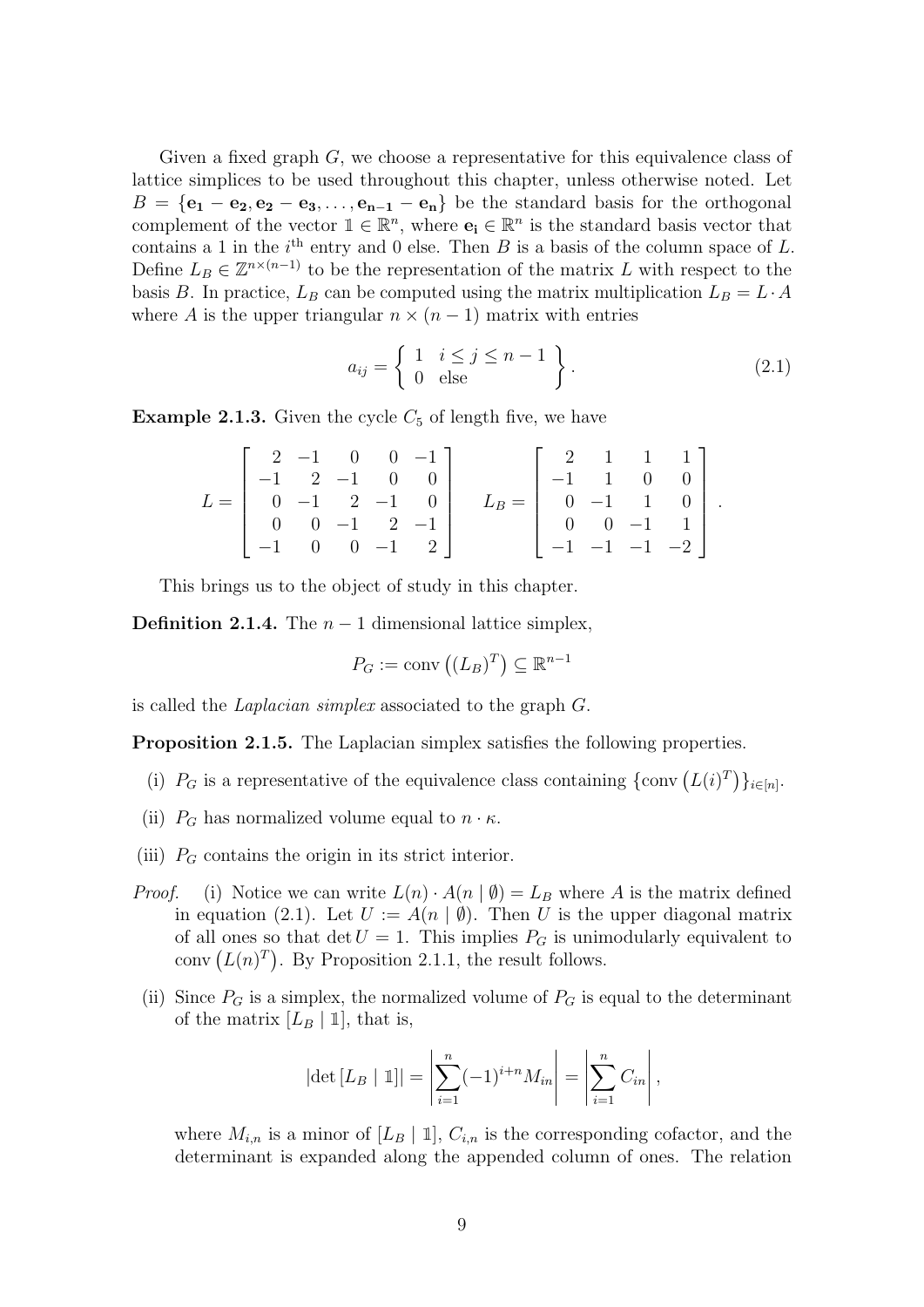$L(n) \cdot U = L_B$  yields  $L(i | n) \cdot U = L_B(i | \emptyset)$ . Then for each cofactor,

$$
C_{i,n} = (-1)^{i+n} \det L_B(i \mid \emptyset)
$$
  
=  $(-1)^{i+n} \det(L(i \mid n) \cdot U)$   
=  $(-1)^{i+n} \det L(i \mid n) \det U$   
=  $(-1)^{i+n} \det L(i \mid n)$   
=  $\bar{C}_{i,n}$   
=  $\kappa$ 

where  $\bar{C}_{i,n}$  is the cofactor of L, and the last equality is a result of the Matrix-Tree Theorem [1.3.4.](#page-13-0) Summing over all  $i \in [n]$  yields the desired result.

 $\Box$ 

(iii) Note the sum of all rows of  $L_B$  is 0, and  $L_B$  has no column with all entries equal to 0. It follows that  $(0, \ldots, 0) \in \mathbb{Z}^n$  is in the interior of  $P_G$ .

**Example 2.1.6.** The simplex  $P_{C_5}$  is obtained as the convex hull of the columns of the transpose of

$$
L_B = \begin{bmatrix} 2 & 1 & 1 & 1 \\ -1 & 1 & 0 & 0 \\ 0 & -1 & 1 & 0 \\ 0 & 0 & -1 & 1 \\ -1 & -1 & -1 & -2 \end{bmatrix}.
$$

The determinant of  $L_B$  with a column of ones appended is computed to be 25, which is indeed equal to  $n \cdot \kappa$ .

In the proof of (ii) in Proposition [2.1.5](#page-16-2) above, we showed the minor obtained by deleting the  $i^{\text{th}}$  row of  $L_B$  is equal to the minor obtained by deleting the  $n^{\text{th}}$  column and the *i*<sup>th</sup> row of L for some  $i \in [n]$ , i.e.,  $\det L_B(i | \emptyset) = \det L(i | n)$  for any  $i \in [n]$ . The second minors of  $L_B$  and  $L$  are related in the following manner, which we will need in subsequent sections.

<span id="page-17-0"></span>**Lemma 2.1.7.** Let  $i, k \in [n]$  and  $j \in [n-1]$  such that  $i \neq k$ . Then

$$
\det L_B(i, k | j) = \det L(i, k | j, n) + \det L(i, k | j + 1, n).
$$

In the case  $j = n - 1$ ,  $\det L_B(i, k | n - 1) = \det L(i, k | n - 1, n)$ .

*Proof.* Recall  $L_B = L \cdot A$  where A is the  $n \times (n-1)$  upper diagonal matrix defined in equation [\(2.1\)](#page-16-1). It follows  $L_B(i, k | j) = L(i, k | \emptyset) \cdot A(j)$ . Apply the Cauchy-Binet formula to compute the determinant

$$
\det L_B(i,k | j) = \sum_{S \in \binom{[n]}{n-2}} \det L(i,k | \emptyset)_{[n-2],S} \det A(j)_{S,[n-2]}
$$
  
= det  $L(i,k | \emptyset)_{[n-2],[n] \setminus \{j,n\}} \det A(j)_{[n] \setminus \{j,n\},[n-2]} + \det L(i,k | \emptyset)_{[n-2],[n] \setminus \{(j+1),n\}} \det A(j)_{[n] \setminus \{(j+1),n\},[n-2]} = \det L(i,k | j,n) + \det L(i,k | j+1,n).$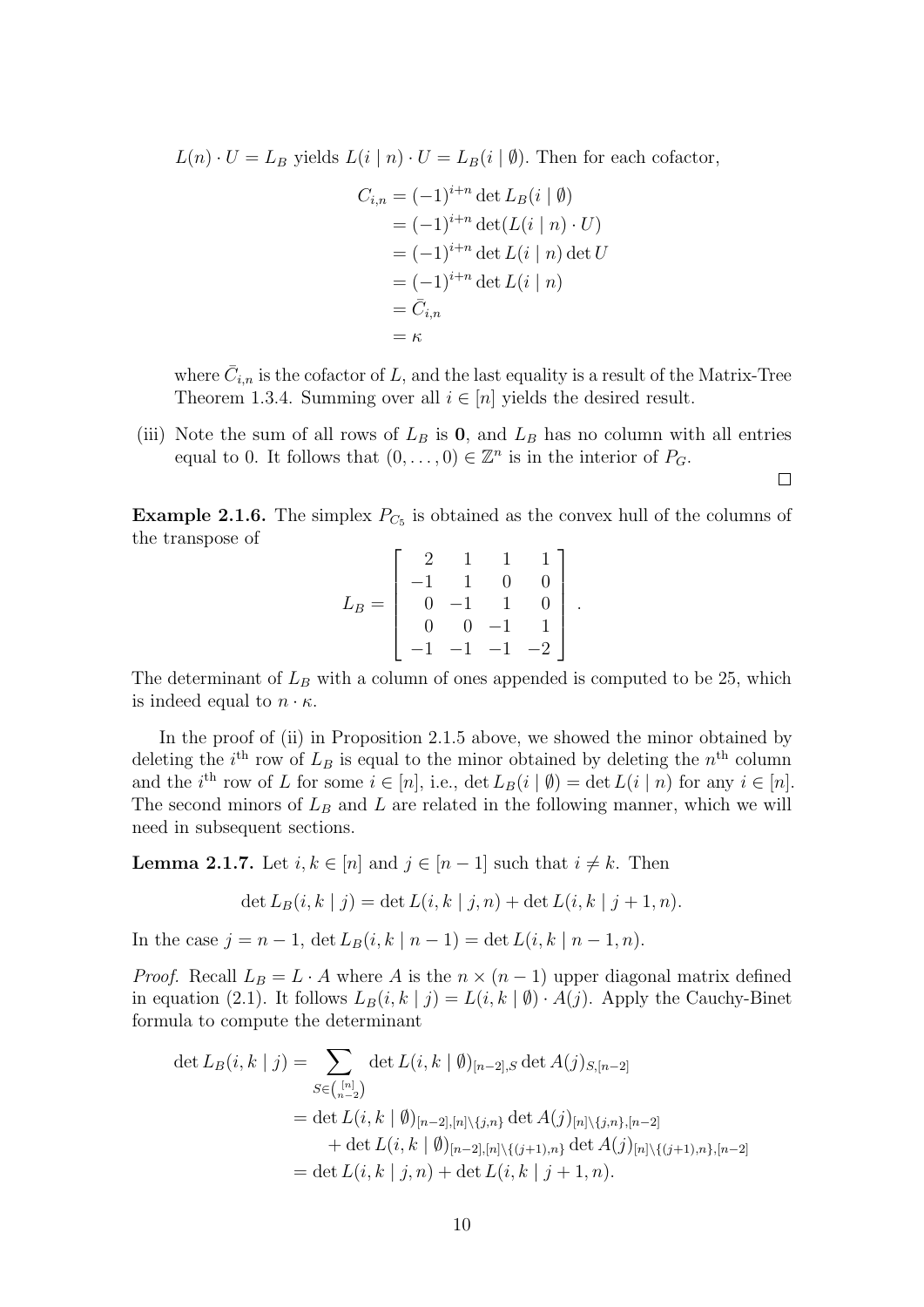The only nonzero terms in the sum arise from choosing  $(n-2)$  linearly independent rows in A. Based on the structure of A, there are only two ways to do this unless we are in the case  $j = n - 1$  in which there is exactly one way.  $\Box$ 

The following is a special case of a general characterization of reflexive simplices using cofactor expansions.

<span id="page-18-0"></span>**Theorem 2.1.8.** The Laplacian simplex  $P_G$  is reflexive if and only if for each  $i \in [n]$ ,  $\kappa$  divides

$$
\sum_{k=1}^{n-1} C_{kj} = \sum_{k=1}^{n-1} (-1)^{k+j} M_{kj}
$$

for each  $1 \leq j \leq n-1$ . Here  $C_{kj}$  is the cofactor and  $M_{kj}$  is the minor of the matrix  $L_B(i | \emptyset) \in \mathbb{Z}^{(n-1)\times(n-1)}$ .

*Proof.* We show  $P_G$  is reflexive by showing the vertices of its dual polytope are lattice points. By [\[41,](#page-59-8) Theorem 2.11], the hyperplane description of the dual polytope is given by  $P_G^* = {\mathbf{x} \in \mathbb{R}^{n-1} \mid L_B \cdot \mathbf{x} \leq \mathbb{1}}$ . Each intersection of  $(n-1)$  hyperplanes will yield a unique vertex of  $P_G^*$  since any first minor of  $L_B$  is nonzero. Let  $\{v_1, v_2, \ldots, v_n\}$ be the set of vertices of  $T_G^*$ . Each  $\mathbf{v}_i$  satisfies

$$
L_B(i \mid \emptyset) \mathbf{v_i} = \mathbb{1}
$$

for  $i \in [n]$ . Reindex the rows of  $L_B(i \mid \emptyset)$  in increasing order by  $[n-1]$ . We can write

$$
\mathbf{v_i} = L_B(i \mid \emptyset)^{-1} \cdot \mathbb{1} = \frac{1}{\det L_B(i \mid \emptyset)} C^T \cdot \mathbb{1}
$$

where  $C^T$  is the  $(n-1) \times (n-1)$  matrix whose whose  $(j, k)$  entry is the  $(k, j)$  cofactor of  $L_B(i | \emptyset)$ , which we denote as  $C_{kj}$ . Since det  $L_B(i | \emptyset) = \det L(i | n) = \pm \kappa$ , each vertex is of the form

$$
\mathbf{v_i} = \frac{1}{\pm \kappa} \left( \sum_{k=1}^{n-1} C_{k1}, \sum_{k=1}^{n-1} C_{k2}, \dots, \sum_{k=1}^{n-1} C_{k(n-1)} \right)^T,
$$

 $\Box$ 

which is a lattice point if and only if  $\kappa$  divides each coordinate.

Remark 2.1.9. Apply Lemma [2.1.7](#page-17-0) to Theorem [2.1.8](#page-18-0) to yield a condition on the second minors of  $L$  when determining if  $P_G$  is reflexive. Notice

$$
(CT)jk = Ckj
$$
  
=  $(-1)^{k+j}$  det  $L_B(i, k | j)$   
=  $(-1)^{k+j}$  (det  $L(i, k | j, n)$  + det  $L(i, k | j + 1, n)$ ),

which shows for a given  $\mathbf{v}_i$ , its  $\ell^{\text{th}}$  coordinate has the form

$$
\frac{1}{\pm \kappa} \sum_{k=1}^{n-1} C_{k\ell} = \frac{1}{\pm \kappa} \sum_{k=1}^{n-1} (-1)^{k+\ell} \left( \det L(i,k \mid \ell,n) + \det L(i,k \mid \ell+1,n) \right).
$$

Computing alternating sums of second minors of Laplacian matrices can be challenging. Thus, we often verify reflexivity by explicitly computing the vertices of  $P_G^*$  via ad hoc methods.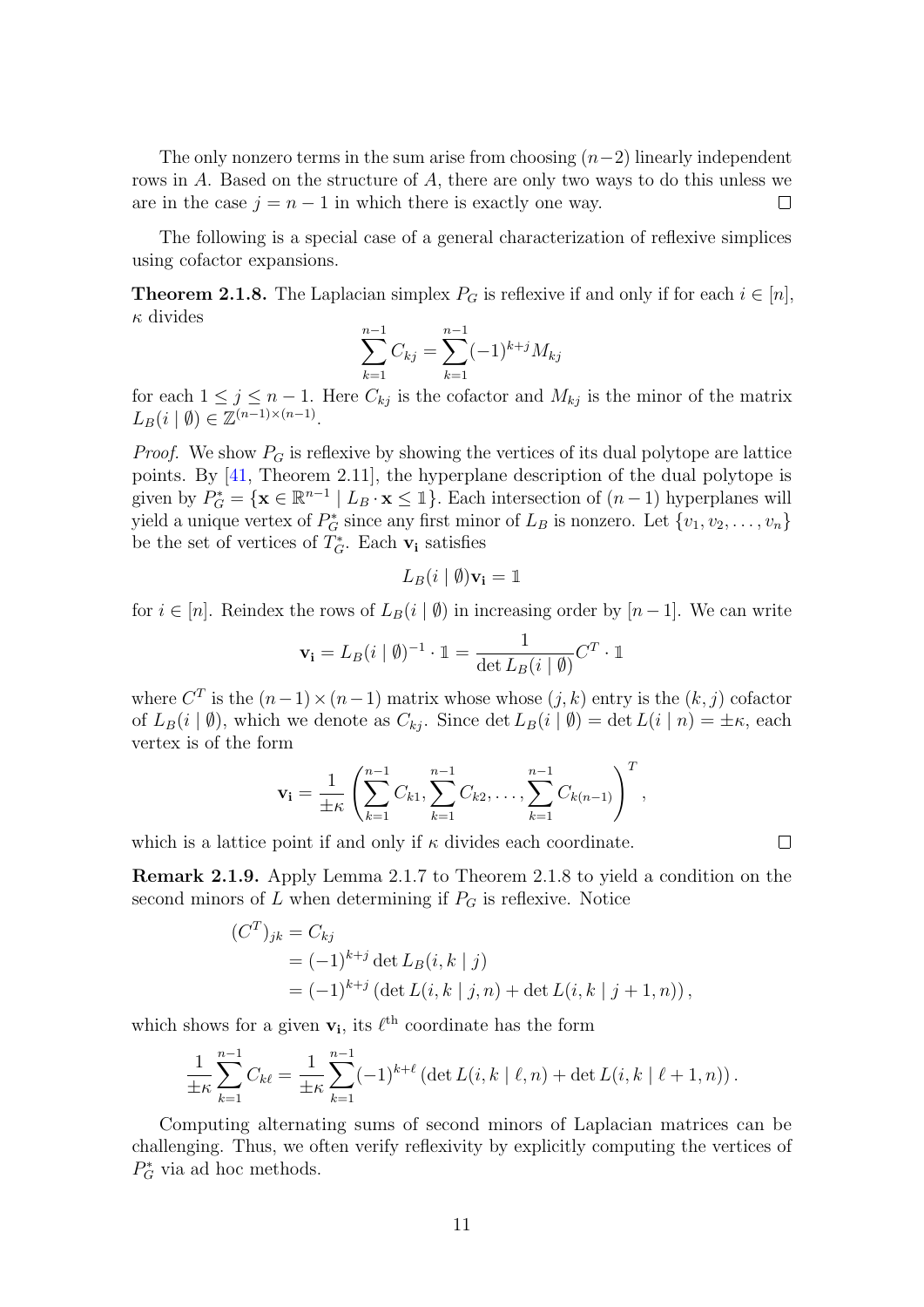## <span id="page-19-0"></span>2.2 Interpretation of  $h^*$  vectors of Laplacian simplices

Simplices play a special role in Ehrhart theory, as there is a method for computing their  $h^*$ -vectors that is simple to state, although not always easy to apply.

<span id="page-19-2"></span>**Definition 2.2.1.** Given a lattice simplex  $\mathcal{P} \subset \mathbb{R}^{n-1}$  with vertices  $\{v_i\}_{i \in [n]}$ , the fundamental parallelepiped of  $P$  is the subset of cone  $(P)$ , see Definition [1.2.1,](#page-11-1) defined by

$$
\Pi_{\mathcal{P}} := \left\{ \sum_{i=1}^n \lambda_i(\mathbf{v_i}, 1) \mid 0 \leq \lambda_i < 1 \right\}.
$$

Further,  $|\Pi_P \cap \mathbb{Z}^n|$  is equal to the determinant of the matrix whose  $i^{\text{th}}$  row is given by  $(\mathbf{v_i}, 1)$ .

<span id="page-19-1"></span>**Lemma 2.2.2** (see Chapter 3 of  $[6]$ ). Given a lattice simplex  $\mathcal{P}$ ,

$$
h_i^*(\mathcal{P}) = |\Pi_{\mathcal{P}} \cap \{x \in \mathbb{Z}^n \mid x_n = i\}|.
$$

Immediately we apply this lemma to state a further property of the Laplacian simplex.

**Proposition 2.2.3.** The Laplacian simplex satisfies  $h_i^*(P_G) \ge 1$  for all  $0 \le i \le n-1$ .

*Proof.* Observe each column in  $L_B$  sums to 0. Consider lattice points of the form

$$
\mathbf{p_i} = \left(\frac{i}{n}, \frac{i}{n}, \dots, \frac{i}{n}\right) \cdot [L_B | \mathbb{1}] = (0, 0, \dots, 0, i) \in \mathbb{Z}^{1 \times n}
$$

for each  $0 \leq i < n$ . Then  $\mathbf{p_i} \in \Pi_{P_G} \cap {\mathbf{x \in \mathbb{Z}^n \mid x_n = i}$  implies  $h_i^*(P_G) \geq 1$  for each  $0 \le i \le n-1$  by Lemma [2.2.2.](#page-19-1)

Using the notation from Definition [2.2.1,](#page-19-2) let A be the  $n \times n$  matrix whose  $i^{\text{th}}$  row is  $(v_i, 1)$ . One approach to determine  $h^*(P)$  in this case is to recognize that finding lattice points in  $\Pi_{\mathcal{P}}$  is equivalent to finding integer vectors of the form  $\lambda \cdot A$  with  $0 \leq \lambda_i < 1$  for all *i*. Cramer's rule implies the  $\lambda \in \mathbb{Q}^n$  that yield integer vectors will have entries of the form

$$
\lambda_i = \frac{b_i}{\det A} < 1
$$

for  $b_i \in \mathbb{Z}_{\geq 0}$ . In particular, if  $\mathbf{x} = \frac{1}{\det(A)}$  $\frac{1}{\det(A)}$ **b** ·  $A \in \mathbb{Z}^n$ , then  $b_i = \det A(i, \mathbf{x})$  where  $A(i, \mathbf{x})$ is the matrix obtained by replacing the  $i^{\text{th}}$  row of A by **x**. Since  $A(i, \mathbf{x})$  is an integer matrix, det  $A(i, x) \in \mathbb{Z}$ . Notice that for any  $\lambda \in \mathbb{Q}^n$ , the last coordinate of  $\lambda A$  is  $\langle \lambda, \mathbb{1} \rangle = \sum_{i=1}^n \frac{b_i}{\det}$  $\frac{b_i}{\det A}$ . Thus, we have

$$
\Pi_{\mathcal{P}} \cap \mathbb{Z}^n = \mathbb{Z}^n \cap \left\{ \frac{1}{\det A} \mathbf{b} \cdot A \mid 0 \le b_i < \det(A), b_i \in \mathbb{Z}, \sum_{i=1}^n b_i \equiv 0 \mod \det(A) \right\}.
$$

One exhaustive method for determining the lattice points in  $\Pi_{\mathcal{P}}$  is to find the det(A)many lattice points in the right-hand set above by first considering all the b-vectors that satisfy the given modular equation.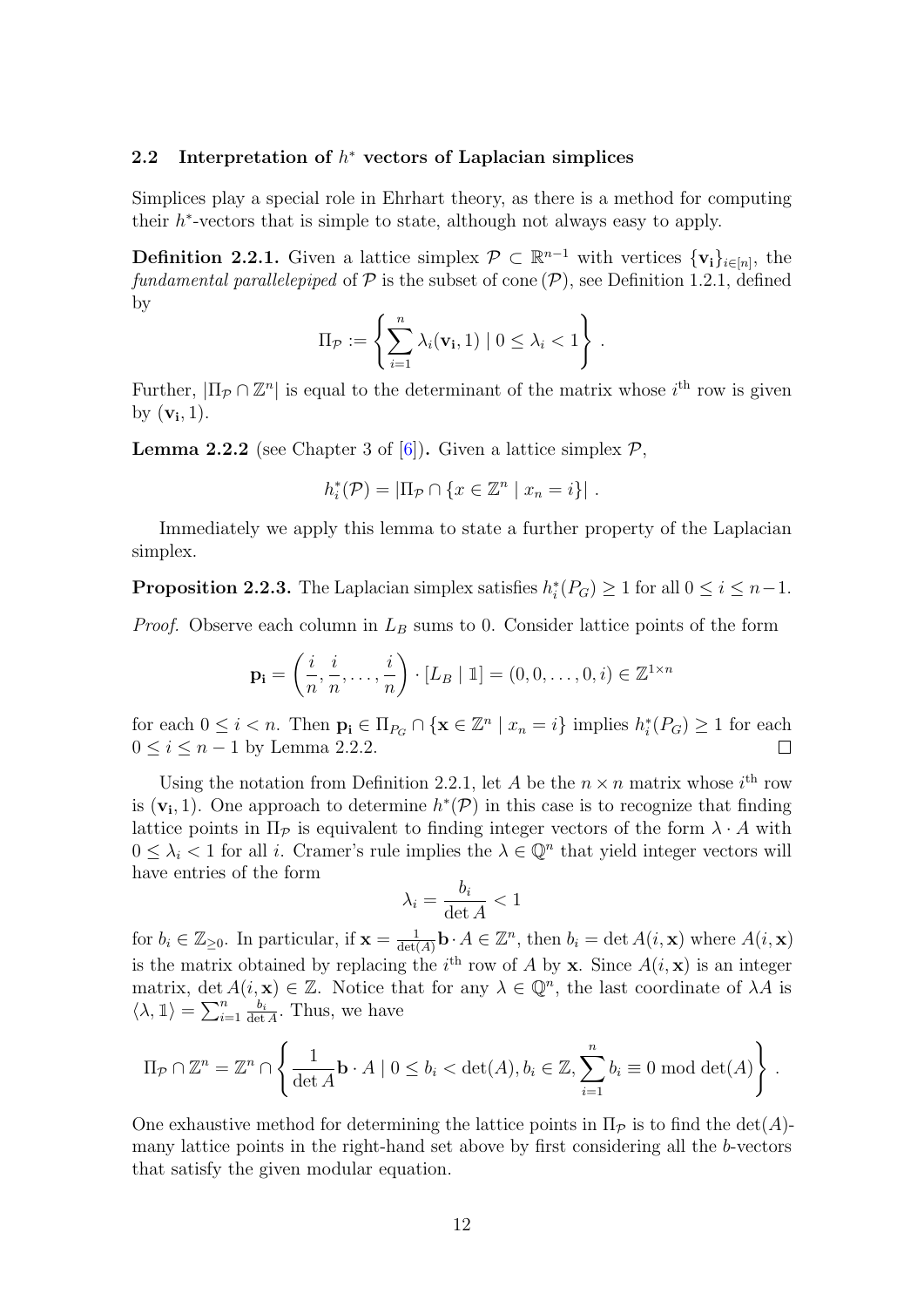#### <span id="page-20-0"></span>2.3  $P_G$  associated to trees

This section contains results pertaining to  $P_G$  where G is a tree. A tree is a graph in which each pair of vertices is connected by a unique minimal path. We first consider the case where  $G = P_k$ , a path on k vertices. Label the vertices along the path with the elements of  $[k]$  in increasing order. Then L and consequently  $L_B$  have the form

$$
L = \left[\begin{array}{ccccc} 1 & -1 & 0 & \cdots & \cdots & 0 \\ -1 & 2 & -1 & 0 & & \vdots \\ 0 & -1 & 2 & -1 & \ddots & \vdots \\ \vdots & \ddots & \ddots & \ddots & \ddots & 0 \\ \vdots & & \ddots & \ddots & 2 & -1 \\ 0 & \cdots & \cdots & 0 & -1 & 1 \end{array}\right] \quad L_B = \left[\begin{array}{ccccc} 1 & 0 & \cdots & \cdots & 0 \\ -1 & 1 & 0 & & \vdots \\ 0 & -1 & 1 & \ddots & \vdots \\ \vdots & \ddots & \ddots & \ddots & 0 \\ \vdots & & \ddots & -1 & 1 \\ 0 & \cdots & \cdots & 0 & -1 \end{array}\right].
$$

Observe that multiplication by the lower triangular matrix of all ones yields

$$
L_B \cdot \begin{bmatrix} 1 & 0 & \cdots & \cdots & 0 \\ \vdots & \ddots & \ddots & & \vdots \\ \vdots & & \ddots & \ddots & \vdots \\ \vdots & & & \ddots & 0 \\ 1 & \cdots & \cdots & \cdots & 1 \end{bmatrix} = \begin{bmatrix} 1 & 0 & \cdots & \cdots & 0 \\ 0 & 1 & \ddots & & 0 \\ \vdots & & \ddots & \ddots & \vdots \\ 0 & \cdots & \cdots & 0 & 1 \\ -1 & \cdots & \cdots & -1 & -1 \end{bmatrix}
$$

.

Since the lower triangular matrix is an element in  $GL_{k-1}(\mathbb{Z})$ , it follows that  $P_{P_k}$ is lattice equivalent to

$$
S_{k-1}(1) := \operatorname{conv}\left(\mathbf{e_1}, \mathbf{e_2}, \dots, \mathbf{e_{k-1}}, -\sum_{i=1}^{k-1} \mathbf{e_i}\right).
$$

We leave it as an exercise for the reader to show that  $S_{k-1}(1)$  is the unique reflexive  $(k-1)$ -polytope of minimal volume. This extends to all trees as follows.

<span id="page-20-1"></span>**Proposition 2.3.1.** Let G be a tree on n vertices. Then  $P_G$  is unimodularly equivalent to  $S_{n-1}(1)$ .

*Proof.* Let G be a tree on n vertices. By Proposition [2.1.5,](#page-16-2)  $P_G$  is a simplex that contains the origin in its strict interior and has normalized volume equal to  $n$ , since G has only one spanning tree. Consider the triangulation of  $P_G$  that consists of creating a pyramid at the origin over each facet. Since  $G$  is a tree,

$$
vol(P_G) = \sum_{\text{facet}} vol(F) = 1 \cdot n = n.
$$

There are *n* facets, so each must have vol $(F) = 1$ . Applying a unimodular transformation to  $n-1$  of the vertices of  $P_G$ , we can assume that the vertices of  $P_G$  are the n standard basis vectors and a single integer vector in the strictly negative orthant (so that the origin is in the interior of  $P_G$ ). Because the normalized volume of the pyramid over each facet is equal to 1, it follows that the final vertex is  $-1$ .  $\mathbb{R}^n$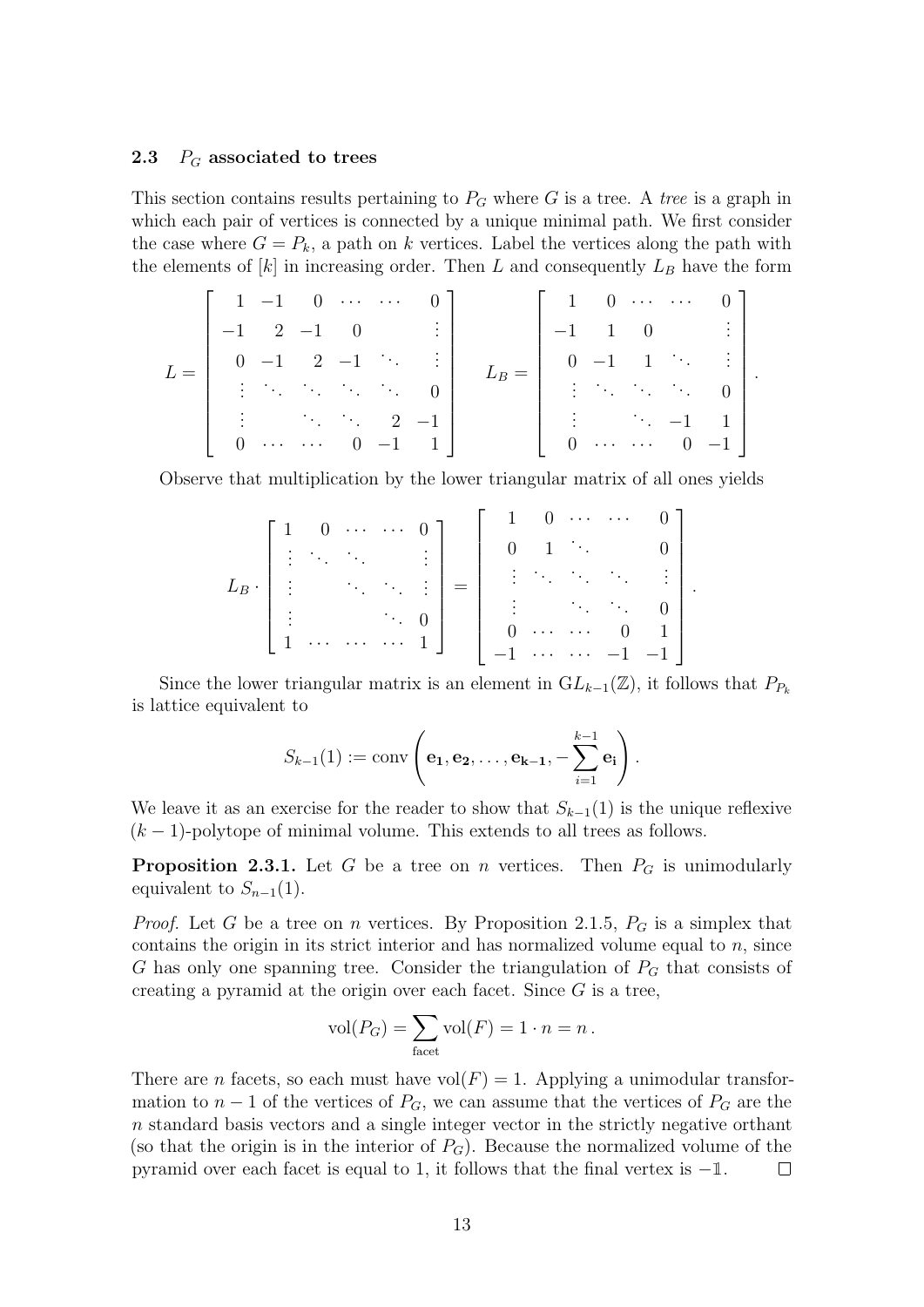**Corollary 2.3.2.** The  $h^*$ -vector of the Laplacian simplex for any tree is  $(1, 1, \ldots, 1)$ and hence is unimodal.

Corollary 2.3.3. The Laplacian simplex associated to a tree is IDP.

<span id="page-21-0"></span>Corollary 2.3.4. Let G be a tree on n vertices with Laplacian matrix  $L_B$ . Then there exists  $U \in GL_{n-1}(\mathbb{Z})$  such that

$$
L_B \cdot U = \left[ \begin{array}{ccccc} 1 & 0 & \cdots & 0 \\ 0 & 1 & \ddots & \vdots \\ \vdots & \ddots & \ddots & 0 \\ 0 & \cdots & 0 & 1 \\ -1 & \cdots & \cdots & -1 \end{array} \right]
$$

The next proposition asserts that attaching an arbitrary tree with k vertices to a graph on  $n$  vertices yields a lattice isomorphism between the resulting Laplacian simplex and the Laplacian simplex associated to the graph obtained by attaching any other tree with k vertices at the same root.

<span id="page-21-1"></span>**Proposition 2.3.5.** Let G be a connected graph on n vertices, and let v be a vertex of G. Let G' be the graph obtained from G by attaching k vertices such that  $G'$ restricted to the vertex set  $\{v\} \cup [k]$  forms a tree, call it T. The edges of G' are the edges from G along with any edges among the vertices  $\{v\} \cup [k]$ . Let P be the graph obtained from  $G$  by attaching  $k$  vertices such that  $P$  restricted to the vertex set  $\{v\} \cup [k]$  forms a path. Then  $P_{G'} \cong P_P$ .

*Proof.* The reduced Laplacian matrix associated to  $P_{G'}$  is the following  $(n + k) \times$  $(n + k - 1)$  matrix:

 $\sqrt{ }$ 

 $\overline{\phantom{a}}$  $\overline{\phantom{a}}$  $\overline{1}$  $\overline{1}$  $\overline{\phantom{a}}$  $\overline{\phantom{a}}$  $\overline{\phantom{a}}$  $\overline{\phantom{a}}$  $\overline{\phantom{a}}$  $\overline{1}$  $\overline{\phantom{a}}$ 

| $L_B(G)$ | 0        |
|----------|----------|
| 0        | $L_B(T)$ |

Here  $L_B(T) \in \mathbb{Z}^{(k+1)\times k}$  is the Laplacian matrix for T, the tree on  $(k+1)$  vertices. Let  $U \in GL_k(\mathbb{Z})$  be the matrix such that  $L_B(T) \cdot U$  gives the matrix with vertex set  $S_k(1)$  as in Corollary [2.3.4.](#page-21-0) Then we have

$$
\left[\begin{array}{c|c}L_B(G) & 0 & 0 \\\hline & & & \\\hline & & & & \\\hline & 0 & L_B(T) & 0 \end{array}\right] \cdot \left[\begin{array}{c|c}I_{n-1} & 0 & 0 \\\hline & & & \\\hline & & & \\\hline & 0 & U \end{array}\right] = \left[\begin{array}{c|c}L_B(G) & 0 & 0 \\\hline & & & \\\hline & 0 & L_B(P) \end{array}\right].
$$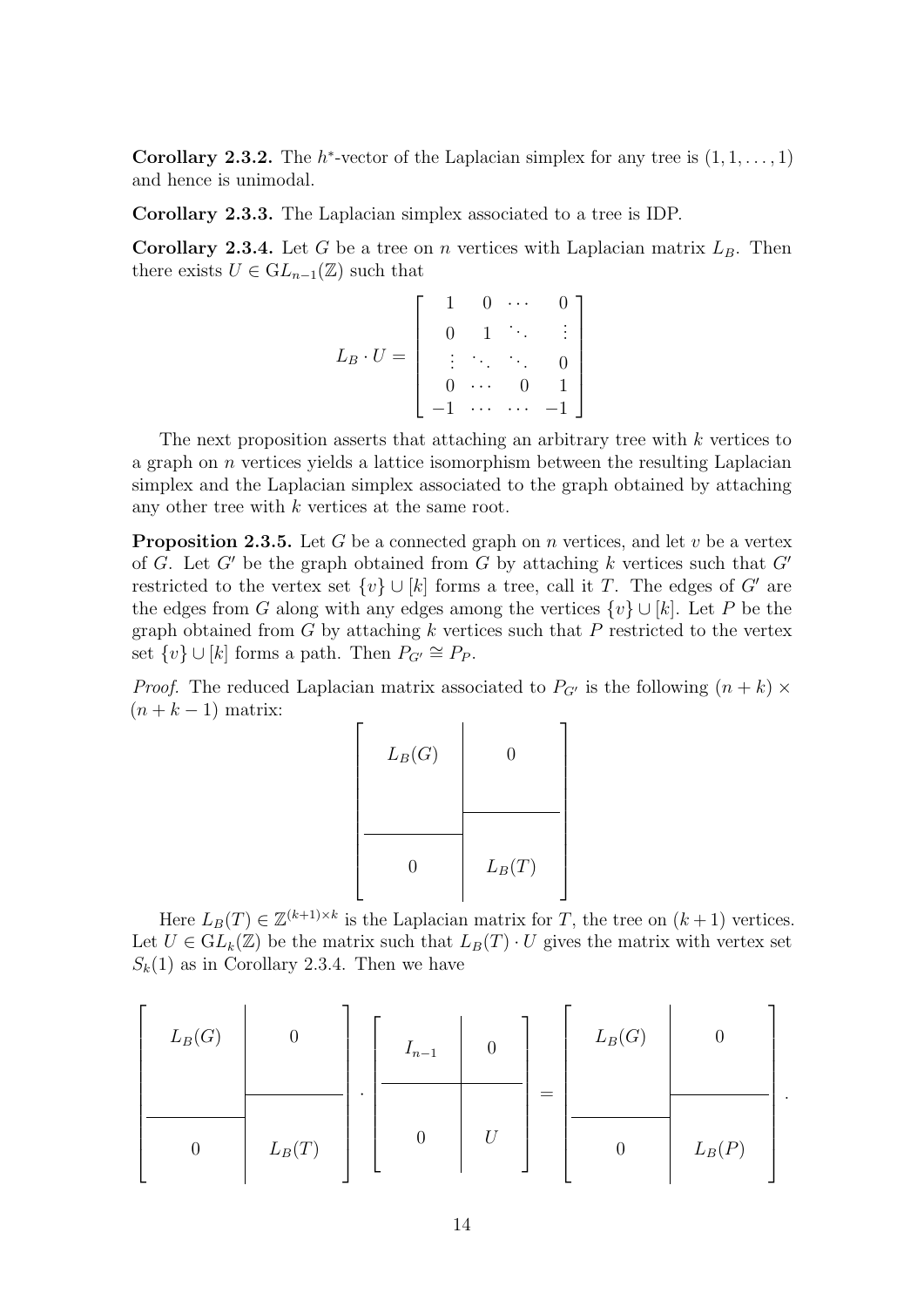For any set of k vertices we attach to a vertex  $v \in V(G)$  to obtain a tree on the vertex set  $\{v\} \cup [k]$ , we get a corresponding unimodular matrix U such that the above multiplication holds. The determinant of the  $(n-1+k) \times (n-1+k)$ transformation matrix is equal to the determinant of U, which is  $\pm 1$ . Then  $P_{G'}$  is lattice equivalent to  $P_P$  for any such  $G'$ .  $\Box$ 

We will use this fact in Section [2.6](#page-34-0) when we discuss graph constructions yielding reflexive Laplacian simplices.

#### <span id="page-22-0"></span>2.4  $P_G$  associated to cycles

A cycle graph on n vertices, denoted  $C_n$ , has vertex set [n] and n edge set equal to  $\{\{i, i+1\}, \{1, n\} \mid 1 \leq i \leq n-1\}$ . For simplicity, we label the vertices of  $C_n$ cyclically.

<span id="page-22-1"></span>**Theorem 2.4.1.** For  $n \geq 3$ , the simplex  $P_{C_n}$  is reflexive if and only if n is odd. For  $k \geq 2$ , the simplex  $P_{C_{2k}}$  is 2-reflexive.

*Proof.* The matrices  $L(C_n)$  and  $L_B(C_n)$  have the form:

$$
L = \begin{bmatrix} 2 & -1 & 0 & \cdots & 0 & -1 \\ -1 & 2 & -1 & \ddots & & 0 \\ 0 & -1 & 2 & -1 & \ddots & \vdots \\ \vdots & \ddots & \ddots & \ddots & \ddots & 0 \\ 0 & & & -1 & 2 & -1 \\ -1 & 0 & \cdots & 0 & -1 & 2 \end{bmatrix} \qquad L_B = \begin{bmatrix} 2 & 1 & \cdots & \cdots & 1 \\ -1 & 1 & 0 & \cdots & 0 \\ 0 & -1 & 1 & \ddots & \vdots \\ \vdots & \ddots & \ddots & \ddots & 0 \\ 0 & \cdots & 0 & -1 & 1 \\ -1 & -1 & \cdots & -1 & -2 \end{bmatrix}
$$

.

To show  $P_{C_n}$  is reflexive, we show  $P_{C_n}^* = {\mathbf{x} | L_B \mathbf{x} \leq 1}$  is a lattice polytope. Each intersection of  $(n-1)$  facet hyperplanes will yield a unique vertex of  $P_{C_n}^*$ , since the rank of  $L_B$  is  $n-1$ . For each  $i \in [n]$ , let  $\mathbf{v_i} \in \mathbb{R}^{n-1}$  be the vertex that satisfies  $L_B(i | \emptyset) \cdot \mathbf{v_i} = 1$ . Solving the appropriate system of linear equations yields

$$
\mathbf{v}_{1} = \left(\frac{1-n}{2}, \frac{3-n}{2}, \frac{5-n}{2}, \dots, \frac{n-5}{2}, \frac{n-3}{2}\right) = \left(\frac{(2j-1)-n}{2}\right)_{j=1}^{n-1}
$$
\n
$$
\mathbf{v}_{i} = \left(\left(\frac{(2j+1)+n-2i}{2}\right)_{j=1}^{i-1}, \left(\frac{(2j+1)-n-2i}{2}\right)_{j=i}^{n-1}\right), \text{ for } 2 \le i \le n-1
$$
\n
$$
\mathbf{v}_{n} = \left(\frac{3-n}{2}, \frac{5-n}{2}, \frac{7-n}{2}, \dots, \frac{n-3}{2}, \frac{n-1}{2}\right) = \left(\frac{(2j+1)-n}{2}\right)_{j=1}^{n-1}
$$

These are the vertices of  $P_{C_n}^*$ . Note  $\mathbf{v_i} \in \mathbb{Z}^{n-1}$  only if n is odd. Then  $P_{C_n}$  is reflexive if and only if  $n$  is odd.

For the even case, observe that each vertex of  $2P_{C_{2k}}^*$  has coordinates which are relatively prime. Then each of these vertices is primitive. Thus, for  $n = 2k$  each vertex of  $P_{C_{2k}}^*$  is a multiple of  $\frac{1}{2}$ , which allows us to write

$$
P_{C_{2k}} = \left\{ \mathbf{x} \mid \frac{1}{2} \tilde{A} \mathbf{x} \le \mathbb{1} \right\} = \left\{ \mathbf{x} \mid \tilde{A} \mathbf{x} \le 2 \cdot \mathbb{1} \right\}
$$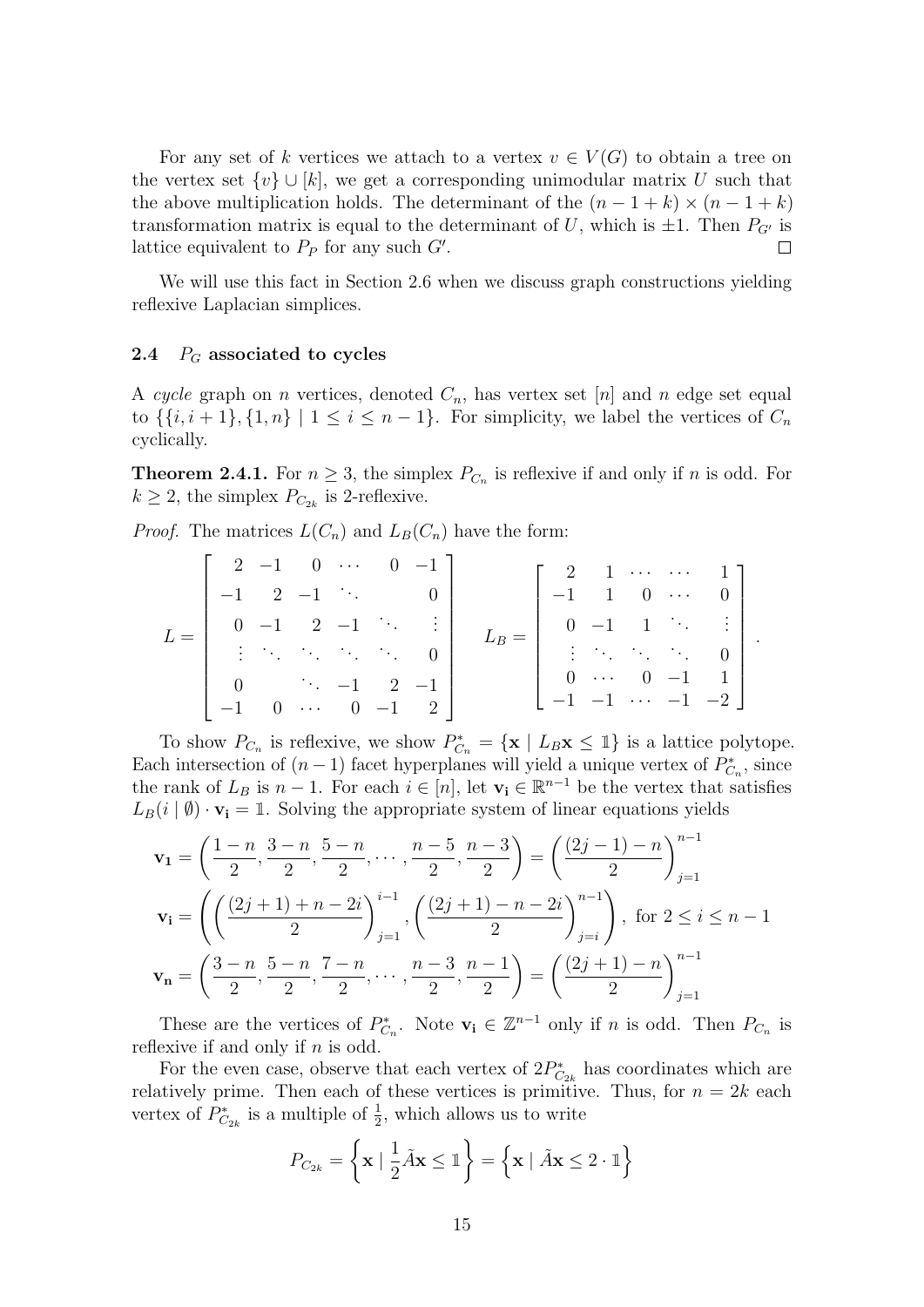where  $\tilde{A} \in \mathbb{Z}^{n \times (n-1)}$  is an integer matrix. The facets of  $P_{C_{2k}}$  have supporting hyperplanes  $\langle \mathbf{r_i}, \mathbf{x} \rangle = 2$  where  $\mathbf{r_i}$  is the i<sup>th</sup> row of  $\tilde{A}$ . Thus  $P_{C_{2k}}$  is a 2-reflexive Laplacian simplex.  $\Box$ 

**Example 2.4.2.** Below are the dual polytopes to  $P_{C_n}$  for small n.

- $P_{C_3}^* = \text{conv}((-1,0), (1,-1), (0,1))$
- $P_{C_4}^* = \text{conv}\left((-\frac{3}{2})\right)$  $\frac{3}{2}, -\frac{1}{2}$  $\frac{1}{2}, \frac{1}{2}$  $(\frac{1}{2}), (\frac{3}{2})$  $\frac{3}{2}, -\frac{3}{2}$  $\frac{3}{2}, -\frac{1}{2}$  $(\frac{1}{2}), (\frac{1}{2})$  $\frac{1}{2}, \frac{3}{2}$  $\frac{3}{2}, -\frac{3}{2}$  $(\frac{3}{2}), (-\frac{1}{2})$  $\frac{1}{2}, \frac{1}{2}$  $\frac{1}{2}, \frac{3}{2}$  $\frac{3}{2})$
- $P_{C_5}^* = \text{conv}\left( (-2, -1, 0, 1), (2, -2, -1, 0), (1, 2, -2, -1), (0, 1, 2, -2), (-1, 0, 1, 2) \right)$

Having found the vertices of the dual polytope, the hyperplane description of  $P_{C_n}$  is given by

$$
P_{C_n} = \{ \mathbf{x} \in \mathbb{R}^{n-1} \mid A\mathbf{x} \le \mathbb{1} \}
$$

where the rows of  $A \subseteq \mathbb{R}^{n \times (n-1)}$  are the vertices of  $P_{C_n}^*$ .

Although  $P_{C_{2k}}$  is not reflexive, we show next that whiskering  $C_{2k}$  results in a graph  $W(C_{2k})$  such that  $P_{W(C_{2k})}$  is reflexive. The technique of whiskering graphs has been studied previously in the context of Cohen-Macaulay edge ideals, see [\[14,](#page-57-11) Theorem 4.4] and [\[39\]](#page-59-9).

<span id="page-23-1"></span>**Definition 2.4.3.** To add a *whisker* at a vertex  $x \in V(G)$ , one adds a new vertex y and the edge connecting x and y. Let  $W(G)$  denote the graph obtained by whiskering all vertices in G. We call  $W(G)$  the whiskered graph of G. If  $V(G)$  =  $\{x_1, \ldots, x_n\}$  and  $E(G) = E$ , then  $V(W(G)) = V(G) \cup \{y_1, \ldots, y_n\}$  and  $E(W(G)) =$  $E \cup \{\{x_1, y_1\}, \ldots, \{x_n, y_n\}\}.$ 

<span id="page-23-0"></span>**Proposition 2.4.4.**  $P_{W(C_n)}$  is reflexive for even integers  $n \geq 2$ .

*Proof.*  $W(C_n)$  is a graph with vertex set [2n] and 2n edges. Label the vertices of  $C_n$ cyclically. For each vertex  $i \in [n]$ , label the vertex of the added whisker with  $n + i$ . The Laplacian matrix has the following form.

$$
L = \begin{bmatrix} L + I_n & -I_n \\ \hline & -I_n & I_n \end{bmatrix}
$$

Consequently, if A is the  $n \times (n-1)$  matrix given by Equation [\(2.1\)](#page-16-1), then

Ē

$$
L_B = \begin{bmatrix} L_B(C_n) + A & A^T & & \\ & 1 & \cdots & \cdots & 1 \\ & & -A & & -A^T \\ & & & -1 & \cdots & \cdots & -1 \end{bmatrix}
$$

.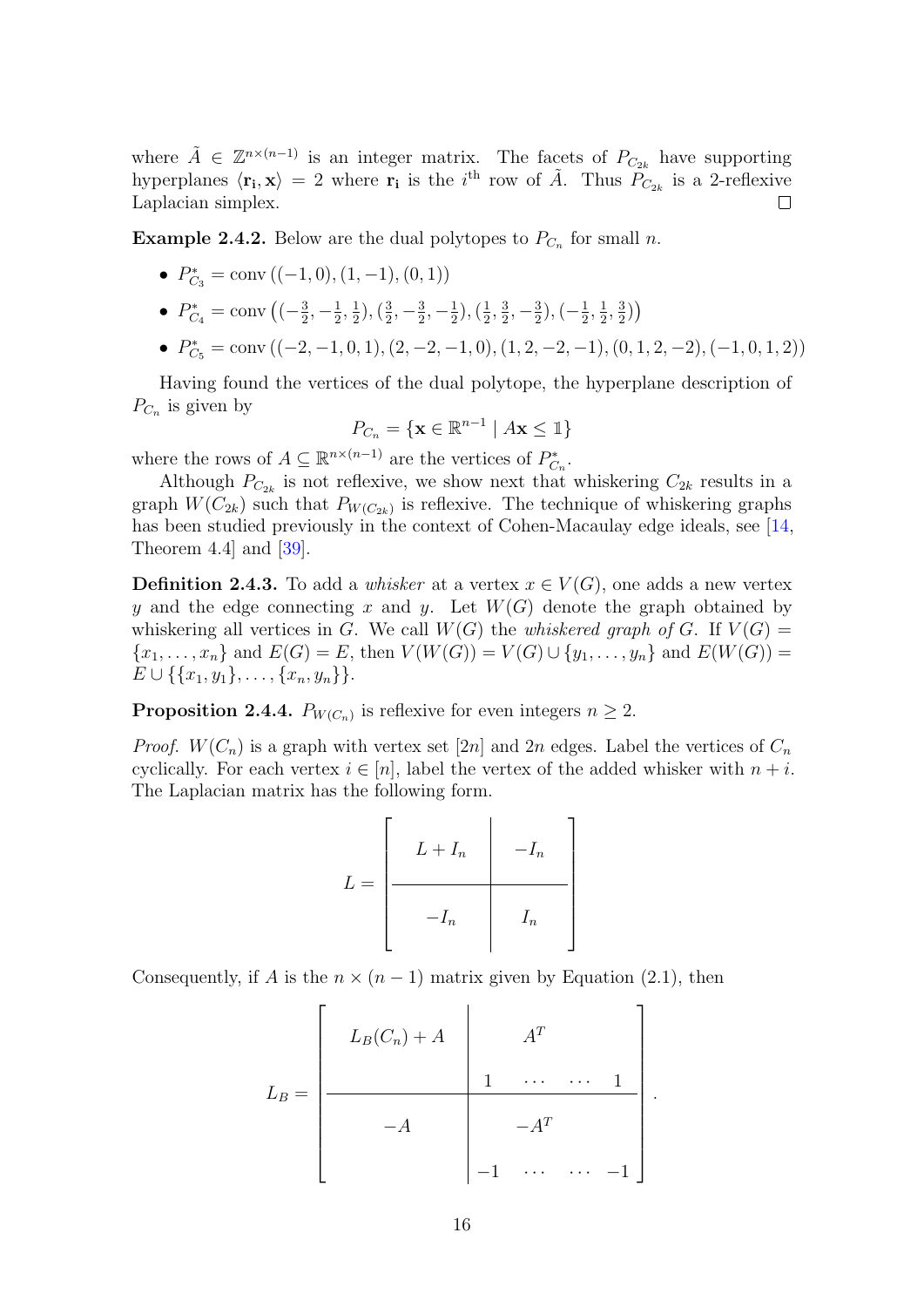We show  $P_{W(C_n)}$  is reflexive by showing  $P^*_{W(C_n)}$  is a lattice polytope. Each vertex of the dual is a solution to  $L_B(i | \emptyset)$ **v**<sub>i</sub> = 1. We consider the following cases.

**Case:**  $1 \le i \le n$ . Multiply both sides of  $L_B(i | ∅)$ **v**<sub>i</sub> =  $1 ∥$  by the  $(2n-1) × (2n-1)$ upper diagonal matrix with the following entries.

$$
x_{\ell k} = \begin{cases} 1, & \text{if } \ell = k \\ 1, & \text{if } \ell < k \text{ and } \{v_{\ell}, v_k\} \text{ is a whisker} \\ -1, & \text{if } n < \ell = k - 1 \end{cases}
$$

In this matrix, each of the first  $n - 1$  rows will have exactly two non-zero entries of value 1, which corresponds to adding the two rows of  $L_B(i | \emptyset)$  that are indexed by the labels of a whisker in the graph. The last  $n$  rows will have an entry of 1 along the diagonal and an entry of −1 on the superdiagonal, which corresponds to subtracting consecutive rows in  $L_B(i | \emptyset)$  to achieve cancellation. We obtain the following system of linear equations.

$$
L_B(C_n)(i | \emptyset)
$$
\n
$$
-I_{n-1}
$$
\n
$$
0
$$
\n
$$
0
$$
\n
$$
-I_{n-1}
$$
\n
$$
0
$$
\n
$$
0
$$
\n
$$
0
$$
\n
$$
0
$$
\n
$$
0
$$
\n
$$
0
$$
\n
$$
0
$$
\n
$$
0
$$
\n
$$
0
$$
\n
$$
0
$$
\n
$$
0
$$
\n
$$
0
$$
\n
$$
0
$$
\n
$$
0
$$
\n
$$
0
$$
\n
$$
0
$$
\n
$$
0
$$
\n
$$
0
$$
\n
$$
0
$$
\n
$$
0
$$
\n
$$
0
$$
\n
$$
0
$$
\n
$$
0
$$
\n
$$
0
$$
\n
$$
0
$$
\n
$$
0
$$
\n
$$
0
$$
\n
$$
0
$$
\n
$$
0
$$
\n
$$
0
$$
\n
$$
0
$$
\n
$$
0
$$
\n
$$
0
$$
\n
$$
0
$$
\n
$$
0
$$
\n
$$
0
$$
\n
$$
0
$$
\n
$$
0
$$
\n
$$
0
$$
\n
$$
0
$$
\n
$$
0
$$
\n
$$
0
$$
\n
$$
0
$$
\n
$$
0
$$
\n
$$
0
$$
\n
$$
0
$$
\n
$$
0
$$
\n
$$
0
$$
\n
$$
0
$$
\n
$$
0
$$
\n
$$
0
$$
\n
$$
0
$$
\n
$$
0
$$
\n
$$
0
$$
\n
$$
0
$$
\n
$$
0
$$
\n
$$
0
$$
\n
$$
0
$$
\n
$$
0
$$
\n
$$
0
$$
\n
$$
0
$$
\n
$$
0
$$
\n
$$
0
$$

Let  $(\mathbf{v}_i^*)_j$  denote the j<sup>th</sup> coordinate of the vertex  $\mathbf{v}_i \in \mathbb{Q}^{n-1}$  of  $P^*_{C_n}$  described in Proposition [2.4.1.](#page-22-1) Then the vertex  $\mathbf{v}_i$  of  $P^*_{W(C_n)}$  has the following form.

$$
(\mathbf{v_i})_j = \begin{cases} 2(\mathbf{v_i^*})_j, & \text{if } 1 \le j \le n - 1 \\ -1 - \sum_{k=1}^{n-1} 2(\mathbf{v_i^*})_k, & \text{if } j = n \\ 2(\mathbf{v_i^*})_{j-n}, & \text{if } n + 1 \le j \le 2n - 1 \end{cases}
$$

Since  $2(\mathbf{v_i^*})_j \in \mathbb{Z}$  by Proposition [2.4.1](#page-22-1) for  $1 \leq j \leq n-1$ , then  $\mathbf{v_i} \in \mathbb{Z}^{2n-1}$ .

**Case:**  $n + 2 \leq i \leq 2n$ . The strategy is to multiply the equality  $L_B(i | \emptyset) \mathbf{v_i} = \mathbb{1}$ by the matrix that performs the following row operations. Let  $\mathbf{r}_{\mathbf{m}} \in \mathbb{Z}^{2n-1}$  denote the  $m<sup>th</sup>$  row of  $L_B(i | \emptyset)$ . For each whisker with vertex labels  $\{m, n + m\}$ , replace  $\mathbf{r}_{\mathbf{m}}$  with  $\mathbf{r}_{\mathbf{m}} + \mathbf{r}_{\mathbf{n}+\mathbf{m}}$  for  $m \in [n]$ . Row  $\mathbf{r}_{\mathbf{i}-\mathbf{n}}$  will not have a row to add because the index of its whisker is the index of the deleted row. Since the entries in each column of  $L_B$  sum to 0, the negative sum of all the rows of  $L_B(i | \emptyset)$  is equal to the row removed. We recover the missing row by replacing  $\mathbf{r}_{\mathbf{i}-\mathbf{n}}$  with  $-\sum_{k=1}^{2n-1} \mathbf{r}_{\mathbf{k}}$ . Then as in the previous case, we want to replace  $\mathbf{r}_k$  with  $\mathbf{r}_k - \mathbf{r}_{k+1}$  for  $n+1 \leq k \leq 2n-2$ . Here  $r_{i-n}$  plays the role of the deleted  $r_i$ . We obtain a similar system of linear equations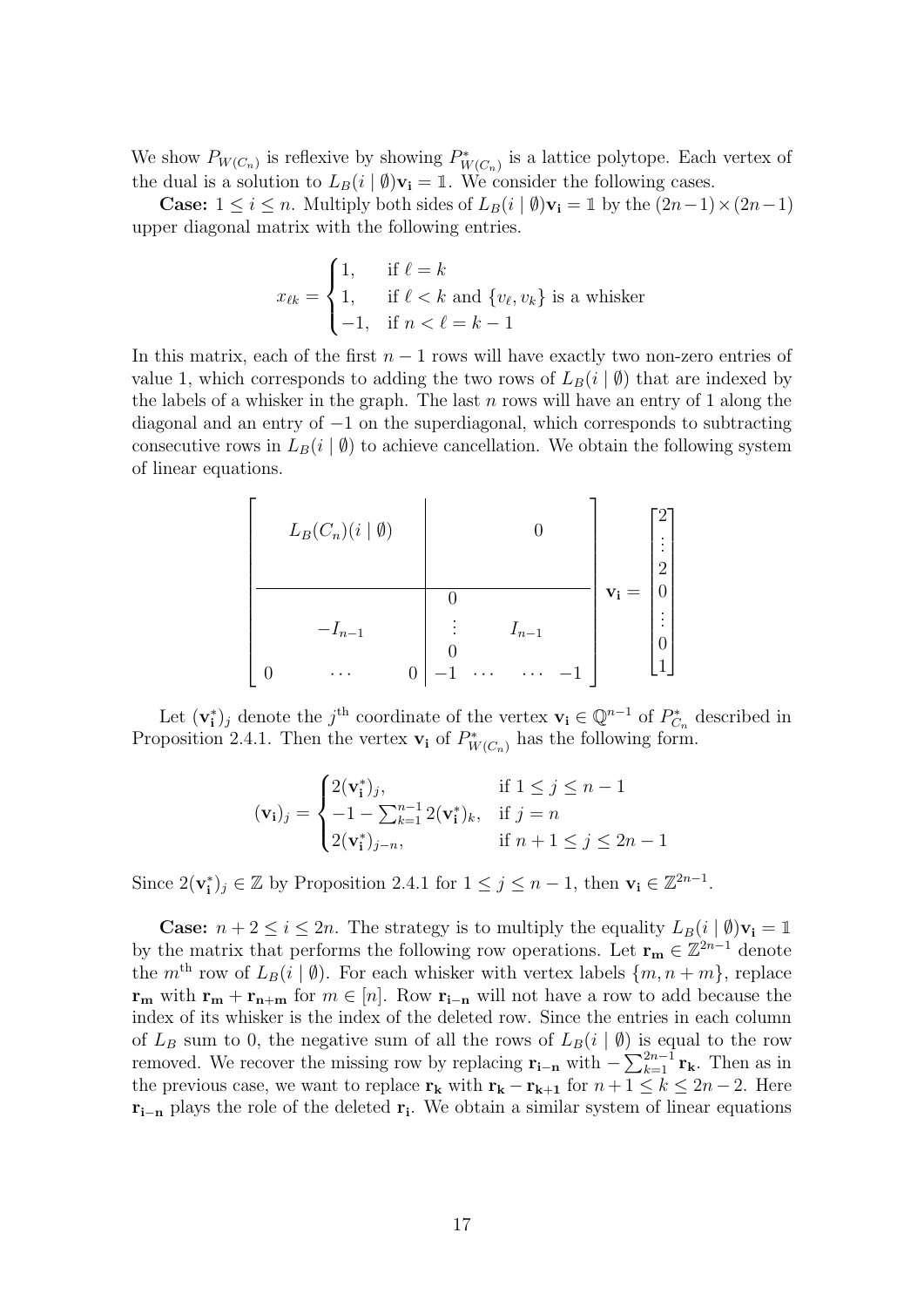found in the first case. The vertex  $\mathbf{v_i}$  of  $P^*_{W(C_n)}$  has the following form.

$$
(\mathbf{v}_{\mathbf{i}})_j = \begin{cases} 2(\mathbf{v}_{\mathbf{i}}^*)_j, & \text{if } 1 \le j \le n-1 \\ -1 - \sum_{k=1}^{n-1} 2(\mathbf{v}_{\mathbf{i}}^*)_k, & \text{if } j = n \\ 2(\mathbf{v}_{\mathbf{i}}^*)_{j-n}, & \text{if } n+1 \le j \le 2n-1 \text{ and } j \ne i-1, i \\ 2(\mathbf{v}_{\mathbf{i}}^*)_{j-n} + 2n, & \text{if } j = i-1 \\ 2(\mathbf{v}_{\mathbf{i}}^*)_{j-n} - 2n, & \text{if } j = i \end{cases}
$$

Observe in the case  $i = 2n$ , the last equality is not applicable since  $j \in [2n-1]$ . Thus  $\mathbf{v_i} \in \mathbb{Z}^{2n-1}$ .

**Case:**  $i = n + 1$ . Here  $(v_i)_{i-1} = (v_i)_n = -(2n - 1) - \sum_{k=1}^{n-1} 2(v_i^*)_k \in \mathbb{Z}$  and the other coordinates are as described above. Then  $\mathbf{v_i} \in \mathbb{Z}^{2n-1}$ .

<span id="page-25-0"></span>Example 2.4.5. The Laplacian simplex obtained from the graph in Figure [2.1](#page-25-0) is reflexive by Proposition [2.4.4.](#page-23-0)



Figure 2.1: The whiskered 4-cycle,  $W(C_4)$ .

We extend Proposition [2.4.4](#page-23-0) to a more general result, that whiskering a graph whose Laplacian simplex is 2-reflexive results in a graph whose Laplacian simplex is reflexive. Although even cycles are the only known graph type to result in 2-reflexive Laplacian simplices, Theorem [2.4.1,](#page-22-1) we include the following result.

**Proposition 2.4.6.** If G is a connected graph on n vertices such that  $P_G$  is 2-reflexive, then  $P_{W(G)}$  is reflexive for all  $n \geq 2$ .

*Proof.* If  $P_G$  is 2-reflexive, then each vertex  $\mathbf{v}_i$  of  $P_G^*$  satisfies  $2\mathbf{v}_i \in \mathbb{Z}^{n-1}$  for each  $1 \leq i \leq n$ . As in the proof of Proposition [2.4.4,](#page-23-0) we can find descriptions of the vertices of  $P^*_{W(G)}$  in terms of the coordinates from vertices of  $P^*_G$  to show they are lattice points. The result follows.  $\Box$ 

The graph operation of whiskering not only behaves nicely with respect to 2 reflexive Laplacian simplices, it also preserves the reflexivity of Laplacian simplices as shown in the the following proposition.

**Proposition 2.4.7.** If G is a connected graph on n vertices such that  $P_G$  is reflexive, then  $P_{W(G)}$  is reflexive for all  $n \geq 1$ .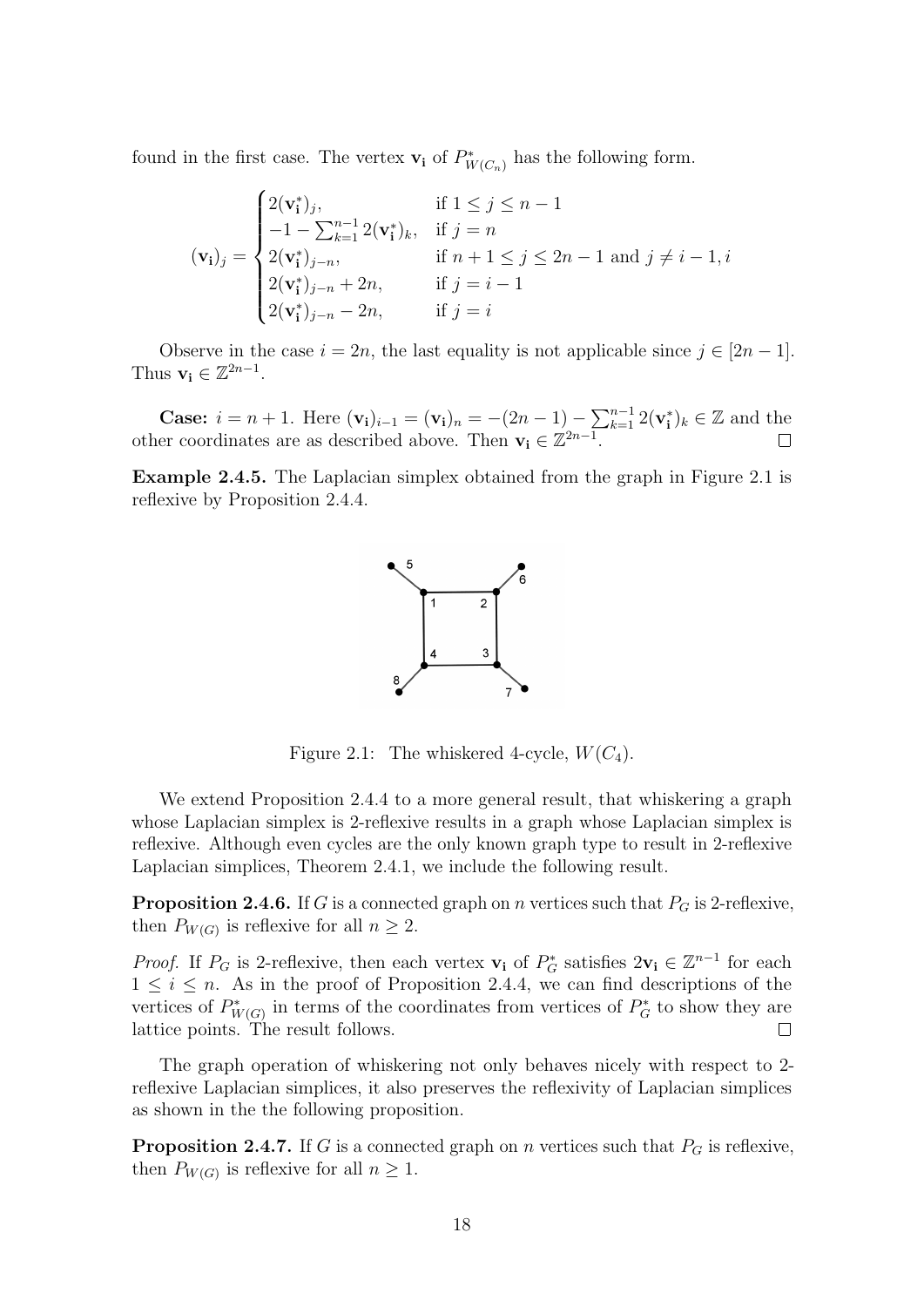*Proof.* If  $P_G$  is reflexive, then vertices of  $P_G^*$  are integer and satisfy  $L_B(i | \emptyset)$ **v**<sub>i</sub> = 1 for all  $1 \leq i \leq n$ . Observe  $2v_i \in \mathbb{Z}^{n-1}$  satisfies  $L_B(i \mid \emptyset)2v_i = 2 \cdot \mathbb{1}$ . Following the proof technique in Proposition [2.4.4,](#page-23-0) we can find descriptions of the vertices of  $P^*_{W(G)}$ in terms of the coordinates from vertices of  $P_G^*$  to show they are lattice points.  $\Box$ 

The next topic of interest is the unimodality of the  $h^*$ -vectors of  $P_{C_n}$ . For odd n, our proof of the following theorem can be interpreted as establishing the existence of a weak Lefschetz element in the quotient of the semigroup algebra associated to cone  $(P_{C_n})$  by the system of parameters corresponding to the ray generators of the cone. This proof approach is not universally applicable, as there are examples of reflexive IDP simplices with unimodal  $h^*$ -vectors for which this proof method fails  $|8|$ .

## <span id="page-26-0"></span>**Theorem 2.4.8.** For odd  $n, h^*(P_{C_n})$  is unimodal.

*Proof.* Recall from Lemma [2.2.2](#page-19-1) that  $h_i^*(P_{C_n})$  is the number of lattice points in  $\Pi_{P_{C_n}}$ at height *i*. Theorem [2.4.1](#page-22-1) shows  $h_i^*(P_{C_n})$  is symmetric for odd *n*. Our goal is to prove that for  $i \leq \lfloor n/2 \rfloor$  we have  $h_i^* \leq h_{i+1}^*$ . This will show that  $h^*(P_{C_n})$  is unimodal.

While  $\kappa = n$  for  $C_n$ , we will freely use both  $\kappa$  and  $n$  to denote this quantity, as it is often helpful to distinguish between the number of spanning trees and the number of vertices. Lattice points in the fundamental parallelepiped of  $P_{C_n}$  can be described as follows:

$$
\mathbb{Z}^n \cap \left\{ \frac{1}{\kappa n} \mathbf{b} \cdot [L_B \mid \mathbb{1}] \mid 0 \leq b_i < \kappa n, b_i \in \mathbb{Z}_{\geq 0}, \sum_{i=1}^n b_i \equiv 0 \bmod \kappa n \right\}.
$$

We will use the modular equation above extensively in our analysis. Denote the height of a lattice point in  $\Pi_{P_{C_n}}$  by

$$
h(\mathbf{b}) := \frac{\sum_{i=1}^n b_i}{n\kappa} \in \mathbb{Z}_{\geq 0}.
$$

We first show that every lattice point in  $\Pi_{P_{C_n}}$  arising from **b** satisfies

$$
\frac{(k-j+1)(b_1-b_n)}{\kappa n} + \frac{b_j-b_{k+1}}{\kappa n} \in \mathbb{Z}
$$

for each  $1 \leq j < k \leq n-1$ . Since the lattice point lies in  $\Pi_{P_{C_n}}$ , we have the following constraint equations:

$$
\frac{b_1 - b_n + b_i - b_{i+1}}{\kappa n} \in \mathbb{Z}
$$

for each  $1 \leq i \leq n-1$ . Summing any consecutive set of these equations where  $1 \leq j \leq k \leq n-1$  yields

$$
\sum_{i=j}^k \left( \frac{b_1 - b_n}{\kappa n} + \frac{b_i - b_{i+1}}{\kappa n} \right) \in \mathbb{Z} \, .
$$

The result follows.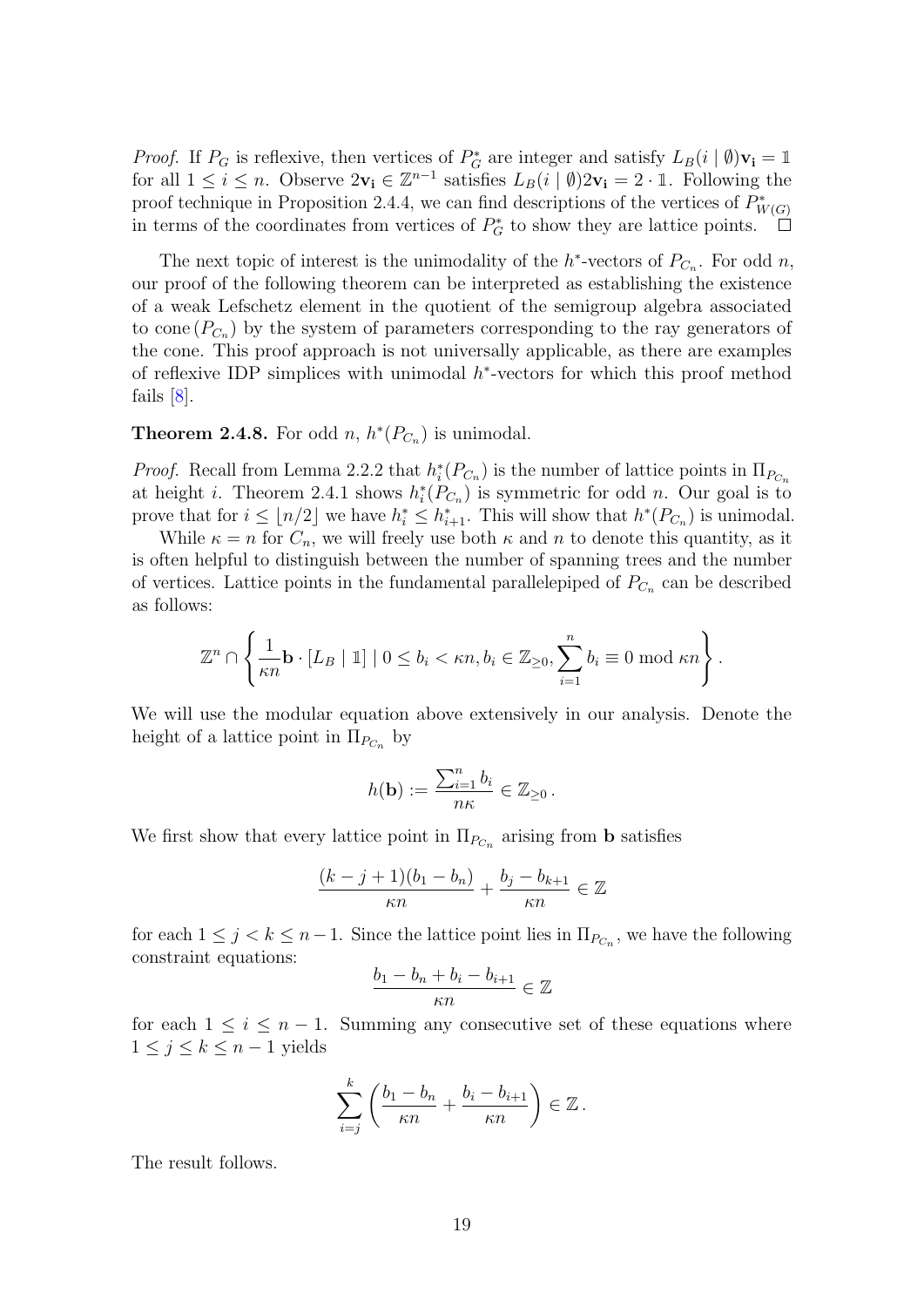Thus, each vector **b** corresponding to an integer point in  $\Pi_{P_{C_n}}$  satisfies  $\kappa \mid (b_1-b_n)$ , which follows from setting  $j = 1$  and  $k = n - 1$ . We next claim that every lattice point in  $\Pi_{P_{C_n}}$  arises from  $\mathbf{b} \in \mathbb{Z}^n$  such that  $b_i \equiv b_j \mod(\kappa)$  for each  $1 \leq i, j \leq n$ . To prove this, set  $\frac{b_1-b_n}{\kappa} = B \in \mathbb{Z}$ . Then for each  $1 \leq i \leq n-1$ , our constraint equation becomes  $\frac{B}{n} + \frac{b_i - b_{i+1}}{\kappa n} = C$  for some  $C \in \mathbb{Z}$ . Then  $\frac{b_i - b_{i+1}}{\kappa} = Cn - B \in \mathbb{Z}$ holds for each  $i$ . The result follows.

First Major Claim: For n odd, any lattice point in  $\Pi_{P_{C_n}}$  arises from  $\mathbf{b} \in \mathbb{Z}^n$ such that  $b_i \equiv 0 \mod(\kappa)$  for each  $1 \leq i \leq n$ .

To prove this, let  $b_i = m_i \kappa + \alpha$  such that  $0 \leq m_i < \kappa$  and  $0 \leq \alpha < \kappa$ . Constraint equations yield

$$
\frac{b_1 - b_n + b_i - b_{i+1}}{\kappa n} = \frac{m_1 - m_n + m_i - m_{i+1}}{n} \in \mathbb{Z}
$$

using  $\kappa = n$ . Summing all  $n - 1$  integer expressions with linear coefficients yields

$$
\sum_{i=1}^{k} i(m_1 - m_n + m_i - m_{i+1}) = \frac{n(n-1)}{2}m_1 + \sum_{i=1}^{n-1} m_i - (n-1)m_n - \frac{n(n-1)}{2}m_n,
$$

which is divisible by n. Call the resulting sum An for some  $A \in \mathbb{Z}$ . Finally, notice the last constraint equation (corresponding to  $h(\mathbf{b})$ ) can be written

$$
\frac{\sum_{i=1}^{n} b_i}{\kappa n} = \frac{\sum_{i=1}^{n} m_i + \alpha}{n}
$$
  
= 
$$
\frac{m_n + An - \frac{n(n-1)}{2}m_1 + (n-1)m_n + \frac{n(n-1)}{2}m_n + \alpha}{n} \in \mathbb{Z}.
$$

Then *n* odd implies *n* divides  $\frac{n(n-1)}{2}$  so that *n* divides  $\alpha$ . Since  $0 \leq \alpha < n$ , then  $\alpha = 0$  as desired.

Second Major Claim: Consider  $P_{C_n}$  for odd n. Suppose  $h(\mathbf{b}) < \frac{n-1}{2}$  $\frac{-1}{2}$ . If  $\mathbf{p} \in \Pi_{P_{C_n}} \cap \mathbb{Z}^n$ , then  $\mathbf{p} + (0, \dots, 0, 1)^T \in \Pi_{P_{C_n}} \cap \mathbb{Z}^n$ .

To establish this, it suffices to prove that for every  $\mathbf{p} = \frac{1}{n^2} \mathbf{b} \cdot [L_B | \mathbb{1}] \in \Pi_{P_{C_n}} \cap \mathbb{Z}^n$ such that  $h(\mathbf{b}) < \frac{n-1}{2}$  $\frac{-1}{2}$ , we have  $b_i < n(n-1)$  for each *i*. This would imply

$$
\mathbf{p} + (0, \cdots, 0, 1)^T = \frac{1}{n^2}(\mathbf{b} + n\mathbb{1}) \cdot [L_B | \mathbb{1}] \in \Pi_{P_{C_n}} \cap \mathbb{Z}^n,
$$

providing an injection from the lattice points in  $\Pi_{P_{C_n}}$  at height i to those at height  $i+1$ . Constraint equations yield, using the same notation as in the proof of our first major claim, that

$$
-m_{j-1}+2m_j-m_{j+1}\in n\mathbb{Z}
$$

for each  $1 \leq j \leq n$ . Note that this comes from subtracting the two integers

$$
\frac{m_1 + m_j - m_{j+1} - m_n}{n} - \frac{m_1 + m_{j-1} - m_j - m_n}{n} = \frac{2m_j - (m_{j-1} + m_{j+1})}{n} \in \mathbb{Z}
$$

for each  $2 \leq j \leq n-1$ , as well as

$$
\frac{2m_1 - m_2 - m_n}{n}, \frac{-(m_1 + m_{n-1} - 2m_n)}{n} \in \mathbb{Z}.
$$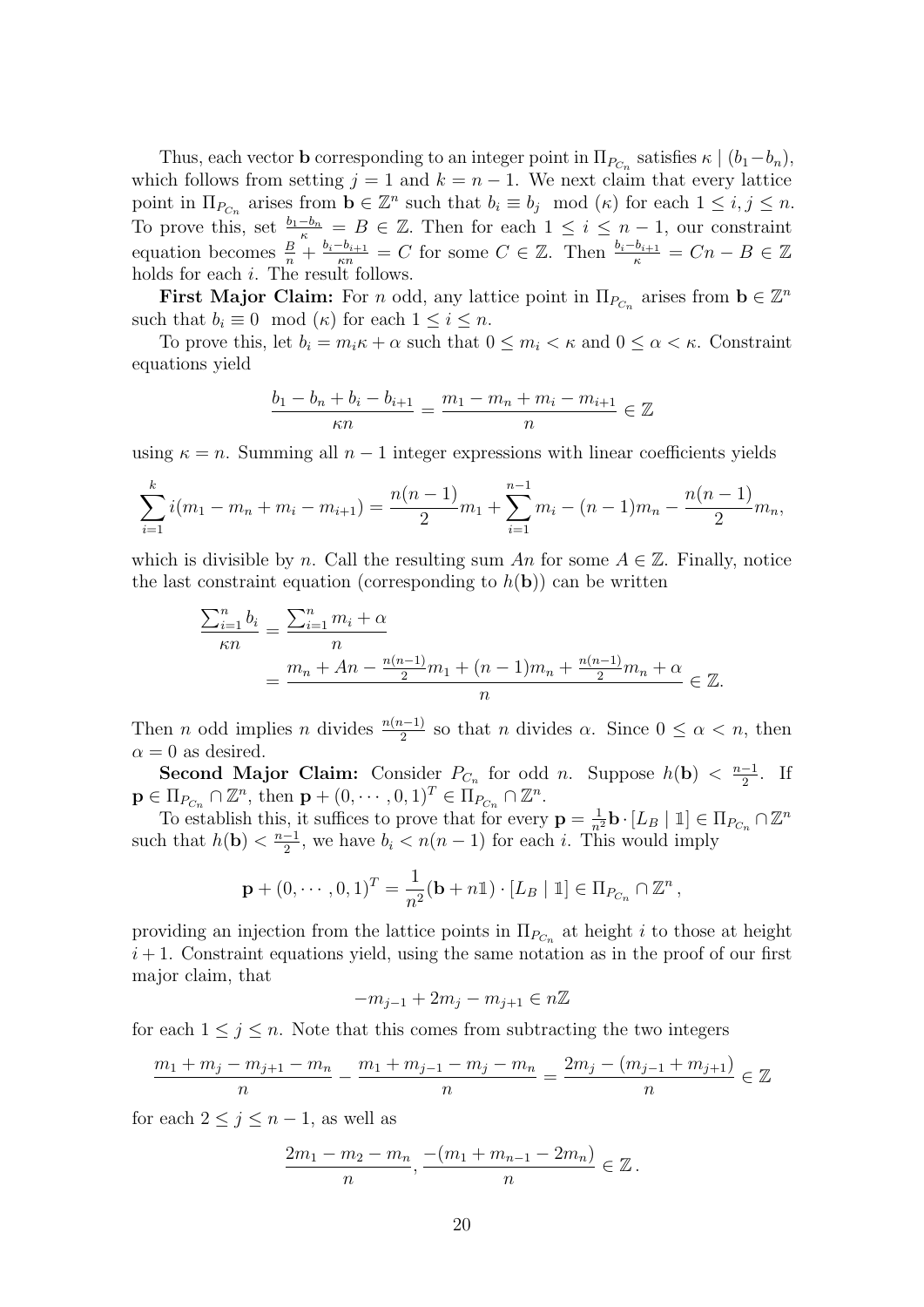For a contradiction, suppose there exists a j such that  $b_j = n(n-1)$ . Then  $m_j = n-1$ . Constraints on the other variables  $m_i$  imply

$$
0 \le \frac{2(n-1) - (m_{j-1} + m_{j+1})}{n} \le 1 \implies 2(n-1) - (m_{j-1} + m_{j+1}) = 0 \text{ or } n.
$$

Case 1: If the above is 0, then

$$
2(n-1) = m_{j-1} + m_{j+1} \implies m_{j-1} = m_{j+1} = n-1.
$$

Apply these substitutions on other constraint equations to yield  $m_i = n - 1$  for all  $1 \leq i \leq n$ . Then

$$
h(\mathbf{b}) = \frac{\sum_{i=1}^{n} m_i}{n} = \frac{n(n-1)}{n} = n - 1 > \frac{n-1}{2},
$$

which is a contradiction.

Case 2: If the above is 1, then  $n-2 = m_{i-1} + m_{i+1}$ . Adding subsequent constraint equations yields

$$
(-m_j + 2m_{j-1} - m_{j-2}) + (-m_j + 2m_{j+1} - m_{j+2}) = -2m_j + 2(m_{j-1} + m_{j+1}) - (m_{j-2} + m_{j+2})
$$
  
= -2(n - 1) + 2(n - 2) - (m\_{j-2} + m\_{j+2})  
= -2 - (m\_{j-2} + m\_{j+2})

Since the above is in  $n\mathbb{Z}$ , it is equal to either  $-2n$  or  $-n$ . Case 2a: If the above is equal to  $-2n$ , then  $m_{j-2} = m_{j+2} = n-1$ . Then

$$
-m_{j-3}+2m_{j-2}-m_{j-1}=-m_{j-3}+m_{j+1}\in n\mathbb{Z} \implies m_{j-3}=m_{j+1}.
$$

A similar argument shows  $m_{i+3} = m_{i-1}$ . Continuing in this way shows  $m_{i\pm k} = m_{i\mp 1}$ for remaining  $m_i$ . Then for each of the  $\frac{n-3}{2}$  pairs,  $m_{j-k} + m_{j+k} = n-2$  where  $k \in \{1, 2, 3, \cdots, \frac{n-1}{2}\}$  $\frac{-1}{2}$ . But then

$$
h(\mathbf{b}) = \frac{\sum_{i=1}^{n} m_i}{n}
$$
  
= 
$$
\frac{n-1+2(n-1)+\frac{n-3}{2}(n-2)}{n}
$$
  
= 
$$
\frac{n+1}{2},
$$

which is a contradiction.

Case 2b: If the above is equal to  $-n$ , then  $m_{j-2} + m_{j+2} = n-2$ . Adding subsequent constraint equations as above yields  $n - 2 - (m_{j-3} + m_{j+3})$ . Since the above is in  $n\mathbb{Z}$ , it is equal to either  $-2n$  or  $-n$ .

Case 2b(i): If the above is equal to  $-n$ , then  $m_{j-3} = m_{j+3} = n-1$ . Following the same argument as Case 2a leads to the contradiction,  $h(\mathbf{b}) = \frac{n+1}{2}$ 2 .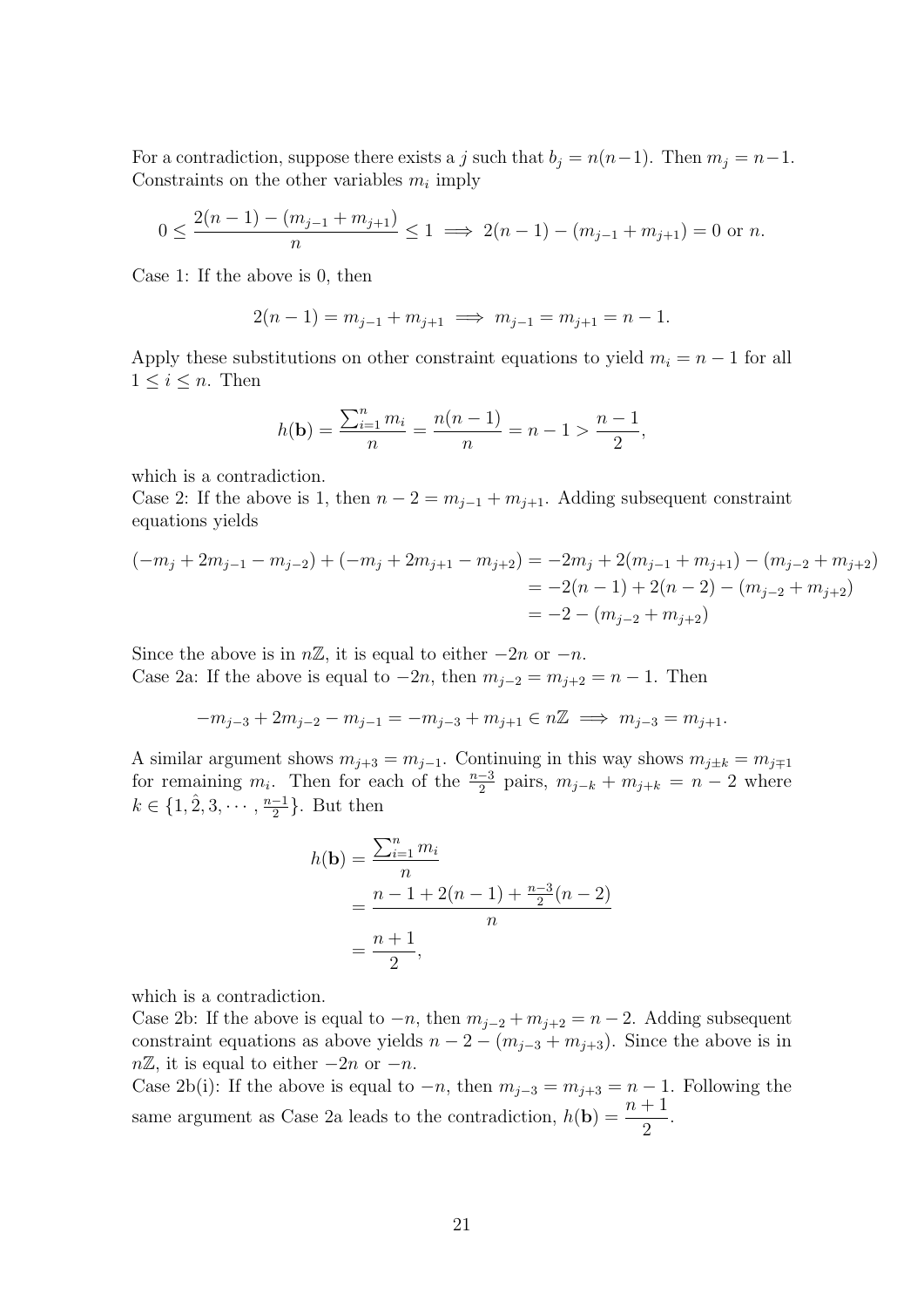Case 2b(ii): If the above is equal to  $-2n$ , then  $m_{j-3} + m_{j+3} = n-2$ . Continuing in this manner yields  $m_{j-k} + m_{j+k} = n-2$  for all  $k \in \{1, 2, \dots, \frac{n-1}{2}\}$  $\frac{-1}{2}$ . But then

$$
h(\mathbf{b}) = \frac{n - 1 + \frac{(n-1)}{2}(n-2)}{n} = \frac{n-1}{2},
$$

which is a contradiction. This concludes the proof of our second major claim.

The second claim implies that for  $i \leq \lfloor n/2 \rfloor$ , we have  $h_i^* \leq h_{i+1}^*$ . Thus, our proof  $\Box$ is complete.

We next classify the lattice points in the fundamental parallelepiped for  $P_{C_n}$  by considering the matrix  $[L_B | 1]$  over the ring  $\mathbb{Z}/\kappa\mathbb{Z}$ . Let

$$
[\widetilde{L} \mid \mathbb{1}] := [L_B \mid \mathbb{1}] \bmod \kappa.
$$

Recall that for a cycle we have  $n = \kappa$ .

<span id="page-29-0"></span>**Lemma 2.4.9.** For  $C_n$  with odd n and corresponding  $[L_B | 1]$ , we have

$$
\ker_{\mathbb{Z}/\kappa\mathbb{Z}}\left[\widetilde{L}\mid\mathbb{1}\right]=\{\mathbf{x}\in\left(\mathbb{Z}/\kappa\mathbb{Z}\right)^n\mid\mathbf{x}[L_B\mid\mathbb{1}]\equiv\mathbf{0}\mod\kappa\}=\langle\mathbb{1}^n,(0,1,\cdots,n-1)\rangle.
$$

*Proof.* Consider the second principal minor of  $[L_B | 1]$  with the first and  $n<sup>th</sup>$  rows and columns deleted. The matrix  $[L_B | 1](1, n | 1, n)$  is the lower diagonal matrix of the following form:

$$
\begin{bmatrix} 1 & 0 & 0 & \cdots & 0 \\ -1 & 1 & 0 & & \vdots \\ 0 & \ddots & \ddots & \ddots & \vdots \\ \vdots & \ddots & \ddots & \ddots & 0 \\ 0 & \cdots & 0 & -1 & 1 \end{bmatrix}
$$

Then det  $[L_B | 1](1, n | 1, n) = 1$  implies there are  $n-2$  linearly independent columns, hence  $\text{rk}_{\mathbb{Z}/\kappa\mathbb{Z}}[L_B | \mathbb{1}] \geq n-2$ .

Since the entries in each column of  $[L_B | 1]$  sum to 0, then

$$
\mathbb{1} \cdot [L_B | \mathbb{1}] = (0, \dots, 0, n) \equiv \mathbf{0} \mod \kappa
$$

implies  $\mathbb{1} \in \ker_{\mathbb{Z}/\kappa \mathbb{Z}}[L_B | \mathbb{1}].$  Consider

$$
(0,1,\ldots,n-1)\cdot\begin{bmatrix}2&1&1&\cdots&\cdots&1&1\\-1&1&0&\cdots&\cdots&0&1\\0&-1&1&\ddots&\vdots&\vdots\\ \vdots&\ddots&\ddots&\ddots&\ddots&0&\vdots\\0&\cdots&\cdots&0&-1&1&1\\-1&-1&-1&\cdots&-1&-2&1\end{bmatrix} = (-n,\ldots,-n,\frac{n(n-1)}{2}) \equiv \mathbf{0} \mod \kappa.
$$

 $\Box$ 

This shows  $(0, 1, \ldots, n-1) \in \ker_{\mathbb{Z}/\kappa\mathbb{Z}}[L_B | \mathbb{1}]$ . Since these two vectors are linearly independent, we have  $\text{rk}_{\mathbb{Z}/\kappa\mathbb{Z}}[L_B | \mathbb{1}] \leq n-2$ .

Thus, the kernel is two-dimensional and we have found a basis.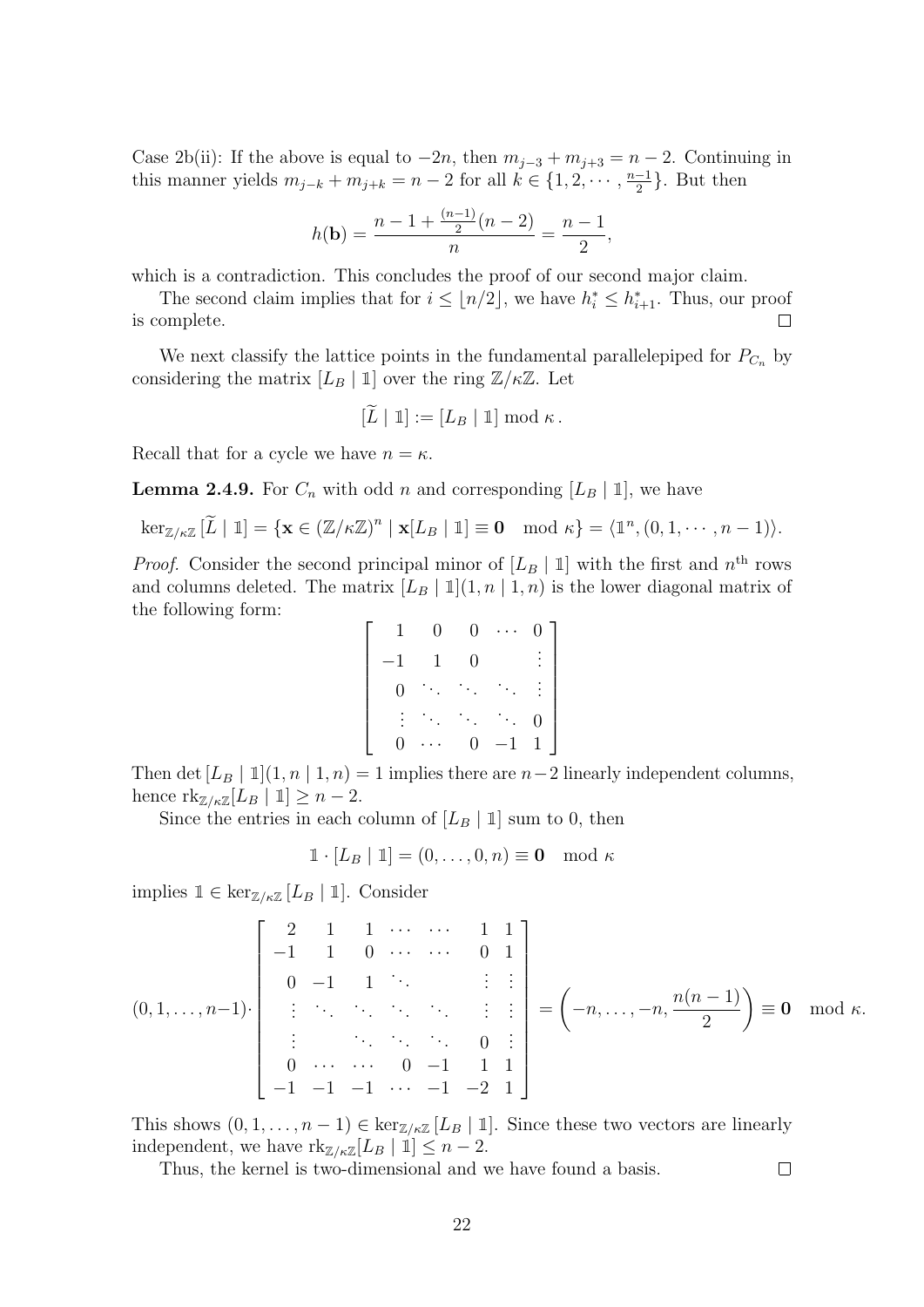<span id="page-30-1"></span>**Theorem 2.4.10.** For odd  $n \geq 3$ , lattice points in  $\Pi_{P_{C_n}}$  are of the form

$$
\frac{(\alpha 1 + \beta(0, 1, \dots, n-1)) \mod \kappa}{\kappa} \cdot [L_B | 1]
$$

for all  $\alpha, \beta \in \mathbb{Z}/\kappa\mathbb{Z}$ . Thus,  $h_i^*(P_G)$  is equal to the cardinality of

$$
\left\{ \frac{(\alpha 1 + \beta(0, 1, \dots, n-1)) \mod \kappa}{\kappa} \cdot [L_B | 1] \mid 0 \le \alpha, \beta < \kappa - 1, \frac{1}{\kappa} \sum_{j=0}^{n-1} (\alpha + j\beta \mod \kappa) = i \right\}.
$$

*Proof.* Since  $|\Pi_{P_{C_n}} \cap \mathbb{Z}^n| = \sum_{i=0}^{n-1} h_i^*(P_{C_n}) = n\kappa = n^2$ , there are  $n^2$  lattice points in the fundamental parallelepiped. Similarly, there are  $n^2$  possible linear combinations of 1 and  $(0, 1, 2, \ldots, n-1)$  in  $\mathbb{Z}/\kappa\mathbb{Z}$ . We show that each such linear combination yields a lattice point. Recall the sum of the coordinates down each of the first  $n-1$ columns of  $[L_B | 1]$  is 0. Since

$$
(\alpha 1 + \beta(0, 1, \dots, n-1)) \cdot [L_B | 1] \equiv 0 \mod \kappa
$$

by Lemma [2.4.9,](#page-29-0) it follows that

$$
(\alpha 1\!\!1 + \beta(0, 1, \ldots, n-1) \mod \kappa) \cdot [L_B | 1] \equiv 0 \mod \kappa.
$$

Then  $\frac{(\alpha 1 + \beta(0, 1, \dots, n-1)) \mod \kappa}{\alpha}$  $\frac{(\cdot, n-1)}{\kappa}$   $\cdot$  [L<sub>B</sub> | 1] is a lattice point. Since we are reducing the numerators of the entries in the vector of coefficients modulo  $\kappa$  prior to dividing by  $\kappa$ , it follows that each entry in the coefficient vector is greater than or equal to 0 and strictly less than 1, and hence the resulting lattice point is an element of  $\Pi_{P_{C_n}}$ .  $\Box$ 

<span id="page-30-0"></span>**Theorem 2.4.11.** Consider  $C_n$  where  $n \geq 3$  is odd. Let  $n = p_1^{a_1} p_2^{a_2} \cdots p_k^{a_k}$  be the prime factorization of *n* where  $p_1 > p_2 > \cdots > p_k$ . Then

$$
h^*(P_{C_n}) = (1, \ldots, 1, h_m^*, h_{m+1}^*, \ldots, h_{\frac{n-1}{2}}^*, \ldots, h_{n-m-1}^*, h_{n-m}^*, 1, \ldots, 1)
$$

where  $m=\frac{1}{2}$  $\frac{1}{2}(n-p_1^{a_1}\cdots p_k^{a_k-1})$  and  $h_m>1$ . Further, if  $\mathbb{Z}_n^*$  denotes the group of units of  $\mathbb{Z}_n$ , we have that  $h^*_{(n-1)/2} \geq n \cdot |\mathbb{Z}_n^*| + 1$ . In particular, if n is prime, we have

$$
h^*(P_{C_n}) = (1, \ldots, 1, n^2 - n + 1, 1, \ldots, 1)
$$

*Proof.* Keeping in mind that  $n = \kappa$  for  $C_n$ , denote the height of the lattice point

$$
\frac{(\alpha 1 + \beta(0, 1, \dots, n-1)) \bmod n}{n} \cdot [L_B | 1]
$$

in the fundamental parallelepiped by

$$
h(\alpha, \beta) := \frac{1}{n} \sum_{j=0}^{n-1} ((\alpha + j\beta) \bmod n).
$$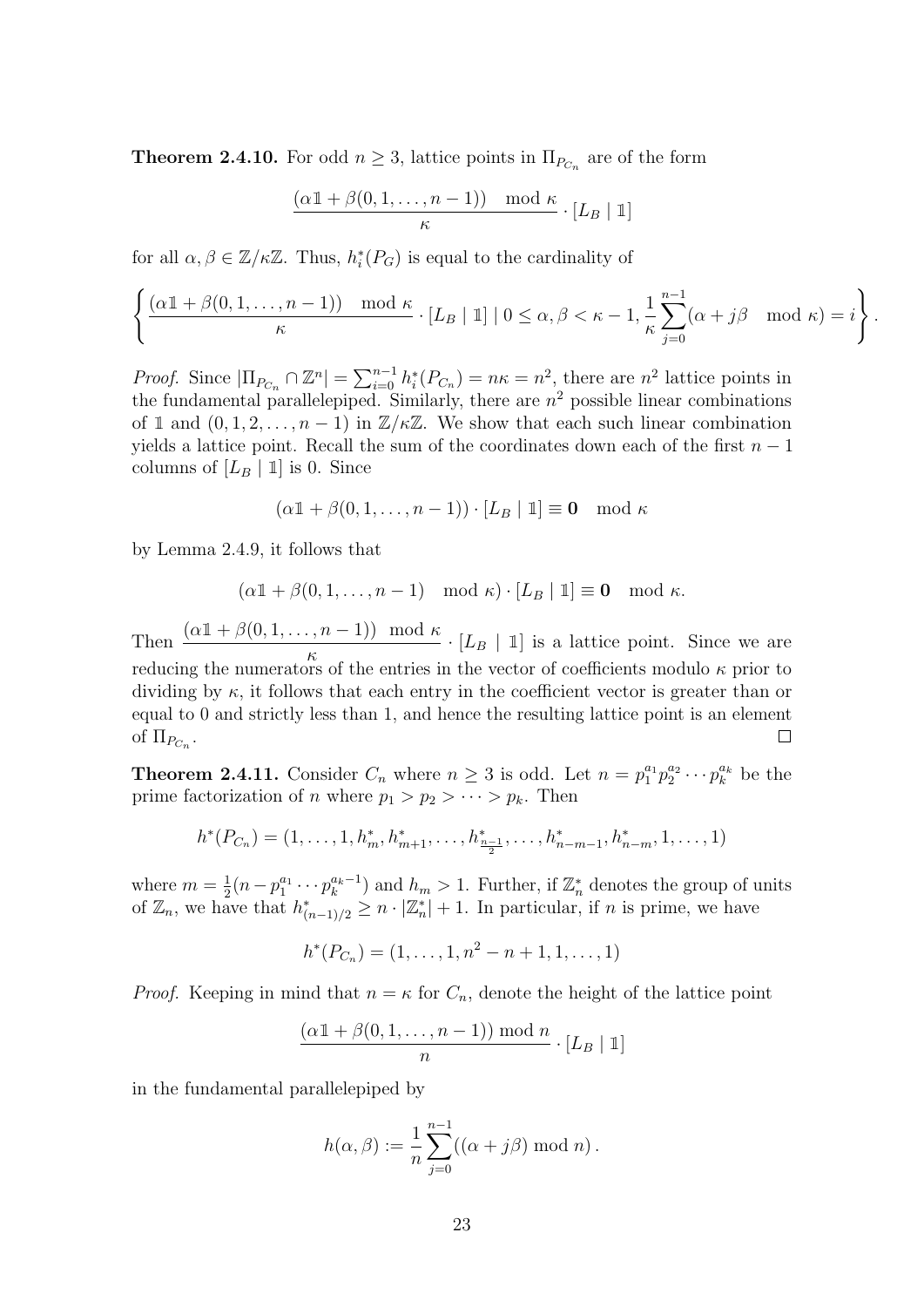Each  $\alpha \in \mathbb{Z}/n\mathbb{Z}$  paired with  $\beta = 0$  produces a lattice point at a unique height in  $\Pi_{P_{C_n}}$ , and thus each  $h_i^* \geq 1$ . Let  $\mathbb{Z}_n^*$  denote the group of units of  $\mathbb{Z}_n$ . If  $\beta \in \mathbb{Z}_n^*$ , then  $\beta(0,1,\ldots,n-1)$  mod n yields a vector that is a permutation of  $(0,1,\ldots,n-1)$ , and thus for any  $\alpha$  we have the height of the resulting lattice point is  $(n-1)/2$ , proving that  $h^*_{(n-1)/2} \geq n \cdot |\mathbb{Z}_n^*| + 1$ . Thus, when n is an odd prime, it follows that

$$
h^*(P_{C_n})=(1,\ldots,1,n^2-n+1,1,\ldots,1).
$$

Now, suppose that  $gcd(\beta, n) = \prod p_i^{b_i} \neq 1$ . Then the order of  $\beta$  in  $\mathbb{Z}_n$  is  $\prod p_i^{a_i - b_i}$ , and (after some reductions in summands modulo  $n$ )

$$
h(\alpha, \beta) = \frac{1}{n} \cdot \prod p_i^{b_i} \cdot \left( \sum_{j=0}^{\prod p_i^{a_i - b_i} - 1} \left( (\alpha + j \prod p_i^{b_i}) \bmod n \right) \right).
$$

Thus, we see that for a fixed  $\beta$ , the height is minimized (not uniquely) when  $\alpha = 0$ . In this case, we have

$$
h(0, \beta) = \frac{1}{n} \cdot \prod p_i^{b_i} \cdot \left( \sum_{j=0}^{\prod p_i^{a_i - b_i} - 1} \left( j \prod p_i^{b_i} \mod n \right) \right)
$$
  
=  $\frac{1}{n} \cdot \prod p_i^{b_i} \cdot \prod p_i^{b_i} \cdot \left( \sum_{j=0}^{\prod p_i^{a_i - b_i} - 1} j \right)$   
=  $\frac{n - \prod p_i^{b_i}}{2}$ .

This value is minimized when  $\prod p_i^{b_i} = p_1^{a_1} \cdots p_k^{a_k-1}$ , and this height is attained more than once by setting  $\beta = p_1^{a_1} \cdots p_k^{a_k-1}$  and  $\alpha = 0, 1, 2, \ldots, p_1^{a_1} \cdots p_k^{a_k-1} - 1$ .

<span id="page-31-1"></span>**Corollary 2.4.12.**  $P_{C_n}$  is not IDP for odd  $n \geq 5$ .

*Proof.* Theorem [2.4.11](#page-30-0) yields  $h_1^*(P_{C_n}) = 1$  for odd  $n \geq 3$ . It is known, see Section [1.2,](#page-11-0) that for an integral convex *d*-polytope  $P$ ,  $h_1^*(P) = |P \cap \mathbb{Z}^n| - (d+1)$ . In this case,

$$
|P_{C_n} \cap \mathbb{Z}^n| = h_1^*(P_{C_n}) + (n-1) + 1 = n+1
$$

is the number of lattice points in  $P_{C_n}$ . In particular, the lattice points consist of the n vertices of  $P_{C_n}$  and the origin. Then  $\Pi_{P_{C_n}} \cap {\mathbf{x} \mid x_n = 1} \cap \mathbb{Z}^n = (0, \ldots, 0, 1)$ . If  $P_{C_n}$ is IDP, then every lattice point in  $\Pi_{P_{C_n}}$  is of the form  $(0, \ldots, 0, 1) + \cdots + (0, \ldots, 0, 1)$ , which is not true by Proposition [2.4.10.](#page-30-1) The result follows.  $\Box$ 

### <span id="page-31-0"></span>2.5  $P_G$  associated to complete graphs

The simplex  $P_{K_n}$  is a generalized permutohedron, where a *permutohedron*  $P_n(x_1, \ldots, x_n)$ for  $x_i \in \mathbb{R}$  is the convex hull of the n! points obtained from  $(x_1, \ldots, x_n)$  by permutations of the coordinates. For  $K_n$ , the Laplacian matrix has diagonal entries equal to  $n-1$  and all other entries equal to  $-1$ . Thus conv  $(L(n)^{T}) = P_n(n-1, -1, \ldots, -1) \cong$  $P_n(n,0,\ldots,0)$ . Note that this implies that  $P_{K_n}$  is equivalent to the  $n<sup>th</sup>$  dilate of an  $(n-1)$ -dimensional standard simplex.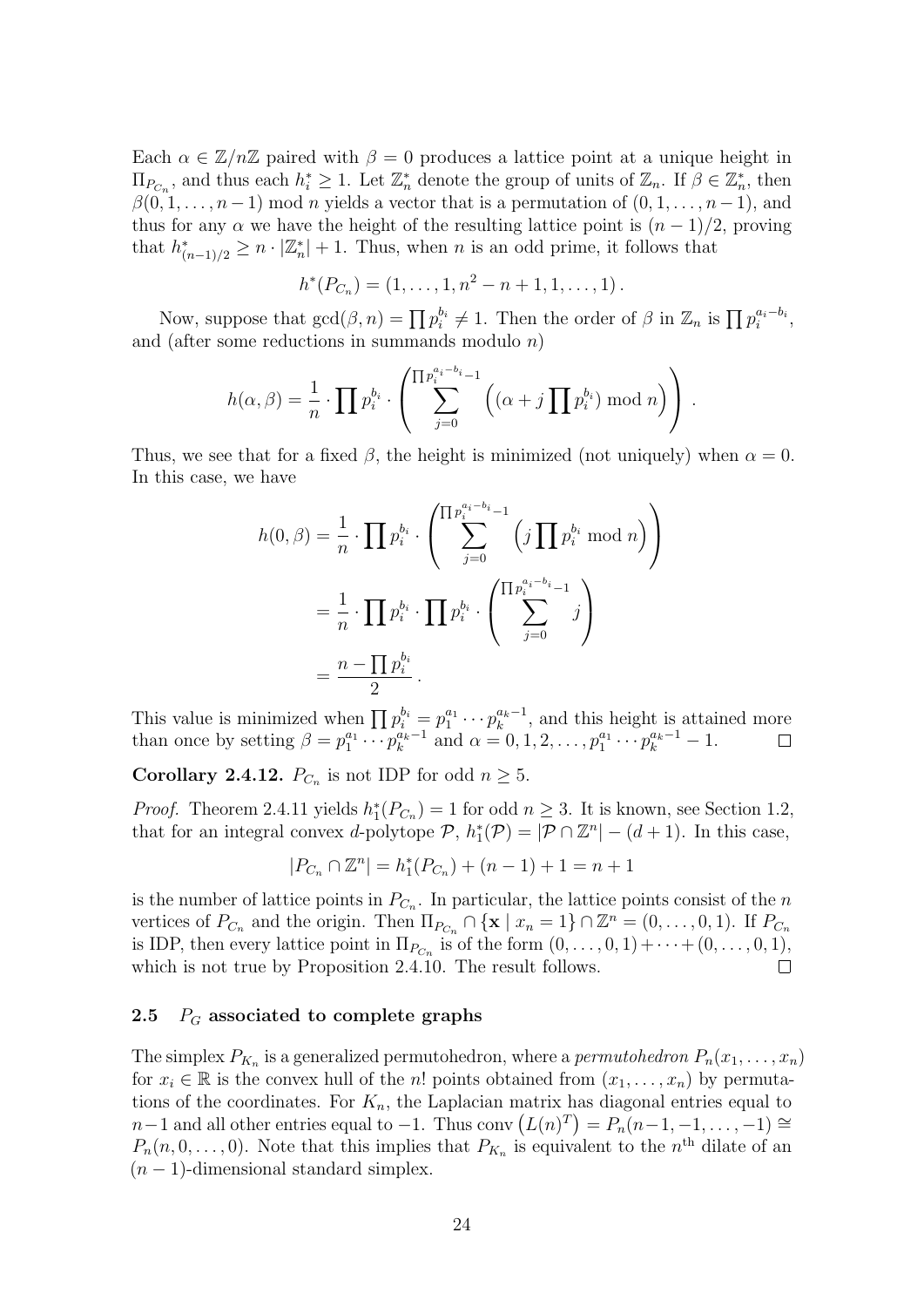**Definition 2.5.1.** The *standard simplex*  $\Delta$  in dimension d is the convex hull of the  $d+1$  points  $e_1, \ldots, e_d$  and the origin.

Many properties of dilates of standard simplices and of generalized permutahedra [\[32\]](#page-59-10) are known. While some of the findings in this section follow quickly from these general results, for the sake of completeness we will include proofs or proof outlines below.

<span id="page-32-0"></span>**Theorem 2.5.2.** The simplices  $P_{K_n}$  are reflexive for  $n \geq 1$ .

*Proof.* Observe  $L_B$  is an  $n \times (n-1)$  integer matrix of the form

$$
L_B = \begin{bmatrix} (n-1) & (n-2) & (n-3) & \cdots & \cdots & 1 \\ -1 & (n-2) & (n-3) & \cdots & \cdots & 1 \\ -1 & -2 & (n-3) & \cdots & \cdots & \vdots \\ -1 & -2 & -3 & (n-4) & \cdots & \vdots \\ \vdots & \vdots & \vdots & \ddots & \vdots \\ -1 & -2 & -3 & \cdots & \cdots & -(n-1) \end{bmatrix}
$$

.

To prove  $P_{K_n}$  is reflexive, we show  $P_{K_n} = \{ \mathbf{x} \in \mathbb{R}^{n-1} \mid A\mathbf{x} \leq 1 \}$  for some  $A \in \mathbb{Z}^{n \times (n-1)}$ . We claim that A has the following form:

$$
A = \begin{bmatrix} -1 & 0 & 0 & \cdots & 0 \\ 1 & -1 & 0 & & \vdots \\ 0 & 1 & -1 & \ddots & \vdots \\ \vdots & \ddots & \ddots & \ddots & 0 \\ \vdots & & \ddots & 1 & -1 \\ 0 & \cdots & \cdots & 0 & 1 \end{bmatrix} \in \{0, \pm 1\}^{n \times (n-1)}.
$$

Let  $\mathbf{r_i}$  be the i<sup>th</sup> row of  $L_B$ . Observe that  $A(i | \emptyset) \mathbf{r_i} = \mathbb{1}$  for each  $1 \leq i \leq n$ . Then  $\{\mathbf{r_i}\}_{i=1}^n$  is a set of intersection points of defining hyperplanes of  $P_{K_n}$  taken  $(n-1)$ at a time. Notice rk  $A = n - 1$ , and further, each matrix  $A(i | \emptyset)$  has full rank. This implies  $\{r_i\}_{i=1}^n$  is the set of unique intersection points. Thus  $\{x \mid Ax \leq 1\}$ conv $(\mathbf{r_1}, \dots, \mathbf{r_n}) = P_{K_n}$  shows that  $P_{K_n}$  is reflexive.  $\Box$ 

One technique for proving a polytope is IDP is showing it has a regular unimodular triangulation. Here we uncover the meaning of these words. A *unimodular simplex* is a lattice polytope which is lattice equivalent to the standard simplex. Unimodular simplices have minimal possible normalized volume of 1. A lattice subdivision of a lattice polytope P of dimension d is a collection of lattice polytopes  $\mathcal{T} = \{T_i\}_{i \in [n]}$ such that every face of  $T_i$  is in  $\mathcal{T}, T_i \cap T_j \in \mathcal{T}$ , and  $\cup_{i=1}^n T_i = \mathcal{P}$ . The maximal d-dimensional  $T_i$  are called cells of  $\mathcal T$ . A unimodular triangulation is a lattice subdivision for which each cell of the subdivision is a unimodular simplex. Finally, a subdivision is called regular if its cells are the domains of linearity of a convex piecewise linear function [\[18\]](#page-58-11). Informally, we create a regular subdivision of a lattice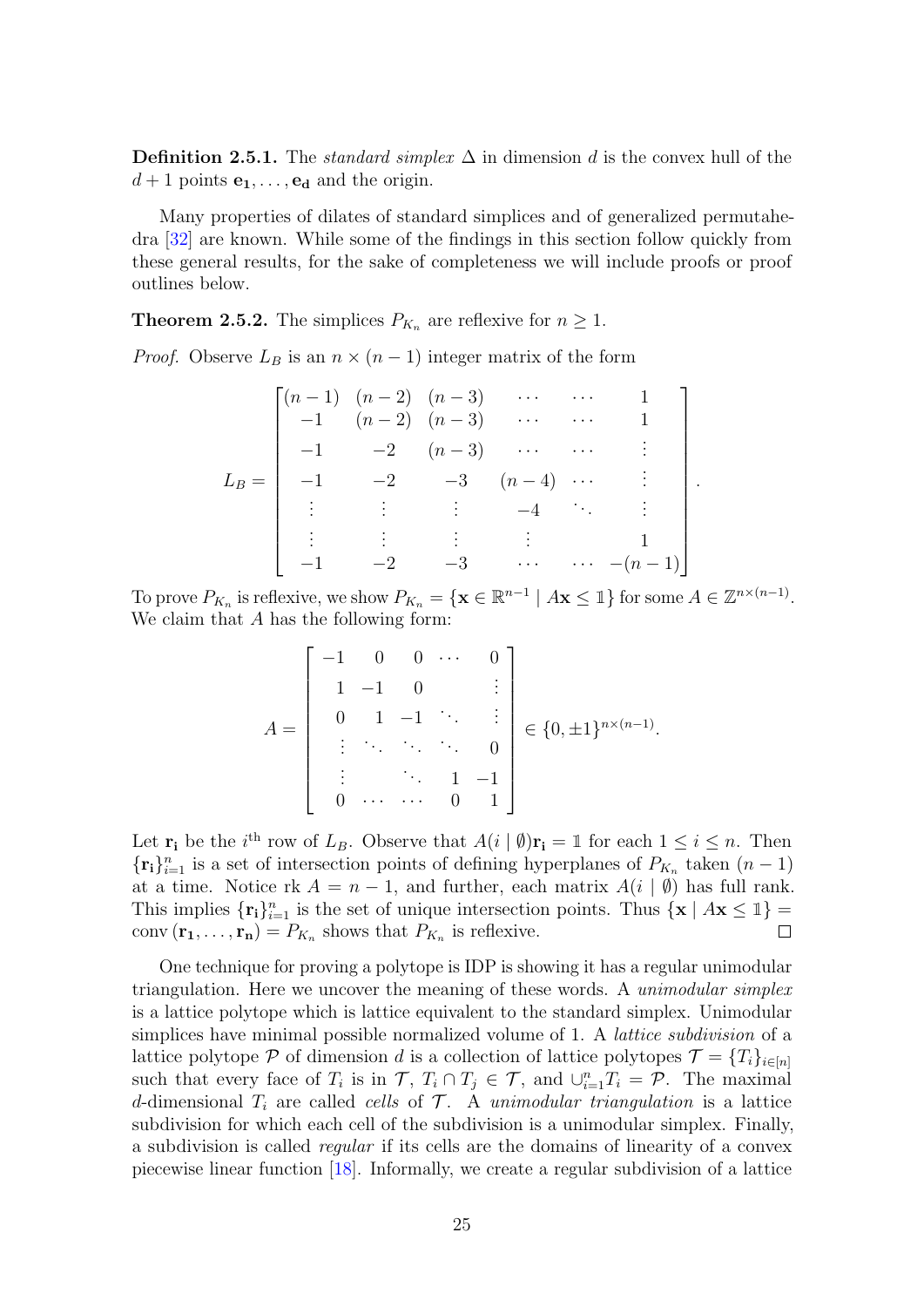polytope by assigning different heights to each lattice point in the polytope and project their lower convex hull to obtain the desired subdivision.

<span id="page-33-1"></span>**Theorem 2.5.3.** [\[18,](#page-58-11) Theorem 2.4] Suppose that  $\mathcal{P} \subset \mathbb{R}^d$  is a facet unimodular lattice polytope, that is, the collection of primitive facet normals of  $P$  forms a unimodular matrix. Then the following are true.

- (i) The canonical subdivision of  $P$  is regular, and all the cells are compressed.
- (ii)  $P$  has a regular unimodular triangulation.

**Proposition 2.5.4.** The simplex  $P_{K_n}$  has a regular unimodular triangulation.

*Proof.* Since the matrix of the facet normals, see proof of Theorem [2.5.2,](#page-32-0) is a signed vertex-edge incidence matrix for a path, it is totally unimodular by Lemma [1.3.2.](#page-13-2) Thus, it follows from [2.5.3](#page-33-1) that  $P_{K_n}$  has a regular unimodular triangulation.  $\Box$ 

<span id="page-33-0"></span>**Corollary 2.5.5.** The simplex  $P_{K_n}$  is IDP.

*Proof.* If  $P_{K_n}$  admits a unimodular triangulation, it follows that  $P_{K_n}$  is IDP because  $cone(P_{K_n})$  is a union of unimodular cones with lattice-point generators of degree 1.  $\Box$ 

Theorem [2.5.2](#page-32-0) implies that  $h^*(P_{K_n})$  is symmetric. The following theorem implies that if  $P$  is reflexive and admits a regular unimodular triangulation, then  $h_P^*$  is unimodal.

**Theorem 2.5.6** (Athanasiadis [\[1\]](#page-57-12)). Let  $P$  be a d-dimensional lattice polytope with  $h^*(\mathcal{P}) = (h_0^*, h_1^*, \ldots, h_d^*)$ . If  $\mathcal{P}$  admits a regular unimodular triangulation, then  $h_i^* \geq h_{d-i+1}^*$  for  $1 \leq i \leq \lfloor (d+1)/2 \rfloor$ ,

$$
h^*_{|(d+1)/2|} \geq \cdots \geq h^*_{d-1} \geq h^*_{d}
$$

and

$$
h_i^* \le \binom{h_1^* + i - 1}{i}
$$

for  $0 \leq i \leq d$ .

**Corollary 2.5.7.** For each  $n \geq 2$ ,  $h^*(P_{K_n})$  is unimodal.

As a consequence of computing lattice points in the fundamental parallelepiped, the following is an interesting classification of all lattice points in cone  $(P_{K_n})$ .

<span id="page-33-2"></span>**Theorem 2.5.8.** The lattice points at height h in cone  $(P_{K_n})$  are in bijection with weak compositions of  $hn$  of length n, where the height of the lattice point in the cone is given by the last coordinate of the lattice point.

*Proof.* This is a straightforward consequence of the fact that cone  $(P_{K_n})$  is lattice equivalent to the cone over the  $n<sup>th</sup>$  dilate of a standard simplex of dimension  $n-1$ .  $\Box$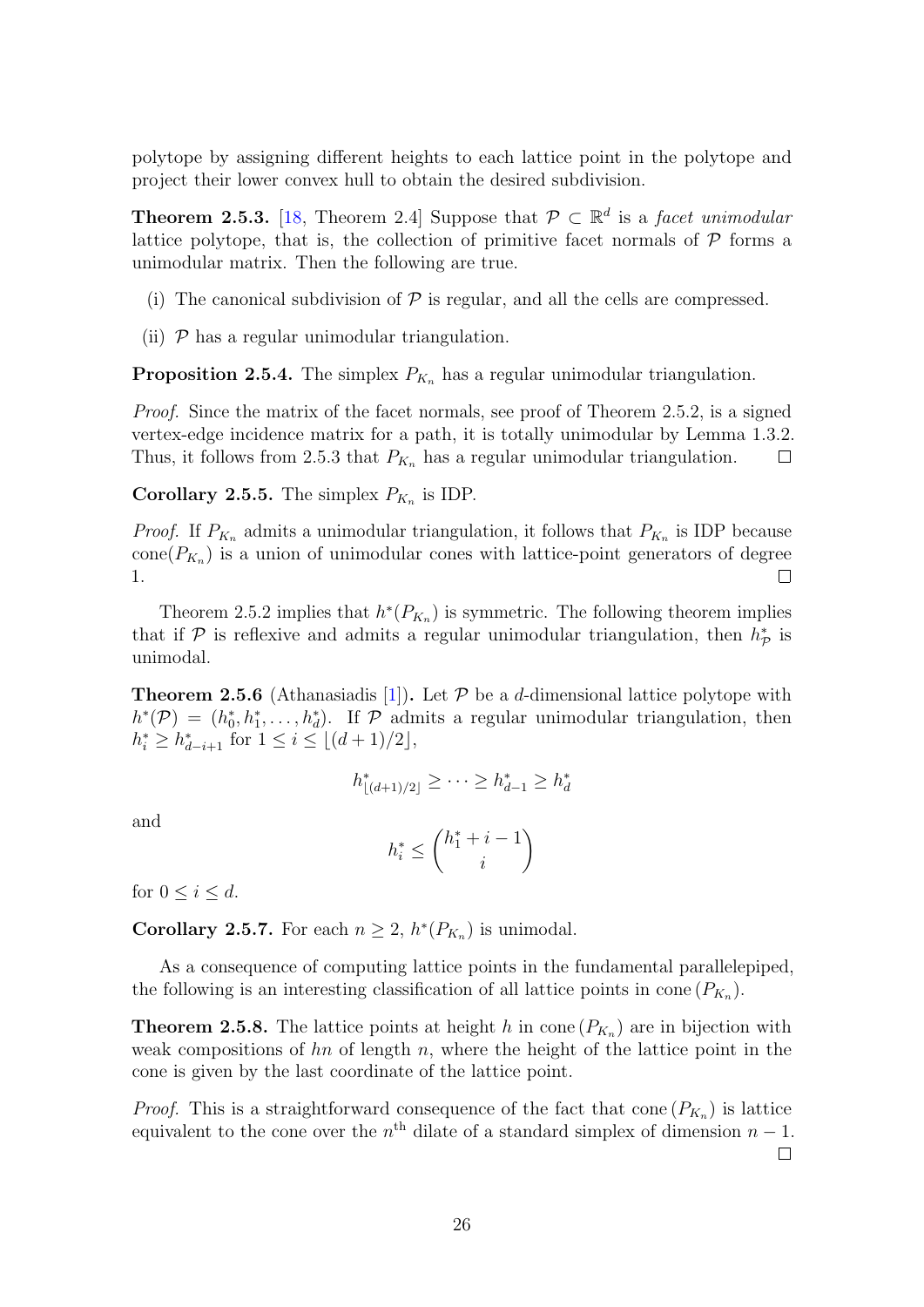**Corollary 2.5.9.** The Ehrhart polynomial of  $P_{K_n}$  is  $L_{P_{K_n}}(t) = \binom{tn+n-1}{n-1}$  $\binom{n+n-1}{n-1}$ .

*Proof.* The number of weak compositions of tn of length n is  $\binom{tn+n-1}{n-1}$  $\binom{n+n-1}{n-1}$ . Then the result follows directly from Theorem [2.5.8.](#page-33-2)  $\Box$ 

<span id="page-34-1"></span>**Corollary 2.5.10.** The lattice points of  $\Pi_{P_{K_n}}$  are in bijection with weak compositions of hn of length n with each part of size strictly less than  $n$ .

*Proof.* Each  $\mathbf{x} \in \Pi_{P_{K_n}} \cap \mathbb{Z}^n$  is of the form  $\mathbf{x} =$ 1  $\frac{1}{\kappa n}$ **b** · [*L*<sub>B</sub> | 1] such that  $0 \le \frac{b_i}{\kappa n}$ κn  $< 1$ for each  $i \in [n]$ , i.e.,  $0 \leq \frac{b_i}{n}$ κ  $\langle n \rangle$ . Each coordinate of the lattice point has the form  $x_i = \left(\sum_{j=1}^i$  $b_j$ κ  $\setminus$  $-ih$ , which is an integer. It follows by induction on j that  $\kappa$  divides  $b_j$  for each  $1 \leq j \leq n$ . Then it follows from  $\frac{1}{n}$ κ  $\sum_{i=1}^n b_i = hn$  that  $\left(\frac{1}{n}\right)$ κ b  $\setminus$ is a weak composition of hn of length n with parts no greater than  $n-1$ .

With each  $c \in \{\text{length } n \text{ weak compositions of } tn \text{ with parts of size less than } n\},\$ associate  $\kappa c$  with **b** such that the *i*<sup>th</sup> coordinate of **b** is  $\kappa$  times the *i*<sup>th</sup> part of the weak composition c. This b will generate a lattice point in the fundamental parallelepiped. The result follows.  $\Box$ 

**Proposition 2.5.11.** For each  $n \geq 2$ , the h<sup>\*</sup>-vector of  $P_{K_n}$  is given by

$$
h^*(P_{K_n})=(1,m_1,\ldots,m_{n-1})
$$

where  $m_i$  is the number of weak compositions of in of length n with parts of size less than n.

*Proof.* From Lemma [2.2.2,](#page-19-1)  $h_i^*$  enumerates  $|\{\Pi_{P_{K_n}} \cap \{x_n = i\} \cap \mathbb{Z}^n\}|$ . By Corollary [2.5.10,](#page-34-1) the result follows.  $\Box$ 

#### <span id="page-34-0"></span>2.6 Graph operations and Laplacian simplices

Connections across seemingly distinct fields is part of the natural beauty of mathematics. This section explores the correspondence between graph theoretic operations and polytopal properties. A preliminary topic of interest is to determine which graph structures yield Laplacian simplices in the same lattice equivalence class. The following operation is one such graph structure.

<span id="page-34-2"></span>**Proposition 2.6.1.** Let G be a connected graph on n vertices such that the following cut is possible. Partition  $V(G)$  into vertex sets A and B such that all edges between A and B are incident to a single vertex  $x \in A$ ; label those edges  $\{e_1, \ldots, e_k\}$ . Additionally suppose x has a leaf with adjacent vertex  $y \in A$ . Form a new graph G' by moving the edges  $\{e_1, \ldots, e_k\}$  previously incident to x to be incident to y. Then G' has vertex set  $V(G)$ , and edge set  $(E(G) \setminus \{e_1, \ldots, e_k\}) \cup \{\{y, v_i\} : i = 1, \ldots, k\}$ where  $e_i = \{x, v_i\} \in E(G)$ . Then  $P_G \cong P_{G'}$ .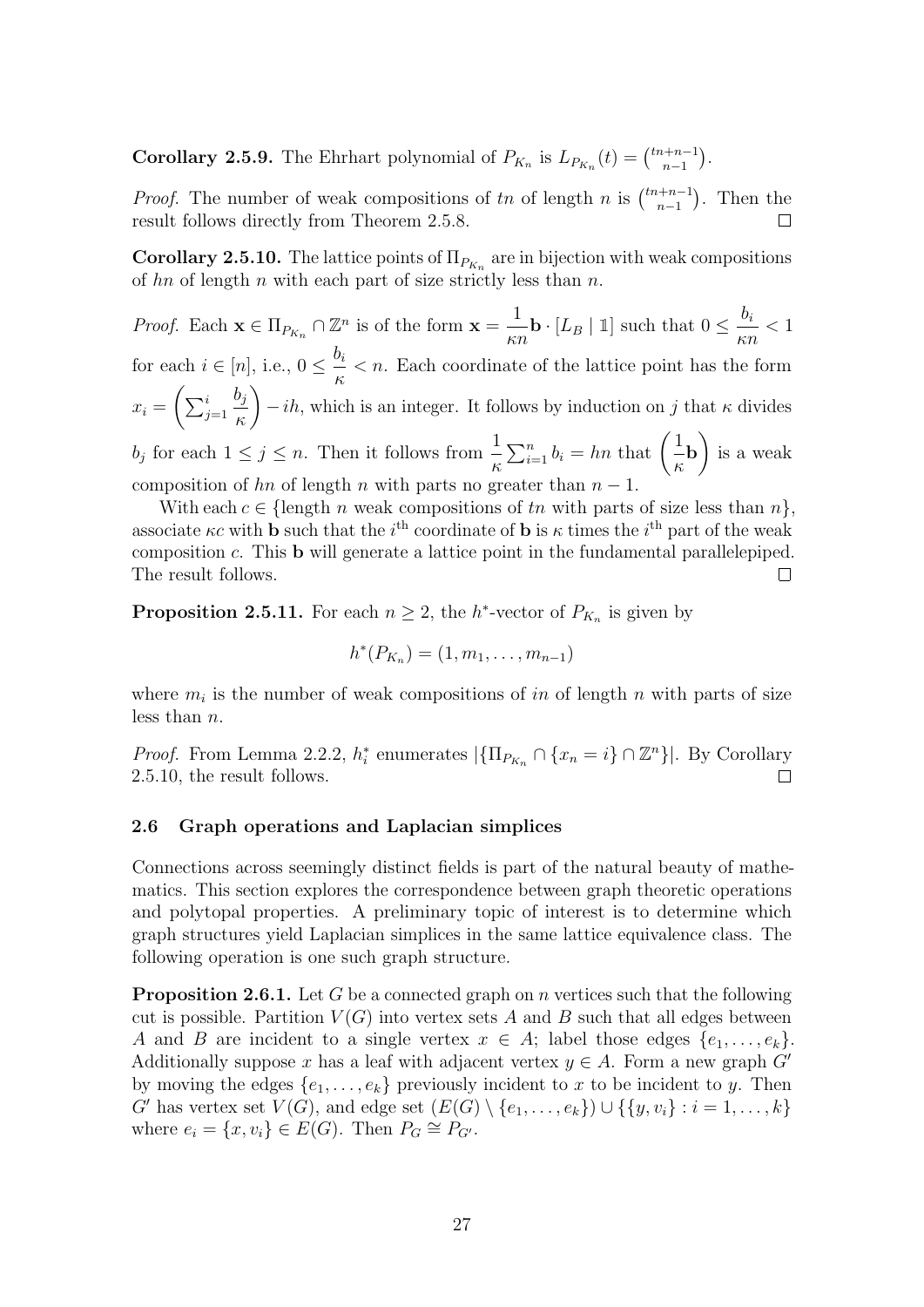*Proof.* Label the vertices of G with  $[n]$ . Observe G' has the same labels since  $V(G) = V(G')$ . We refer to each vertex by its label for simplicity. Let  $N_G(i)$  be the set of neighbors of vertex i in G, that is,  $N_G(i) := \{j \in V(G) \mid \{i, j\} \in E(G)\}\.$  Let L be the Laplacian matrix of  $G$  and  $L'$  be the Laplacian matrix of  $G'$ . We describe row operations that take each row  $\mathbf{r_i} \in L$  to row  $\mathbf{r'_i} \in L'$ . For each  $i \in V(G)$ ,  $1 \le i \le n$ , we have the following cases.

Consider  $i \in A$  such that  $i \neq x, y$ . Then  $N_G(i) = N_{G'}(i)$ , so we set  $\mathbf{r'_i} = \mathbf{r_i}$  since the *i*<sup>th</sup> row is the same in L and L'. Then  $\mathbf{r'_i} \in L'$ .

Consider  $i \in B \setminus N_{G'}(x)$ . Again,  $N_G(i) = N_{G'}(i)$ , so we set  $\mathbf{r'_i} = \mathbf{r_i}$  and have  $\mathbf{r'_i} \in L'.$ 

Consider  $i \in B \cap N_{G'}(x)$ . The degree of i is constant in G and G', but  $\{i, x\} \in E(G)$ becomes  $\{i, y\} \in E(G')$  in the described algorithm. Set  $\mathbf{r'_i} = \mathbf{r_i} - \mathbf{r_y}$  to reflect the change in incident edges of i from G to G'. Since  $y \in V(G)$  is a leaf,  $\mathbf{r'_i}$  now has 0 in the  $x<sup>th</sup>$  coordinate,  $-1$  in the  $y<sup>th</sup>$  coordinate, and all remaining coordinates are unchanged. Then  $\mathbf{r'_i} \in L'.$ 

Consider  $i = x$ . Set  $\mathbf{r}'_{\mathbf{x}} = \mathbf{r}_{\mathbf{x}} + \sum_{j \in B} \mathbf{r}_{\mathbf{j}}$ . Observe  $N_G(x) \setminus N_{G'}(x) = \{v_1, \ldots, v_k\}$ . Then adding  $\sum_{\ell=1}^k \mathbf{r}_{\mathbf{v}_\ell}$  decreases the  $x^{\text{th}}$  coordinate of  $\mathbf{r}_{\mathbf{x}}$  by k, which is the new degree of vertex  $x \in V(G')$ . Adding the other rows does contribute to the  $x<sup>th</sup>$  coordinate of  $\mathbf{r}'_{\mathbf{x}}$  since those vertices are not adjacent to  $x \in V(G)$ ; however, we must add all rows corresponding to  $j \in B$  to obtain a 0 in all coordinates indexed by  $j \in B$ . Notice the coordinates indexed by the vertices in A remain fixed. Then  $\mathbf{r}'_{\mathbf{x}} \in L'$ .

Finally consider  $i = y$ . Set  $\mathbf{r}'_{\mathbf{y}} = (k+1)\mathbf{r}_{\mathbf{y}} - \sum_{j \in B} \mathbf{r}_{\mathbf{j}}$ . The  $y^{\text{th}}$  coordinate of  $\mathbf{r}'_{\mathbf{y}}$  is  $k+1$ , which is the degree of y in  $V(G')$ . Observe  $N_{G'}(y) \setminus N_G(y) = \{v_1, \ldots, v_k\}$ . Then subtracting  $\sum_{\ell=1}^k \mathbf{r}_{\mathbf{v}_\ell}$  from  $(k+1)\mathbf{r}_{\mathbf{y}}$  ensures the  $x^{\text{th}}$  coordinate of  $\mathbf{r}'_{\mathbf{y}}$  is  $-1$ . We subtract all rows corresponding to  $j \in B$  from  $(k+1)r_y$  to obtain a -1 in all coordinates of  $\mathbf{r}'_{\mathbf{y}}$  indexed by  $\{v_{\ell}\}_{\ell=1}^k$ . Then  $\mathbf{r}'_{\mathbf{y}} \in L'$ .

It is straightforward to verify that the collection of row operations described above is a unimodular transformation of the Laplacian matrix and thus can be represented 9 by the multiplication of unimodular matrix  $U \in \mathbb{Z}^{n \times n}$  such that  $U \cdot L = L'$ . It follows that  $U \cdot L(n) = L'(n)$ . Thus conv  $(L(n)^T) = \text{conv}(L'(n)^T)$ , and we have shown  $P_G \cong P_{G'}$ .  $\Box$ 

<span id="page-35-0"></span>

Figure 2.2: The wedge of  $K_5$  and  $C_5$  with a leaf and the bridge of  $K_5$  and  $C_5$ .

example in Figure 2.2 are ro 4 the graphs in Figure [2.2](#page-35-0) are related via Proposition [2.6.1,](#page-34-2) and thus their respective Example 2.6.2. It is straightforward to verify that with the following assignment,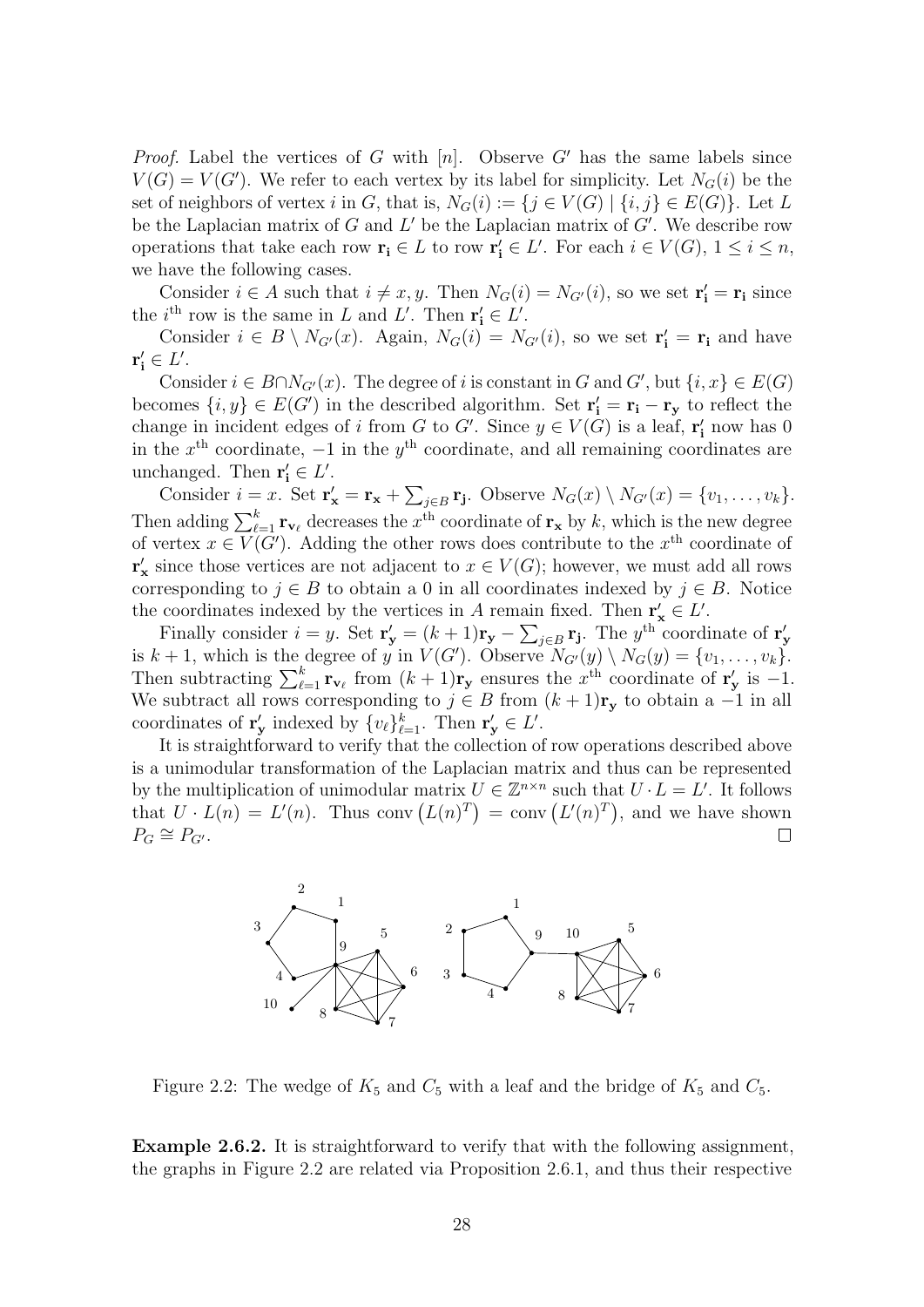Laplacian simplices are lattice equivalent. Consider  $A = \{1, 2, 3, 4, 9, 10\}$ , let  $x = 9$ , and let  $y = 10$  in the graph on the left as the appropriate assignment.

It is not obvious which graph operations, aside from the transformations detailed in the proof of Proposition [2.6.1](#page-34-2) and those found in Proposition [2.3.5,](#page-21-1) will result in unimodularly equivalent Laplacian simplices. It would be interesting to investigate this phenomenon further.

Given a graph G with reflexive  $P_G$ , we have already seen that whiskering a graph preserves the reflexivity of  $P_{W(G)}$ . We next assert in Theorem [2.6.5](#page-37-0) that bridging two graphs under certain conditions can produce a graph with a reflexive Laplacian simplex. First we will require the following lemma.

<span id="page-36-0"></span>**Lemma 2.6.3.** Let  $A \in \mathbb{Z}^{k \times k}$ . If (det A) divides  $mC_{ki}$  for each  $i \in [k]$ , where  $C_{ki}$ is the cofactor of A, and  $A\mathbf{x} = \mathbb{1}$  has an integer solution  $\mathbf{x} \in \mathbb{Z}^k$ , then  $A\mathbf{w} =$  $[1, \ldots, 1, 1+m]^T$  has an integer solution  $\mathbf{w} \in \mathbb{Z}^k$ .

Proof. Notice we can write

$$
A\mathbf{w} = A(\mathbf{x} + \mathbf{y}) = A\mathbf{x} + A\mathbf{y} = \begin{bmatrix} 1 \\ \vdots \\ 1 \\ 1 + m \end{bmatrix} = \begin{bmatrix} 1 \\ \vdots \\ 1 \\ 1 \end{bmatrix} + \begin{bmatrix} 0 \\ \vdots \\ 0 \\ m \end{bmatrix}.
$$

Solving the system  $A$ **y** =  $[0, \ldots, 0, m]^T$  yields

$$
\mathbf{y} = A^{-1} \cdot \begin{bmatrix} 0 \\ \vdots \\ 0 \\ m \end{bmatrix} = \frac{1}{\det A} C^T \cdot \begin{bmatrix} 0 \\ \vdots \\ 0 \\ m \end{bmatrix} = \frac{m}{\det A} \begin{bmatrix} C_{k1} \\ C_{k2} \\ \vdots \\ C_{kk} \end{bmatrix}
$$

in which  $C_{ki}$  is the cofactor of A. The above is an integer for each  $i \in [k]$  by assumption. Set  $w_j = x_j + y_j \in \mathbb{Z}$ , and the result follows.  $\Box$ 

We apply Lemma [2.6.3](#page-36-0) when considering a connected graph G on  $m = n$  vertices with  $A = L_B(i | \emptyset)$  for any  $i \in [n]$ . Here det  $L_B(i | \emptyset) = \pm \kappa$ . Observe in this case the condition  $A\mathbf{x} = \mathbb{1}$  for all  $i \in [n]$  is equivalent to  $P_G$  being a reflexive Laplacian simplex.

<span id="page-36-1"></span>**Lemma 2.6.4.** For all  $n \geq 1$ ,  $G = K_n$  satisfies the conditions of Lemma [2.6.3;](#page-36-0) that is, for each  $i \in [n-1]$ ,  $\kappa$  divides  $nM_{nj}$  for each  $1 \leq j \leq n-1$ . Here  $M_{nj} = \det L_B(i, n | j).$ 

*Proof.* It is sufficient to show for each  $1 \leq i, j \leq n-1, \kappa$  divides  $nM_{ij}$  where  $M_{ij} = \det L(i, n | j, n)$ . By Lemma [2.1.7,](#page-17-0) this implies the result. For  $G = K_n$ , recall Cayley's formula yields  $\kappa = n^{n-2}$ . Then we must show  $n^{n-3}$  divides  $M_{ij}$ .

If  $i = j$ , using row operations on  $L(i, n | i, n) \in \mathbb{Z}^{(n-2)\times (n-2)}$  which preserve the determinant, we have  $M_{ii} = 2n^{n-3}$ . If  $i \neq j$ ,  $L(i, n | j, n) \in \mathbb{Z}^{(n-2)\times (n-2)}$  contains exactly one row and one column with all entries of  $-1$ . A computation of the determinant using row reduction yields  $M_{ij} = -n^{n-3}$ .  $\Box$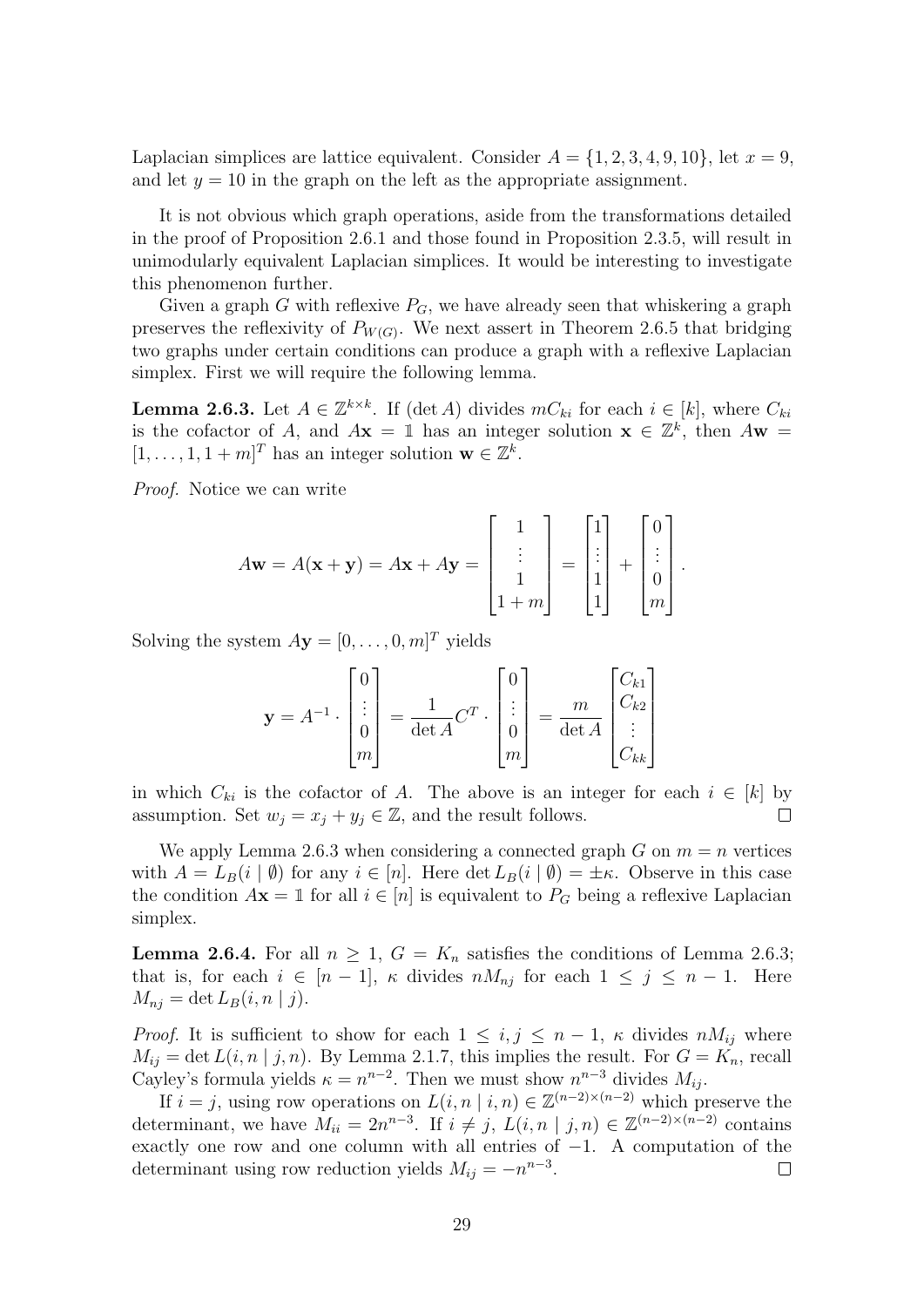It is clear that when  $G = C_{2k+1}$  and G is a tree,  $L(G)$  also satisfies the conditions of Lemma [2.6.3.](#page-36-0) In general, we show graphs which satisfy these conditions can be bridged in a way so that the resulting graph has a reflexive Laplacian simplex.

<span id="page-37-0"></span>**Theorem 2.6.5.** Let G and G' be graphs with vertex set [n] such that  $P_G$  and  $P_{G'}$ are reflexive. Suppose  $\kappa_G$  divides  $nM_{ij}$  and  $\kappa_{G'}$  divides  $nM'_{ij}$  for all  $i, j \in [n-1]$ , where  $M_{ij} = \det L_B(i, n | j)$  with L as the Laplacian matrix of G, and  $M'_{ij}$  is defined similarly. Let H be the graph formed by G and G' with  $V(H) = V(G) \cup V(G')$  and  $E(H) = E(G) \oplus E(G') \oplus \{i, i'\}$  where  $i \in V(G)$  and  $i' \in V(G')$ . Then  $P_H$  is reflexive.

*Proof.* To show  $P_H$  is reflexive, we show  $P_H^*$  is a lattice simplex. Label the vertices of H such that  $V(G) = [n], V(G') = [2n] \setminus [n]$ . Let  $L_B$ ,  $L_B(G)$ , and  $L_B(G')$  be the Laplacian matrices with basis  $B$  of the graphs  $H, G$  and  $G'$ , respectively. Then  $L_B$ is of the form

$$
\begin{bmatrix}\nL_B(G) & \begin{bmatrix} 0 \\ \vdots \\ 0 \\ 1 \end{bmatrix} & 0 \\
\hline\n0 & 0 \\
\vdots & \vdots \\
0 & 0\n\end{bmatrix} & L_B(G')\n\end{bmatrix}
$$

.

For  $1 \leq i \leq 2n$ , the vertex  $\mathbf{v_i}$  of  $P_H^*$  is the solution to  $L_B(i \mid \emptyset) \mathbf{v_i} = \mathbb{1}$ . We consider two cases:  $i \in [n-1]$  and  $i = n$ . The cases  $i = n+1$  and  $i \in [2n] \setminus [n+1]$  follow without loss of generality.

First suppose  $i \in [n-1]$ . Then  $L_B(i \mid \emptyset)$ **v**<sub>i</sub> = 1 can be solved the following way. Multiply each side of the equation on the left by the  $(2n-1) \times (2n-1)$  unimodular matrix

$$
\left[\begin{array}{c|c} I_{n-2} & 0 & 0 \\ \hline 0 & 0 & 0 \\ \hline 1 & 1 & 1 & \cdots & \cdots & 1 \\ 0 & 0 & 1 & \cdots & \cdots & 1 \\ 0 & 0 & 0 & \cdots & \cdots & 1 \\ \vdots & \vdots & \vdots & I_{n-1} & \cdots & \cdots & \cdots \end{array}\right]
$$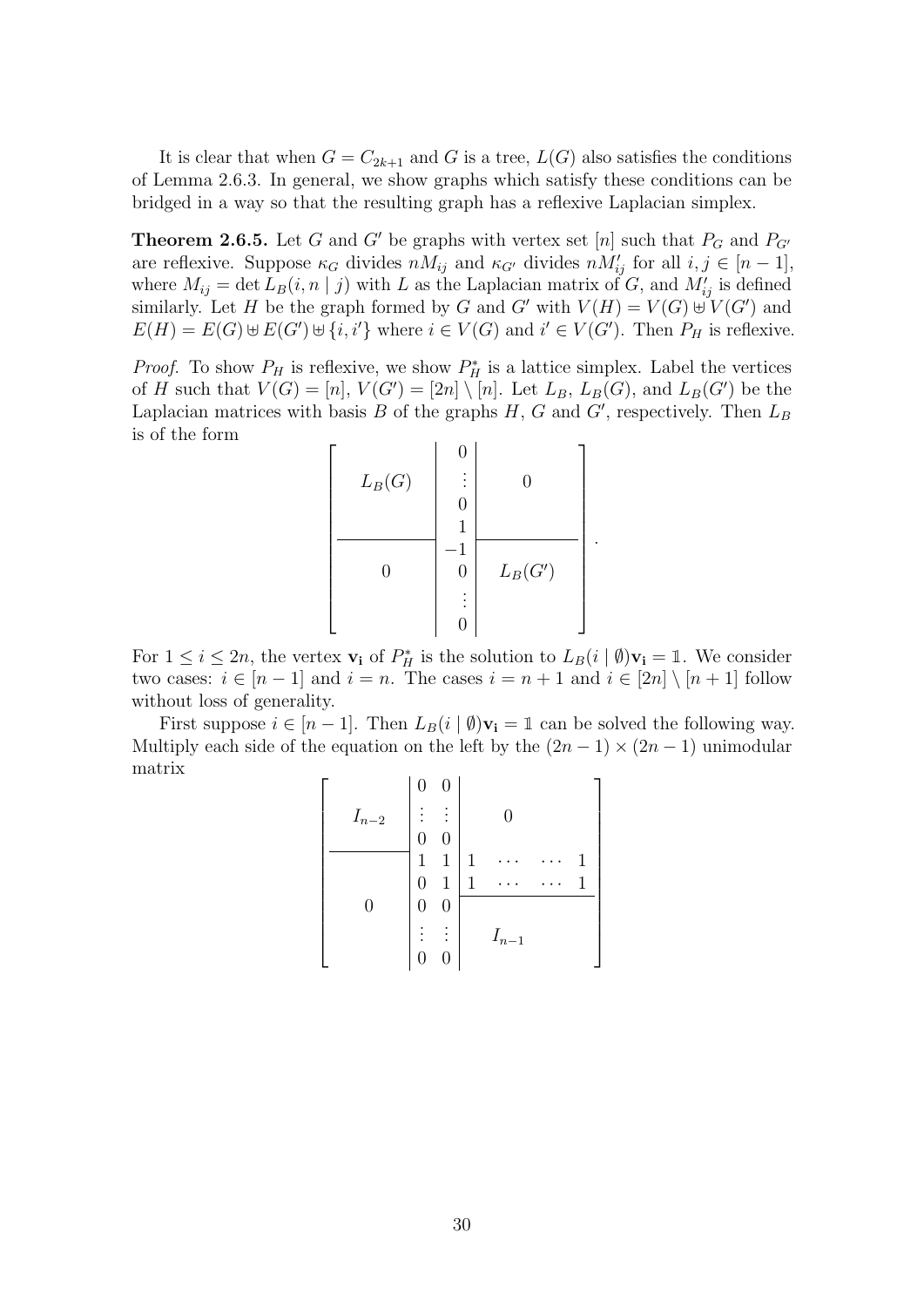to obtain

$$
L_B(G)(i | \emptyset) = \begin{bmatrix} 0 \\ \vdots \\ 0 \\ \vdots \\ 0 \end{bmatrix} \begin{bmatrix} 0 \\ \vdots \\ 0 \\ \vdots \\ 0 \end{bmatrix} \begin{bmatrix} 0 \\ \vdots \\ 0 \\ \vdots \\ 0 \end{bmatrix} \begin{bmatrix} 1 \\ \vdots \\ 1 \\ \vdots \\ 0 \end{bmatrix} \mathbf{v_i} = \begin{bmatrix} 1 \\ \vdots \\ n+1 \\ n \\ \vdots \\ 1 \end{bmatrix}.
$$

We write  $(\mathbf{v_i})_k$  to denote the  $k^{\text{th}}$  coordinate of  $\mathbf{v_i}$ . Then  $(\mathbf{v_i})_k \in \mathbb{Z}$  for all  $k \in [n-1]$  by Lemma [2.6.3.](#page-36-0) Observe from the above multiplication  $(v_i)_n = -n$ . Finally,  $(v_i)_k \in \mathbb{Z}$ for all  $k, n+1 \leq k \leq 2n-1$ , as a consequence of  $P_{G'}$  being reflexive, i.e.,  $P_{G'}^*$  is a lattice polytope.

Now suppose  $i = n$ . Replace  $I_{n-2}$  with  $I_{n-1}$  and follow the same argument as above. Then  $(v_i)_n = -n$ , and it follows all other coordinates of  $v_i$  are integers since  $P_G^*$  and  $P_{G'}^*$  are lattice polytopes.  $\Box$ 

Remark 2.6.6. It follows from Theorem [2.6.5](#page-37-0) that bridging a tree to a graph G with  $P_G$  reflexive and  $L(G)$  satisfying the appropriate division condition on minors will result in a new reflexive Laplacian simplex. Further, Proposition [2.3.5](#page-21-1) shows that the equivalence class of the resulting reflexive simplex is independent of the choice of tree used in the attachment. The following example demonstrates this construction.

<span id="page-38-0"></span>Example 2.6.7. The two graphs in Figure [2.3](#page-38-0) have the same Laplacian simplex, see Proposition [2.3.5.](#page-21-1) Additionally, the simplex will be reflexive by Theorem [2.6.5.](#page-37-0)



Figure 2.3: The bridge of  $K_3$  with two different trees on 3 vertices.

Remark 2.6.8. One way to obtain the bridge graph construction described above is the application of Proposition [2.6.1](#page-34-2) to the wedge of two graphs  $G$  and  $G'$  with a leaf attached to the wedge point. Thus, the wedge of  $G$  and  $G'$  with a leaf attached to the wedge point is reflexive if  $G$  and  $G'$  satisfy the conditions in Theorem [2.6.5.](#page-37-0)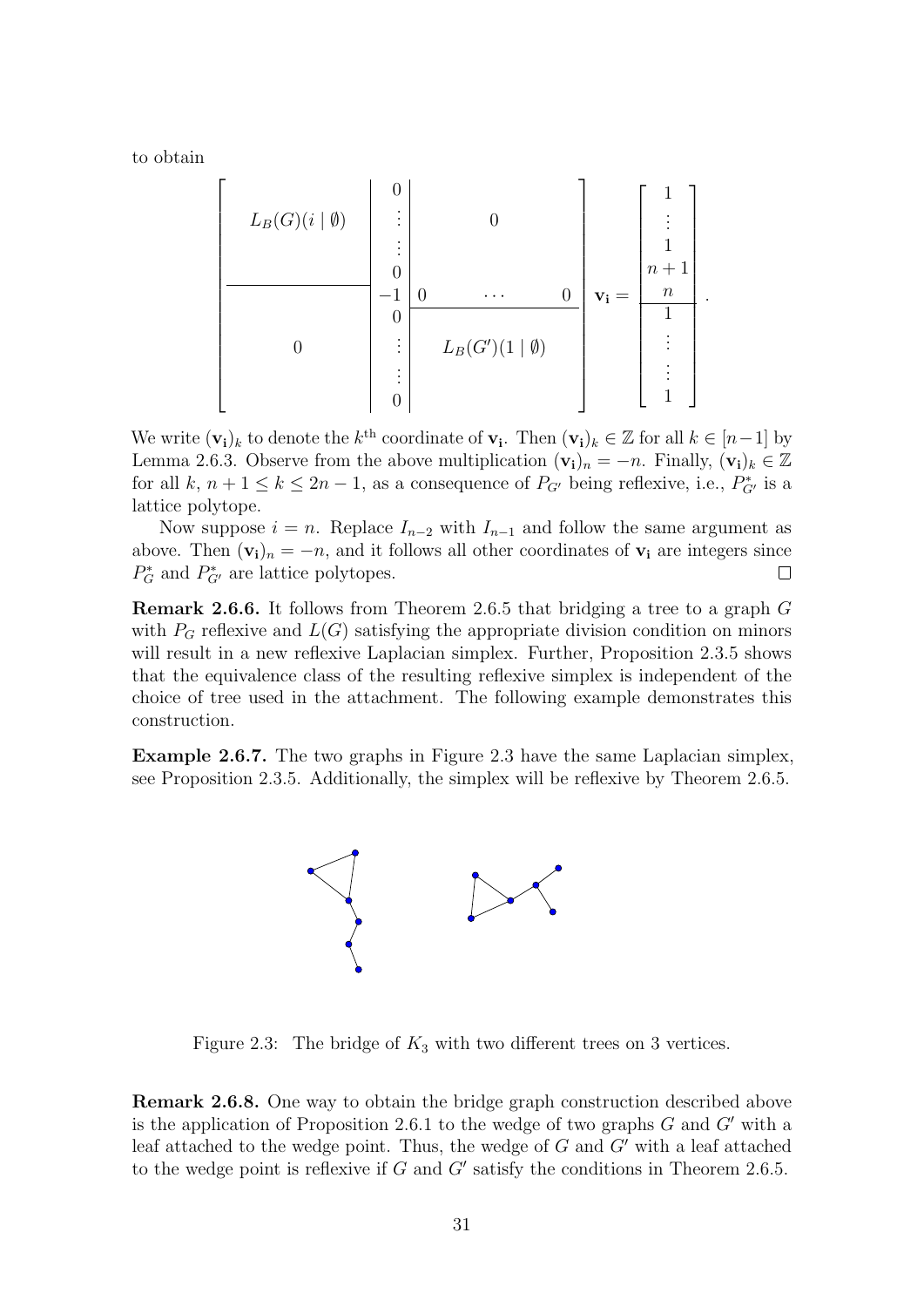Theorem [2.6.5](#page-37-0) applies to graphs we have already studied, as seen in the following Corollaries.

<span id="page-39-1"></span>**Corollary 2.6.9.** If  $G, G' \in \{T_{2k+1}, C_{2k+1}, K_{2k+1}\}$  for a fixed  $k \in \mathbb{Z}_{\geq 1}$ , then the bridge graph between these is associated to a reflexive Laplacain simplex.

*Proof.* For cyclic graphs on n vertices, the number of spanning trees is n. This and Lemma [2.6.4](#page-36-1) show that trees, cyclic graphs, and complete graphs satisfy the condition  $\kappa$  divides  $|V(G)| \cdot M_{ij}$ , as described in Lemma [2.6.3.](#page-36-0) Additionally,  $P_{T_{2k+1}}, P_{K_{2k+1}}$ and  $P_{C_{2k+1}}$  are reflexive Laplacian simplices as shown in Propositions [2.3.1,](#page-20-1) [2.4.1,](#page-22-1) and [2.5.2.](#page-32-0)  $\Box$ 

Example 2.6.10. The Laplacian simplex associated to the graphs in Figure [2.2](#page-35-0) is reflexive by Corollary [2.6.9.](#page-39-1)

**Corollary 2.6.11.** If  $G, G' \in \{T_{2k}, K_{2k}\}\)$  for a fixed  $k \in \mathbb{Z}_{\geq 1}$ , then the bridge graph between these is associated to a reflexive Laplacian simplex.

#### <span id="page-39-0"></span>2.7 Further questions

This brief section highlights future questions and directions based on the results in the chapter.

Proposition [2.6.1](#page-34-2) asserts the wedge with a leaf and the bridge graph yield Laplacian simplices of the same equivalence class. Perhaps there are other graph operations which preserve the equivalence class of the polytope. Additionally we can attempt to classify which simplices are Laplacian simplices.

**Question 2.7.1.** Which polytopes in the equivalence class of  $P_G$  can be recognized as the convex hull of a Laplacian matrix?

An important focus in the field is to understand reflexive polytopes, unimodal h<sup>\*</sup>-vectors, and IDP polytopes.

Question 2.7.2. Which graphs yield reflexive  $P_G$ ? Is there a graph characteristic that implies reflexivity?

Theorems [2.3.1,](#page-20-1) [2.4.1,](#page-22-1) and [2.5.2,](#page-32-0) have addressed specific families of such graphs; however, there are many families still to be considered. We also have a characterization of reflexivity on the Laplacian matrix involving sums of second minors in Theorem [2.1.8,](#page-18-0) but this is cumbersome to check in practice. It would be nice to have a combinatorial property on the graph for this property.

Two graph operations which behave nicely with reflexivity are bridging and whiskering graphs.

Question 2.7.3. Which other graph operations preserve reflexivity of Laplacian simplices?

On the flip side, we can look at operations on polytopes to yield interesting connections with graph-theoretic operations.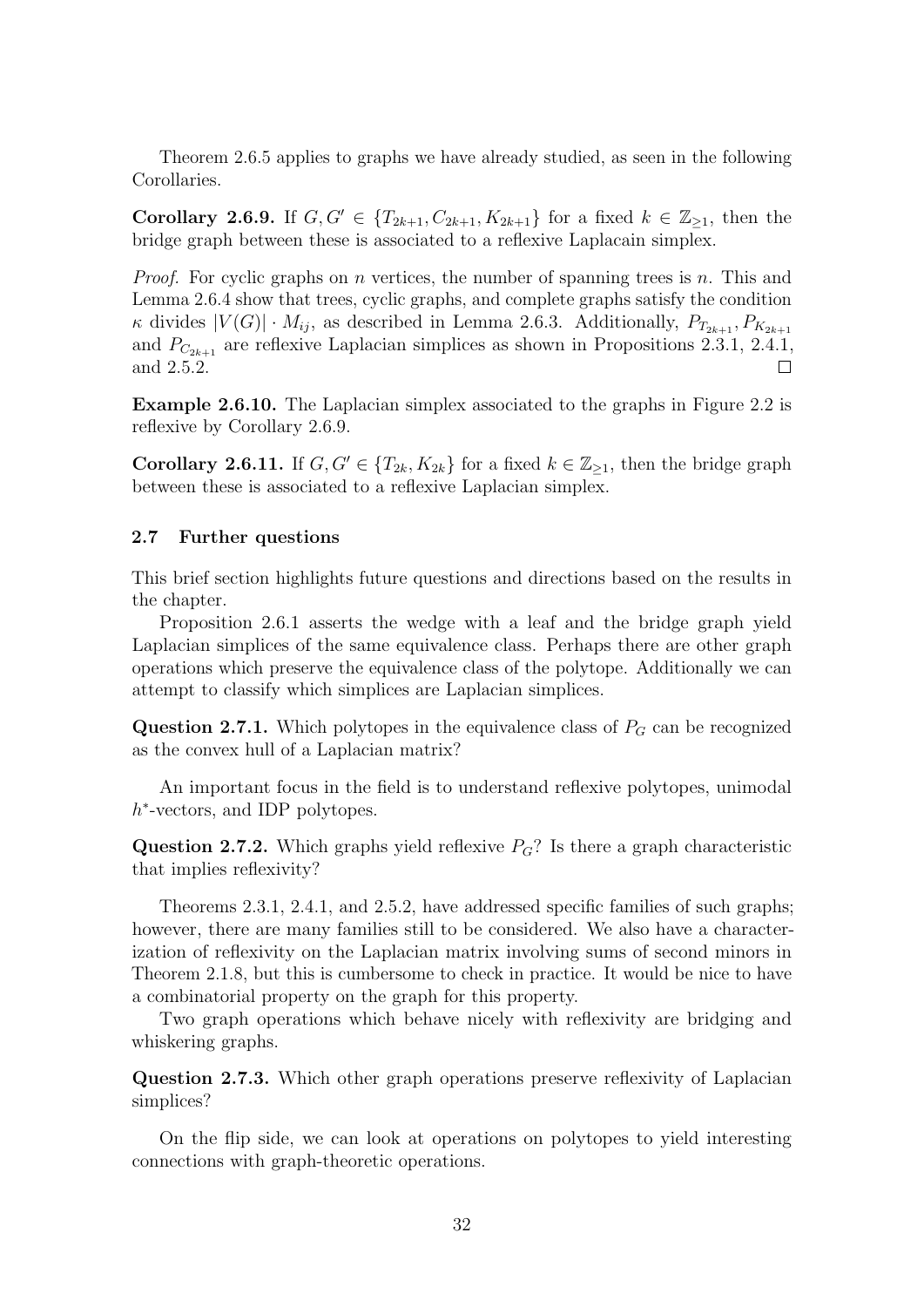Question 2.7.4. Are there polytopal operations on the Laplacian simplex which can be recognized as a graph operations on the underlying graph?

Of course we can also continue to investigate other properties.

Question 2.7.5. Which G have unimodal  $h^*(P_G)$ ? Which  $P_G$  are IDP? Is there a graph characteristic which implies either of the above?

Copyright<sup>©</sup> Marie Meyer, 2018.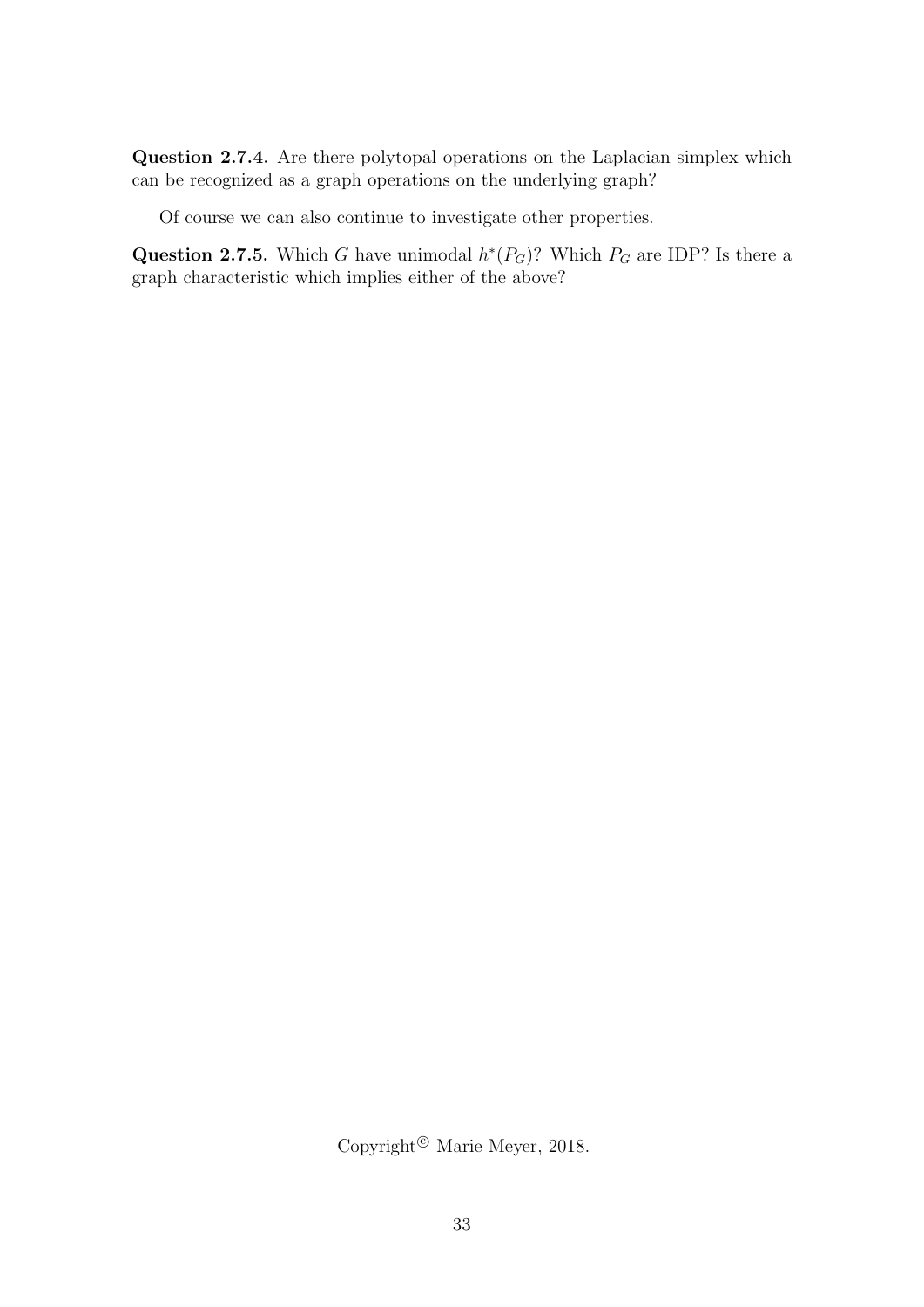#### <span id="page-41-0"></span>Chapter 3 Laplacian Simplices Associated to Digraphs

This chapter extends the study of Laplacian simplices by consider the construction from Chapter [2](#page-15-0) on graphs with directed edges, known as digraphs. This chapter is based on joint work with coauthors Gabriele Balletti and Akiyoshi Tsuchiya. Most results will be published and can be found [\[2\]](#page-57-13).

#### <span id="page-41-1"></span>3.1 Digraphs

**Definition 3.1.1.** A directed graph or digraph consists of a vertex set  $V(D) = [n]$ and a directed edge set  $E(D)$ . A directed edge  $e = (i, j) \in E(D)$  points from a vertex i, called the tail of e, to another vertex j, called the head of e. In addition, we use the following notation and language for digraphs.

- (i) The *outdegree* of i, outdeg(i), is the number of edges with vertex i as a tail.
- (ii) The *indegree* of i, indeg(i), is the number of edges with vertex i as a head.
- (iii) We call D strongly connected if it contains a directed path from i to j for every pair of distinct vertices  $i, j \in [n]$ .
- (iv) We call D weakly connected if there exists a path (not necessarily directed) between i and j for every pair of distinct vertices  $i, j \in [n]$ .
- (v) A converging tree is a weakly connected digraph having one vertex with outdegree 0, called the root, and all other vertices have outdegree 1.
- (vi) We say that a subgraph  $D'$  of D is spanning if the vertex set of  $D'$  is [n].

Multiple directed edges between vertices are allowed in  $D$ . Let  $a_{i,j}$  be the number of directed edges having tail on the vertex i and head on the vertex j of  $D$ , with  $i, j \in [n]$  and  $i \neq j$ . Since loops will not affect the Laplacian matrix, we assume D to be without loops, and thus  $a_{i,i} = 0$  for all  $i \in [n]$ . We also assume D has no isolated vertices, i.e. vertices with indegree and outdegree equal to zero. The information from a digraph is encoded in matrices similar to those used in the undirected graph case, Definition [1.3.1.](#page-12-2)

**Definition 3.1.2.** Let D be a digraph with vertex set  $[n]$  and directed edge set  $E(D).$ 

- (i) The *outdegree matrix*, denoted  $O(D)$ , is the  $n \times n$  matrix with entries  $(d_{i,j})_{1 \leq i,j \leq n}$ , with  $d_{i,j} = \text{outdeg}(i)$ , if  $i = j$ , and  $d_{i,j} = 0$  otherwise.
- (ii) The *adjacency matrix*, denoted  $A(D)$ , is the  $n \times n$  matrix with entries  $(a_{i,j})_{1 \leq i,j \leq n}$ . As above,  $a_{i,j}$  is the number of directed edges with tail i and head j, with  $i, j \in [n]$  and  $i \neq j$ .
- (iii) The Laplacian matrix is defined to be the  $n \times n$  matrix  $L(D) \coloneqq O(D) A(D)$ .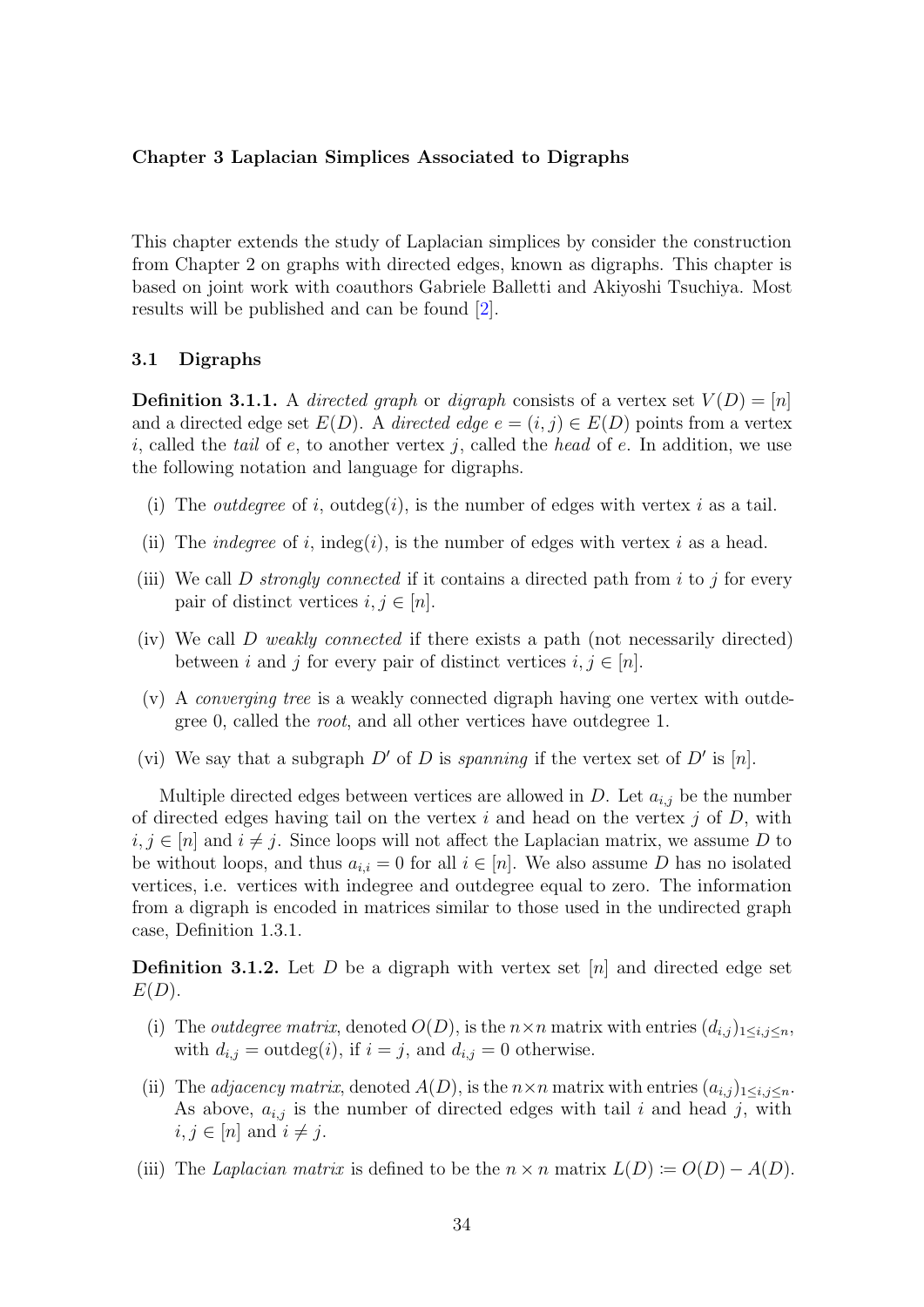Observe the sum of the entries in each row of  $L(D)$  is zero. Thus the rank of the Laplacian matrix is never maximal, i.e.

<span id="page-42-1"></span>
$$
rk(L(D)) \le n - 1. \tag{3.1}
$$

A combinatorial interpretation for having equality in [\(3.1\)](#page-42-1) is given by the Matrix-Tree Theorem, which is presented here in its generalized version for digraphs. The interpretation is given in terms of spanning converging trees of D.

**Definition 3.1.3.** For any  $i \in [n]$ , we denote by  $c_i$  the number of spanning trees which converge to i, i.e. the converging trees of  $D$  with n vertices having i as the root. We denote by  $c(D)$  the total number of spanning converging trees of D, i.e.  $c(D) \coloneqq \sum_{i=1}^{n} c_i$ . The number  $c(D)$  is usually referred to as the *complexity* of the digraph D.

<span id="page-42-2"></span>**Theorem 3.1.4** (Matrix-Tree Theorem  $[37,$  Theorem 5.6.4]). Let D be a digraph without loops on the vertex set [n]. Let  $i, j \in [n]$ , and  $L(i | j)$  the matrix obtained from  $L(D)$  by removing its i<sup>th</sup> row and j<sup>th</sup> column. Then the determinant of  $L(i | j)$ equals, up to sign, the number of spanning trees of  $D$  converging to  $i$ , i.e.

$$
(-1)^{i+j} \det L(i | j) = \det L(i | j) = c_i.
$$

In particular, the complexity of D is

$$
c(D) = \sum_{i=1}^{n} \det L(i \mid i).
$$

#### <span id="page-42-0"></span>3.2 Laplacian polytopes

Let D be a digraph on the vertex set [n]. To D we associate a convex polytope in  $\mathbb{R}^n$  having vertices in the integer lattice  $\mathbb{Z}^n$ .

**Definition 3.2.1.** We call the *Laplacian polytope* associated to  $D$  the polytope

$$
P_D := \text{conv}\left(\mathbf{v}_1, \ldots, \mathbf{v}_n\right) \subseteq \mathbb{R}^n,
$$

where  $v_i$  is the *i*<sup>th</sup> row of the Laplacian matrix of D.

The polytope  $P_D$  is not full-dimensional. Since the sum of the entries in each row of  $L(D)$  is zero,  $P_D$  is contained in the hyperplane  $H := \{ \mathbf{x} = (x_1, \ldots, x_n) \mid$  $\sum_{i=1}^{n} x_i = 0$  of  $\mathbb{R}^n$ . In particular, the dimension of the Laplacian polytope,  $\dim(P_D)$ , equals the rank of the Laplacian matrix  $L(D)$ . When the rank of  $L(D)$  is equal to  $n-1$ , then  $P_D$  is a simplex, called the *Laplacian simplex* associated to D.

<span id="page-42-3"></span>Remark 3.2.2. The Laplacian simplex in this context is a generalization of the Laplacian simplex, see Definition [2.1.4,](#page-16-0) explored in Chapter [2.](#page-15-0) For a connected simple graph G with edges  $E(G)$ , define a digraph  $D_G$  with directed edge set  $E(D_G) = \{\{i, j\}, \{j, i\} \mid \{i, j\} \in E(G)\}.$  The Laplacian matrix  $L(D_G)$  is equal to the Laplacian matrix  $L(G)$ , and thus the resulting simplices are equal, that is,  $P_G = P_{D_G}.$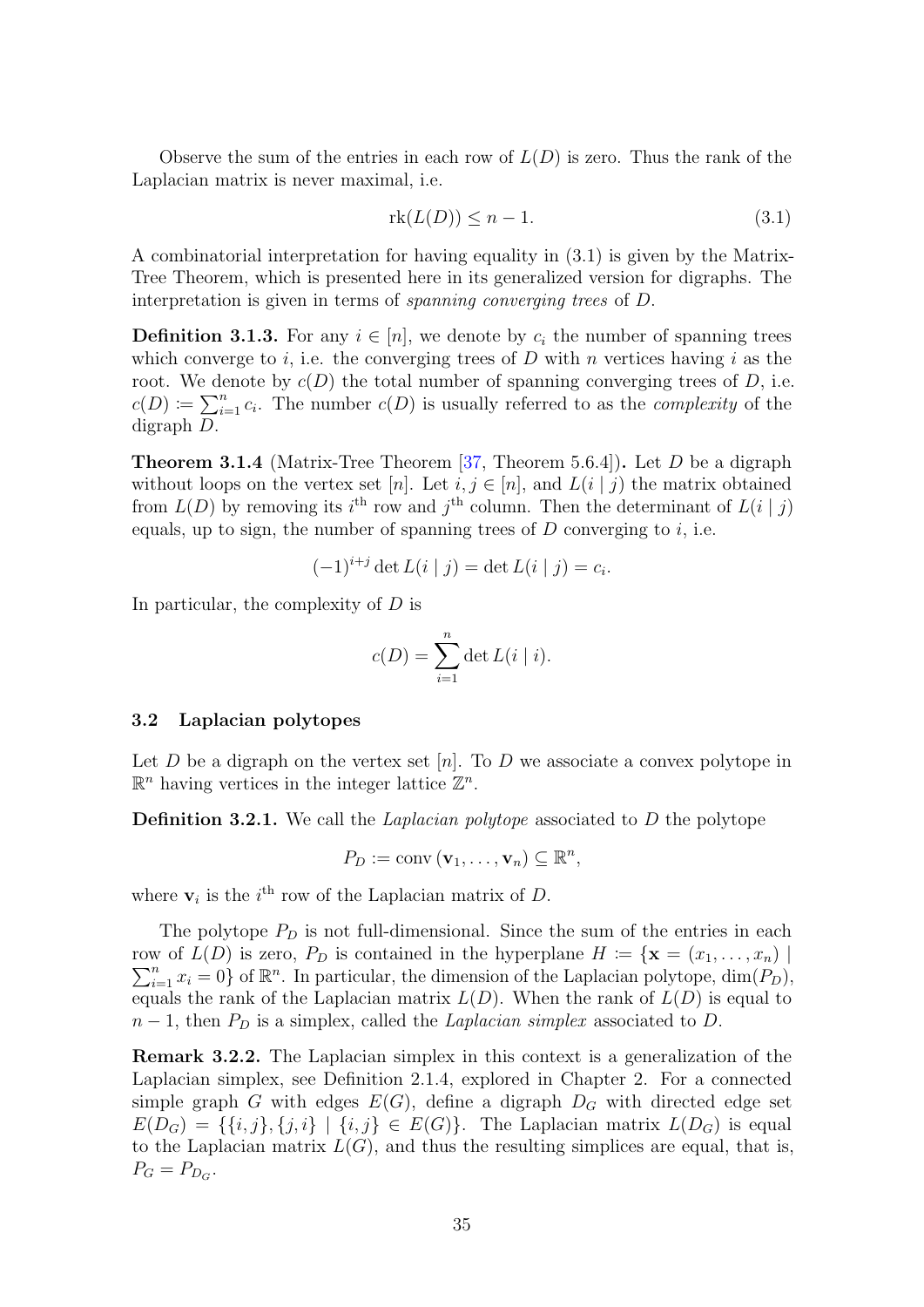Given a Laplacian simplex  $P_D$ , one can easily get a full-dimensional unimodularly equivalent copy of  $P<sub>D</sub>$  by considering the lattice polytope defined as the convex hull of the rows of  $L(D)$  with one column deleted. An example of this can be observed in Example [3.2.3.](#page-43-1)

<span id="page-43-1"></span>**Example 3.2.3.** Let D be the following digraph with its Laplacian matrix  $L(D)$ .

$$
3\n\n\n\n\n
$$
L(D) = \begin{pmatrix}\n1 & -1 & 0 \\
0 & 1 & -1 \\
-1 & -1 & 2\n\end{pmatrix}
$$
$$

<span id="page-43-0"></span>Note that  $L(D)$  has rank two, which means  $P_D$  is a two dimensional simplex in  $\mathbb{R}^3$ . Full-dimensional unimodularly equivalent copies of  $P_D$  can be obtained by deleting any of the columns of  $L(D)$  and considering the convex hull of the rows as in Figure [3.1.](#page-43-0)



Figure 3.1: Three unimodularly equivalent full-dimensional copies of  $P_D$  obtained by deleting the first, second, and third columns of  $L(D)$ , respectively.

From the Matrix-Tree Theorem (Theorem [3.1.4\)](#page-42-2), the following characterization can be immediately obtained.

<span id="page-43-2"></span>**Proposition 3.2.4.** Let D be a digraph on n vertices. The following are equivalent:

- (i) D has positive complexity  $c(D)$ .
- (ii)  $rk L(D) = n 1$ .
- (iii)  $P_D$  is an  $(n-1)$ -simplex.

We focus our attention to the case in which a digraph  $D$  on  $n$  vertices defines an  $(n-1)$ -simplex. Proposition [3.2.4](#page-43-2) asserts we will always assume the digraph D has positive complexity. As another consequence of Theorem [3.1.4,](#page-42-2) we deduce that numbers of spanning converging trees encode the barycentric coordinates of **0**, where 0 is the origin of the lattice.

<span id="page-43-3"></span>**Proposition 3.2.5.** Let  $D$  be a digraph with positive complexity. Then the numbers of spanning converging trees  $c_1, \ldots, c_n$  of D encode the unique linear dependence among the vertices  $\mathbf{v}_1, \ldots, \mathbf{v}_n$  of  $P_D$ , i.e.

$$
\sum_{i=1}^n c_i \mathbf{v}_i = \mathbf{0}.
$$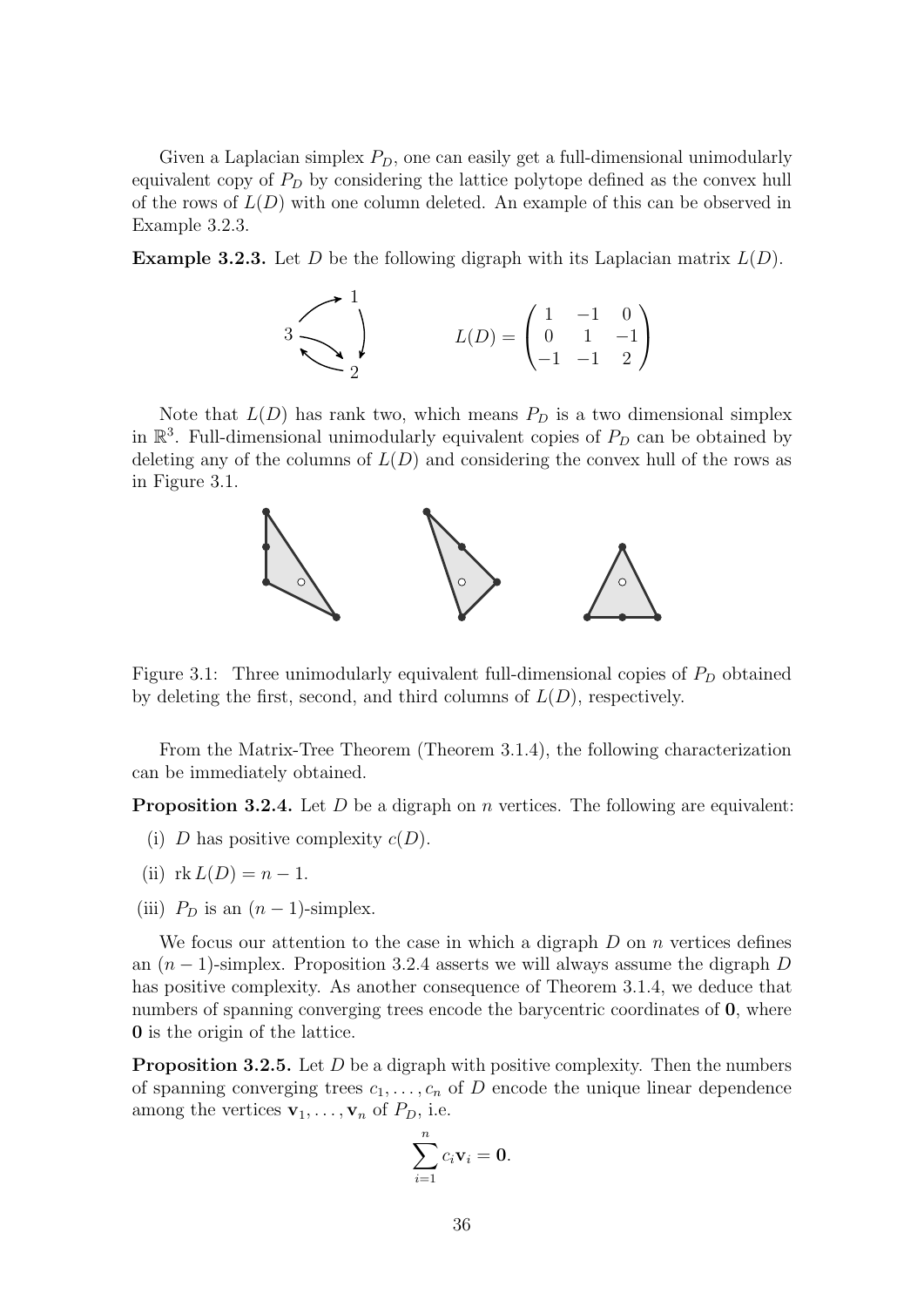*Proof.* Since the determinant of  $L(D)$  is zero, the Laplace expansion along the  $j^{\text{th}}$ column of  $L(D)$  yields  $\sum_{i=1}^{n}(-1)^{i+j} \det L(i | j)v_{i,j} = 0$ , where  $L(i, j)$  is the matrix of  $L(D)$  obtained by removing the i<sup>th</sup> row and j<sup>th</sup> column of  $L(D)$ , and  $v_{i,j}$  is the  $j^{\text{th}}$  entry of  $\mathbf{v}_i$ . By Theorem [3.1.4,](#page-42-2) det  $L(i | i) = c_i$ .

<span id="page-44-1"></span>**Corollary 3.2.6.** Let  $D$  be a digraph on  $n$  vertices having positive complexity. Then  $0 \in P_D$ . Moreover, 0 is an interior point of  $P_D$  if and only if D is strongly connected.

Proof. The first statement is a direct consequence of Proposition [3.2.5.](#page-43-3) For the second it is enough to note that  $D$  is strongly connected if and only if each vertex has at least one spanning converging tree.  $\Box$ 

In this setting we prove a formula for the normalized volume of  $P_D$ .

**Proposition 3.2.7.** Let D be a digraph with positive complexity. Then its normalized volume equals the complexity of D, i.e.

$$
Vol(P_D) = c(D).
$$

*Proof.* In this case,  $P_D$  is a  $(n-1)$ -simplex by Proposition [3.2.4.](#page-43-2) For  $i = 1, \ldots, n$ , we denote by  $F_i$  the facet of  $P_D$  not containing the vertex i. Let  $S_i \coloneqq \text{conv}(\mathbf{0} \cup F_i)$ and  $I := \{i \in [n] \mid \mathbf{0} \notin F_i\}$ . By Proposition [3.2.5,](#page-43-3)  $\mathbf{0} \in P_D$ , so the set  $\{S_i \mid i \in I\}$ forms a triangulation of  $P_D$ . In particular

$$
Vol(P_D) = \sum_{i \in I} Vol(S_i).
$$

Let  $S_i'$  be the unimodularly equivalent copy of  $S_i$  obtained as the convex hull of the rows of  $L(i | i)$ .

$$
Vol(P_D) = \sum_{i \in I} Vol(S_i) = \sum_{i \in I} Vol(S'_i) = \sum_{i \in I} det L(D)_{i,i} = \sum_{i \in I} c_i = \sum_{i=1}^n c_i,
$$

where the fourth equality follows from Theorem [3.1.4.](#page-42-2)

 $\Box$ 

Recall from Proposition [2.1.5](#page-16-2) the normalized volume of the Laplacian simplex  $P_G$ is  $|V(G)|$  times the number of spanning trees of G. If we realize G as a digraph using Remark [3.2.2,](#page-42-3) each vertex in  $D<sub>G</sub>$  has the same number of converging spanning trees  $c_i$ . More concretely, for each spanning tree of G, we can generate  $|V(G)|$  spanning converging trees in  $D_G$  by choosing each vertex to be the root. Thus we also have Vol  $P_G = c(D_G)$ .

#### <span id="page-44-0"></span>3.3 Connections with other families of simplices

Laplacian simplices associated to strongly connected digraphs have interesting intersections with the study of weighted projective space arising from algebraic geometry as well as the study of other families of simplices. We use these connections to describe properties of Laplacian simplices with particular attention to reflexivity, the integer decomposition property, and  $h^*$ -vectors of lattice polytopes. First we establish a connection with weighted projective space.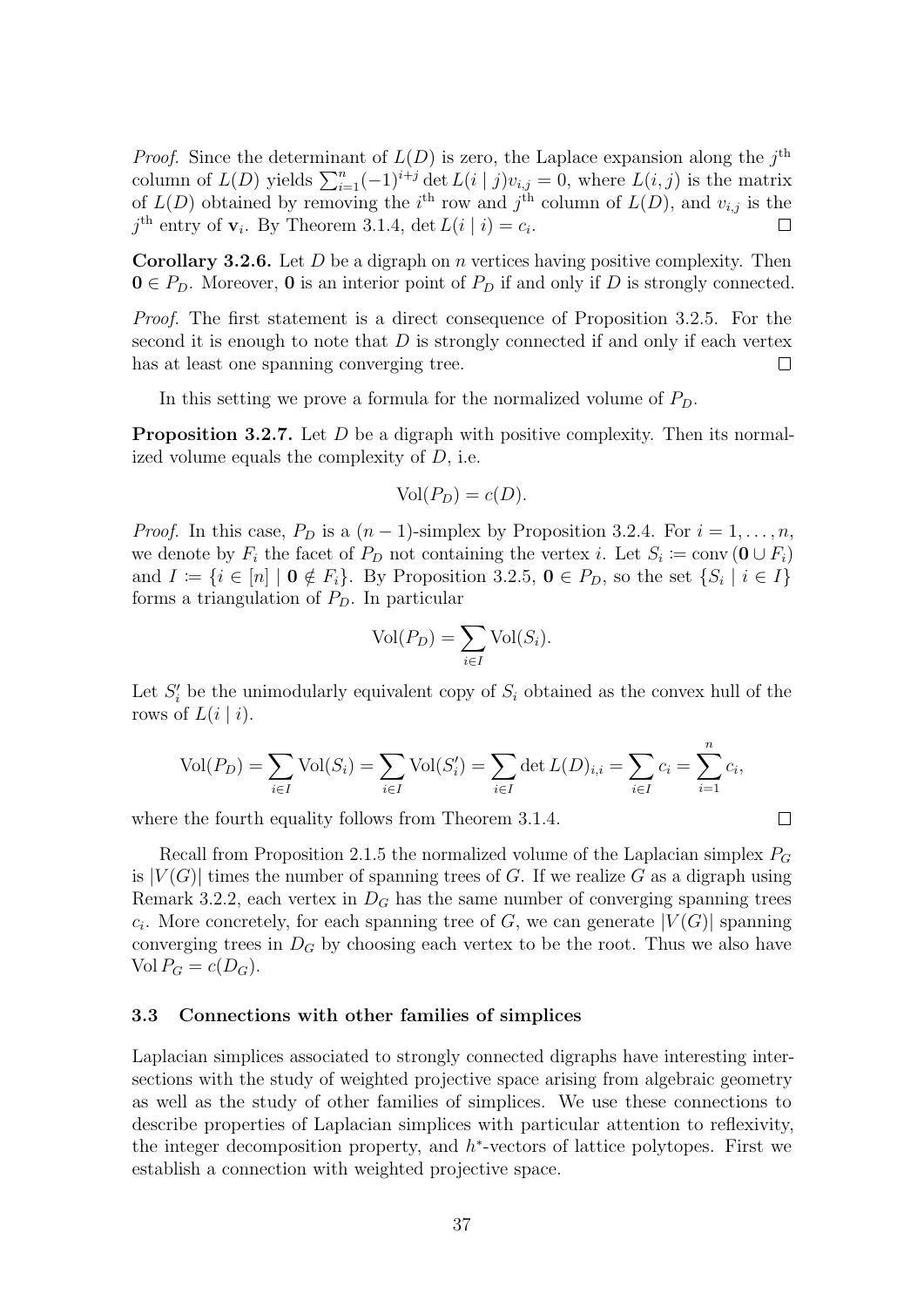**Definition 3.3.1.** Given positive integers  $\lambda_1, \ldots, \lambda_n$  which are coprime, i.e. such that  $\gcd\{\lambda_1,\ldots,\lambda_n\} = 1$ , we define the polynomial algebra  $S(\lambda_1,\ldots,\lambda_n) := \mathbb{C}[x_1,\ldots,x_n]$ graded by deg  $x_i \coloneqq \lambda_i$ . A weighted projective space with weights  $\lambda_1, \ldots, \lambda_n$  is the projective variety  $\mathbb{P}(\lambda_1,\ldots,\lambda_n) \coloneqq \text{Proj}(S(\lambda_1,\ldots,\lambda_n)).$ 

Since  $\mathbb{P}(\lambda_1,\ldots,\lambda_n)$  is a toric variety, it corresponds to a fan  $\Delta$  which can be characterized as follows.

**Definition 3.3.2.** Let  $\mathbf{v}_1, \ldots, \mathbf{v}_n$  be primitive lattice points which generate the lattice and satisfy  $\sum_{i=1}^{n} \lambda_i \mathbf{v}_i = \mathbf{0}$ , where  $\gcd\{\lambda_1, \ldots, \lambda_n\} = 1$ . Then, up to isomorphism, the fan  $\Delta$  is the fan whose rays are generated by the  $\mathbf{v}_i$ .

Note the fan  $\Delta$  identifies uniquely the simplex  $S_{\Delta} \coloneqq \text{conv}(\mathbf{v}_1, \ldots, \mathbf{v}_n)$ . With an abuse of terminology, we say a simplex is the weighted projective space  $\mathbb{P}(\lambda_1, \ldots, \lambda_n)$ if it is unimodularly equivalent to the simplex  $S_{\Delta}$ . For a detailed description, see [\[15,](#page-58-12) [21\]](#page-58-13).

**Definition 3.3.3.** Given  $(x_1, \ldots, x_n) \in \mathbb{Z}_{>0}^n$ , we say that the sequence  $x_1, \ldots, x_n$  is well-formed if, for any  $i \in [n]$ ,  $gcd{x_1, \ldots, x_{i-1}, x_{i+1}, \ldots, x_n} = 1$ .

<span id="page-45-1"></span>**Proposition 3.3.4.** Let D be a strongly connected digraph such that the sequence  $c_1, \ldots, c_n$  is well-formed. Then  $P_D$  is equivalent to the weighted projective space  $\mathbb{P}(c_1,\ldots,c_n).$ 

*Proof.* Let  $M := \mathbb{Z}^n \cap \text{aff}(P_D)$  be the ambient lattice of  $P_D$ . We first prove that all the vertices of  $P_D$  are primitive in M. Suppose that there exists  $j \in [n]$  such that  $\mathbf{v}_j$  can be written as ku with  $\mathbf{u} \in M$  primitive and  $k \in \mathbb{Z}_{>0}$ . Then k det  $L(i | i)$  for any  $i \in [n], i \neq j$ . Recall det  $L(i | i) = c_i$ . Since  $c_1, \ldots, c_n$  is a well-formed sequence, we get  $k = 1$ .

Now we prove that the vertices of  $P_D$  span the lattice. Let L be the lattice spanned by all the vertices, and  $L_i$  the lattice spanned by all the vertices  $\mathbf{v}_j$  such that  $j \neq i$ . Then we have the following inclusions of subgroups of M:  $L_i \subseteq L \subseteq \mathbb{Z}^n$ . In particular for all i,  $|M: L||L: L_i| = |M: L_i| = \det L(i | i) = c_i$ , which implies that  $L = M$ .

In [\[12,](#page-57-14) [22\]](#page-58-14), characterizations for properties of weighted projective spaces are given in terms of their weights and are used to perform classifications. We use these results to translate properties of D to properties of  $P<sub>D</sub>$ . Motivated by the open questions mentioned in Section [1.2,](#page-11-0) we focus on reflexivity, the integer decomposition property, and a description of the  $h^*$ -polynomial.

We use the following result of Conrads, presented below in a slightly weaker form.

<span id="page-45-0"></span>**Proposition 3.3.5** ([\[12,](#page-57-14) Proposition 5.1]). Let  $S = \text{conv}(\mathbf{v}_1, \dots, \mathbf{v}_n)$  be an  $(n-1)$ simplex such that  $\sum_{i=1}^{n} q_i \mathbf{v}_i = \mathbf{0}$  for some positive integers  $q_1, \ldots, q_n$  satisfying  $gcd(q_1, \ldots, q_n) = 1$ . Then S is reflexive if and only if

$$
q_i
$$
 divides the total weight  $\sum_{j=1}^{n} q_j$  for  $i = 1, ..., n$ . (3.2)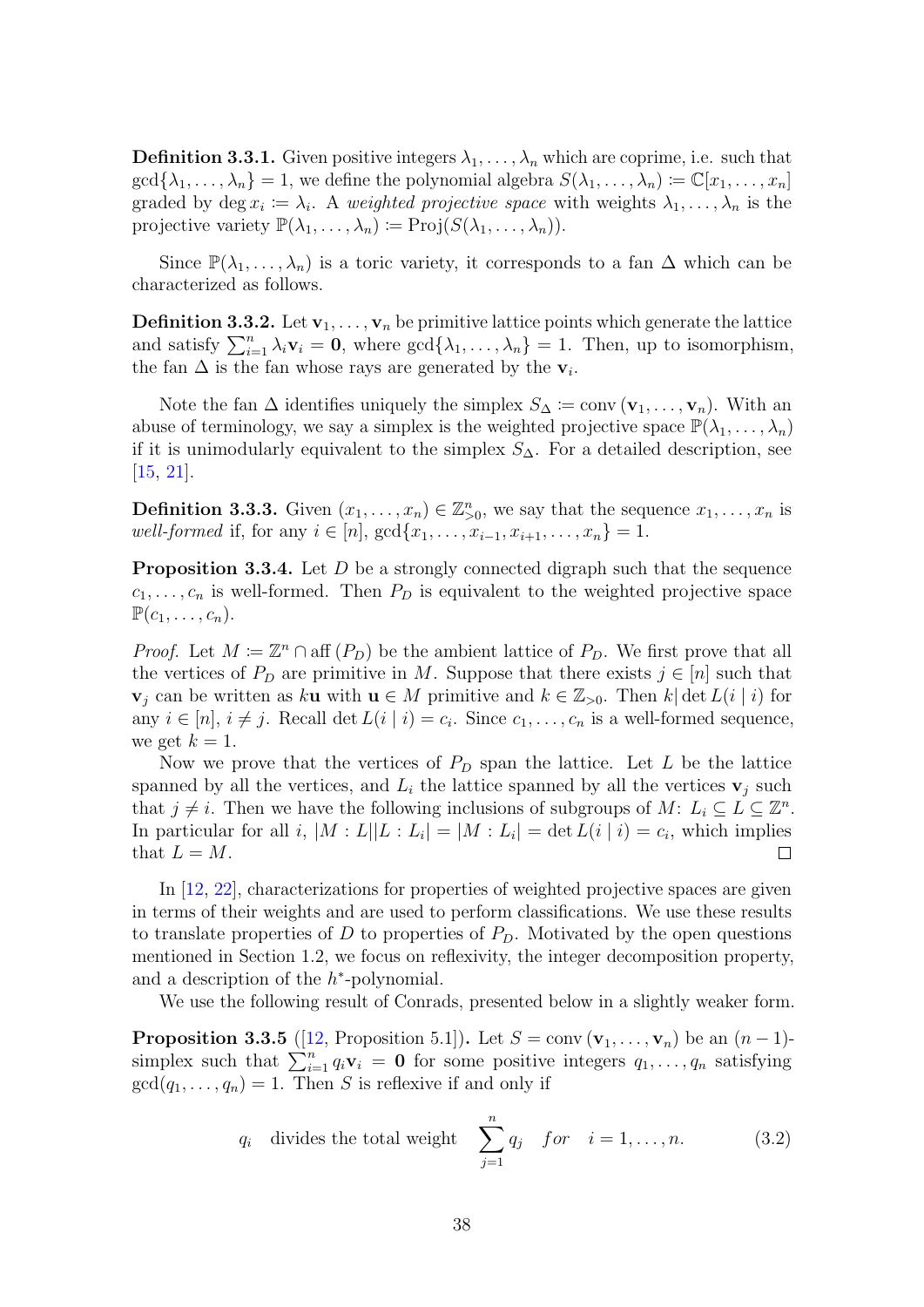From this we can derive the following corollary.

<span id="page-46-0"></span>**Corollary 3.3.6.** Let D be a strongly connected digraph such that  $gcd\{c_1, \ldots, c_n\}$ 1. Then  $P_D$  is reflexive if and only if  $c_i$  divides  $c(D)$  for all i.

Proposition [3.3.5](#page-45-0) is also used by Braun–Davis–Solus [\[10\]](#page-57-5) to define an interesting class of reflexive simplices. In particular they are interested in studying the integer decomposition property and unimodality of the  $h^*$ -vectors of such simplices constructed the following way. Let  $\mathbf{q} = (q_1, \ldots, q_n)$  be a nondecreasing sequence of positive integers satisfying the condition  $q_j|(1+\sum_{i\neq j}q_i)$  for all  $j\in [n]$ . For such a vector **q**, the simplex  $\Delta_{(1,q)}$  is defined as

$$
\Delta_{(1,\mathbf{q})} := \text{conv}\left(\mathbf{e}_1, \mathbf{e}_2, \ldots, \mathbf{e}_n, -\sum_{i=1}^n q_i \mathbf{e}_i\right),
$$

where  $\mathbf{e}_i \in \mathbb{R}^n$  is the i<sup>th</sup> standard basis vector. By Proposition [3.3.5,](#page-45-0)  $\Delta_{(1,q)}$  is a reflexive simplex. Note that the condition  $q_j|(1+\sum_{i\neq j}q_i)$  for all  $j\in [n]$  implies that the sequence  $1, q_1, \ldots, q_n$  is well-formed, so  $\Delta_{(1,q)}$  is equivalent to the weighted projective space with weights  $(1, q_1, \ldots, q_n)$ .

The next proposition shows the simplices  $\Delta_{(1,q)}$  are a subfamily of Laplacian simplices arising from special star-shaped, strongly connected digraphs.

**Proposition 3.3.7.** Let  $\mathbf{q} = (q_1, \ldots, q_n)$  be any nondecreasing sequence of positive integers such that  $gcd{q_1, \ldots, q_n} = 1$ . Then there is a strongly connected digraph D such that  $P_D$  is unimodularly equivalent to  $\mathbb{P}(1, q_1, \ldots, q_n)$ . In particular, if q satisfies the condition  $q_j|(1+\sum_{i\neq j}q_i)$  for all  $j=1,\ldots,n$ , then  $P_D$  is unimodularly equivalent to  $\Delta_{(1,\mathbf{q})}$ .

*Proof.* As in Figure [3.2,](#page-47-1) we define D as the star-shaped digraph on the vertices  $1, \ldots, n+1$  such that

1. for  $i = 1, ..., n$  there are  $q_i$  many edges directed from 1 to  $i + 1$ ;

2. for  $i = 1, \ldots, n$  there is one edge directed from  $i + 1$  to 1.

It is easy to verify that  $c_1 = 1$  and, for  $i \geq 2$ ,  $c_i = q_{i-1}$ . Proposition [3.3.4](#page-45-1) concludes the proof.  $\Box$ 

In [\[10\]](#page-57-5) an explicit formula for the h<sup>\*</sup>-polynomial of the simplices  $\Delta_{(1,q)}$  is given. Such a formula can be also extracted from [\[22\]](#page-58-14), where it is proved in the more general setting of weighted projective spaces; however, the formulation given in [\[10\]](#page-57-5) perfectly fits our needs.

<span id="page-46-1"></span>**Theorem 3.3.8** ([\[10,](#page-57-5) Theorem 2.5]). The  $h^*$ -polynomial of  $\Delta_{(1,q)}$  is

$$
h^*(z) = \sum_{b=0}^{q_1 + \dots + q_n} z^{w(b)}
$$

where

$$
w(b) := b - \sum_{i=1}^{n} \left[ \frac{q_i b}{1 + q_1 + \dots + q_n} \right].
$$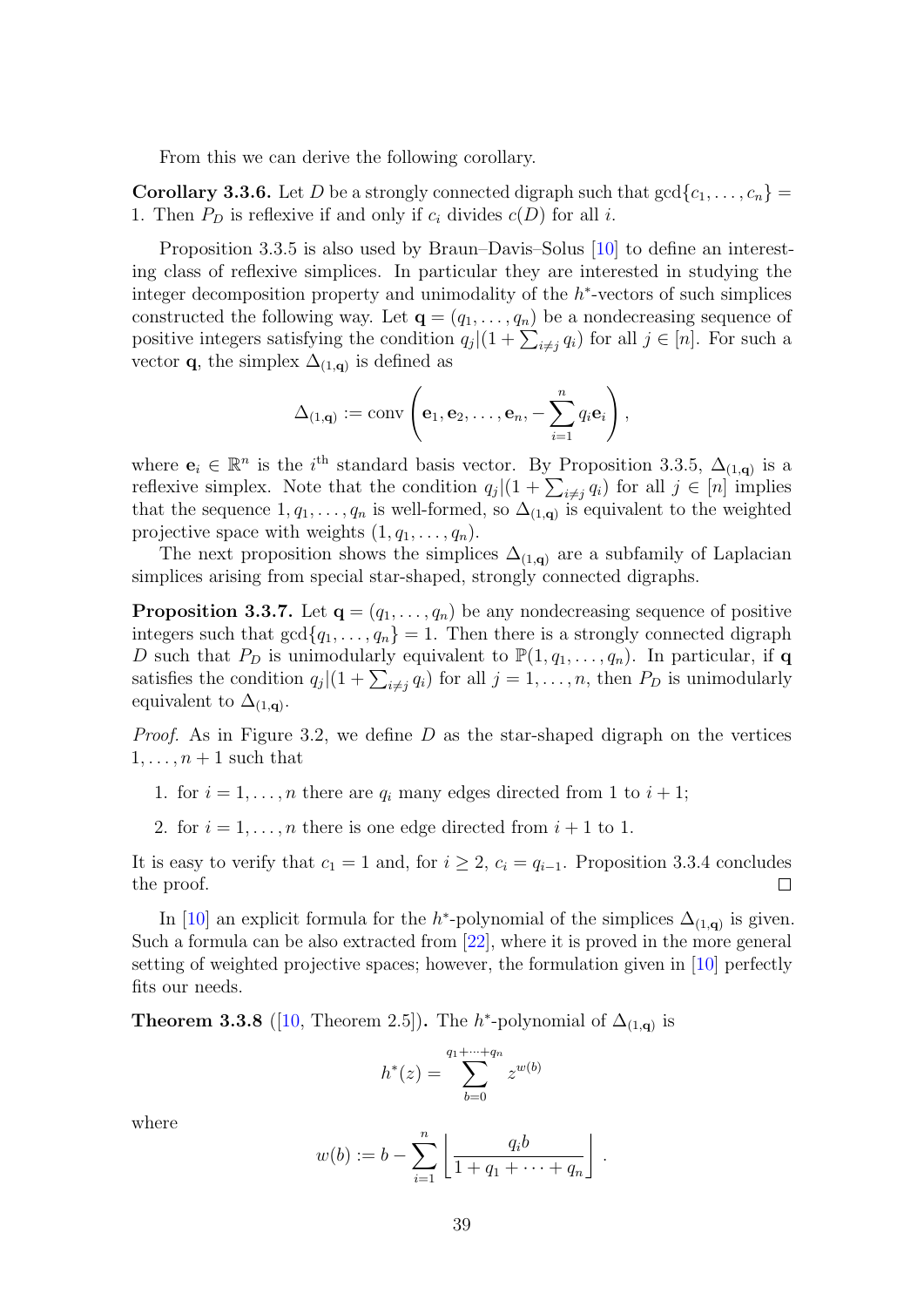<span id="page-47-1"></span>

Figure 3.2: The star shaped digraph D such that  $P_D = \mathbb{P}(1, q_1, \ldots, q_n)$ . The label on an edge from  $i$  to  $j$  represents the total number of edges from  $i$  to  $j$ .

<span id="page-47-2"></span>Finally, in [\[10\]](#page-57-5), necessary conditions for a  $\Delta_{(1,q)}$  simplex to be IDP are given. **Lemma 3.3.9** ([\[10,](#page-57-5) Corollary 2.7]). If  $\Delta_{(1,q)}$  is IDP, then for all  $j = 1, 2, ..., n$ 

$$
\frac{1}{q_j} + \sum_{i \neq j} \left\{ \frac{q_i}{q_j} \right\} = 1,
$$

where  $\left\{\frac{q_i}{q_i}\right\}$  $q_j$ } denotes the fractional part of  $\frac{q_i}{q_j}$ .

#### <span id="page-47-0"></span>3.4 Laplacian simplices associated to cycle digraphs

We now want to extend the study of Laplacian simplices associated to cycle graphs from Section [2.4.](#page-22-0) Before we saw the Laplacian simplex associated to a cycle is reflexive if and only if the cycle has odd length  $n$ ; in that case it has a unimodal h<sup>\*</sup>-vector and fails to be IDP for  $n \geq 5$  [Theorems [2.4.1,](#page-22-1) [2.4.8,](#page-26-0) [2.4.11\]](#page-30-0). We generalize this study by extending the notion of cycle graphs to cycle digraphs. A natural way to extend is to consider digraphs whose underlying simple graphs are cycle graphs.

<span id="page-47-3"></span>**Definition 3.4.1.** The *underlying simple graph*  $G_D$  of a digraph  $D$  is the simple undirected graph on the vertex set  $V(G_D) := V(D)$  such that the edge  $\{i, j\}$  is in  $E(G_D)$  if and only if there is at least one directed edge between i and j in D (in either of the two directions).

Since we are interested in reflexivity, we know by Corollary [3.2.6](#page-44-1) that D has to be strongly connected; therefore, D needs to contain a cycle entirely oriented in one of the two possible directions. This generalization of cycle graphs will be made clear later, see Definition [3.4.4.](#page-48-0) Moreover, in order to ensure the presence of no more than one interior point, we will assume for each couple of vertices  $i, j$  of  $D$ , there is at most one oriented edge from i to j. The cycle digraphs we will examine are more generally considered simple digraphs.

**Definition 3.4.2.** A *simple* digraphs contains at most one directed edge from i to j, for any pair of vertices  $i, j \in [n], i \neq j$ . Note the presence of both a directed edge from  $i$  to  $j$  and one from  $j$  to  $i$  is allowed.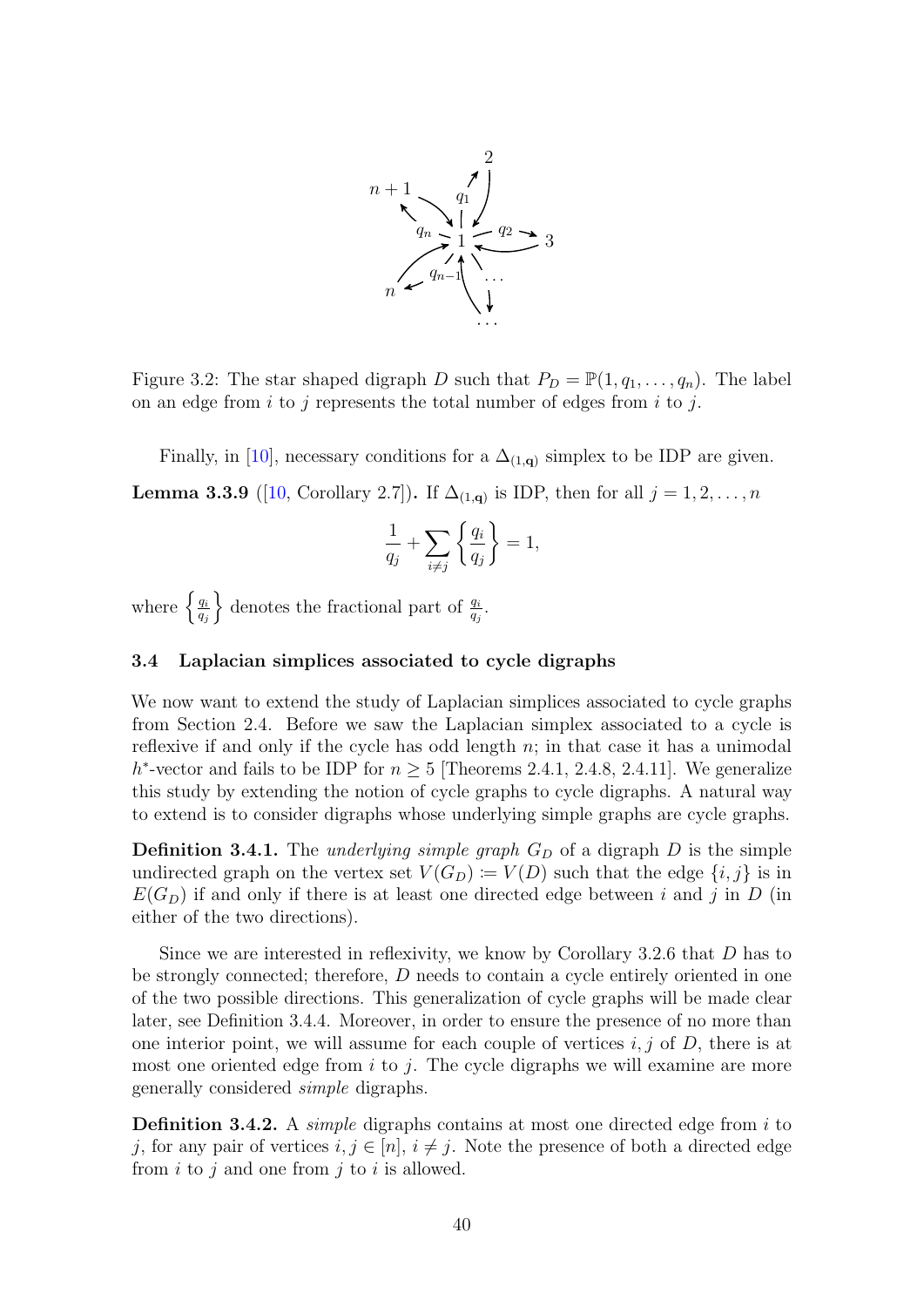As in the previous section, we restrict our attention to those digraphs having positive complexity. This case still generalizes the work in Chapter [2](#page-15-0) and defines polytopes with at most one interior point. We prove that all the Laplacian simplices of a simple digraph on *n* vertices are subpolytopes of  $P_{K_n}$ , the Laplacian simplex associated to the complete simple digraph. Observe  $P_{K_n}$  is equivalent to the  $n^{\text{th}}$ dilation of an  $(n - 1)$ -dimensional unimodular simplex, and therefore it has exactly one interior lattice point.

**Proposition 3.4.3.** Let D be a simple digraph on n vertices. Then  $P_D$  is a subpolytope of  $P_{K_n}$ . In particular, if D is strongly connected, then  $P_D$  has exactly one interior lattice point.

*Proof.* Corollary [3.2.6](#page-44-1) implies  $P_D$  has at least one interior lattice point, so the second statement follows directly from the first one. In order to prove the first part, we show that any vertex **u** of  $P_D$  is in  $P_{K_n}$ . Up to a relabeling of the vertices, we can assume that  $\mathbf{u} = (a, -1, \ldots, -1, 0, \ldots, 0)$ , where a equals the number entries of u which are equal to  $-1$ . We know that the Laplacian  $L(K_n)$  is

$$
L(K_n) = \begin{bmatrix} n-1 & -1 & \dots & -1 \\ -1 & n-1 & \dots & -1 \\ \vdots & \vdots & \ddots & \vdots \\ -1 & -1 & \dots & n-1 \end{bmatrix}.
$$

We denote by  $\mathbf{v}_i$  the i<sup>th</sup> row of  $L(K_n)$ , as well as the corresponding vertex of  $P_{K_n}$ . It is then enough to prove that u can be written as a convex combination of the vertices of  $K_n$ , i.e. that  $\mathbf{u} = \sum_{i=0}^n \lambda_i \mathbf{v}_i$ , with  $0 \leq \lambda_i \leq 1$  and  $\sum_{i=0}^n \lambda_i = 1$ . This can be done with the following choice of barycentric coordinates:

$$
\lambda_i = \begin{cases} \frac{a+1}{n}, & \text{if } i = 1\\ 0, & \text{if } 2 \le i \le a+1\\ \frac{1}{n}, & \text{if } a+2 \le i \le n \end{cases}
$$

This proves  $P_D$  is a subpolytope of  $P_{K_n}$ .

The rest of this section is aimed to generalize the results of  $P_{C_n}$  to the case of directed cycles. Note that in order to have reflexivity (or, in particular, to have one interior lattice point) we need the digraph to be strongly connected (Corollary [3.2.6\)](#page-44-1). Therefore, all cycles we consider will always contain a cycle entirely oriented in one of the two possible directions and some additional edges directed in the opposite direction. Informally speaking, we define a cycle digraph to have all the edges pointing clockwise and some edges pointing counterclockwise.

<span id="page-48-0"></span>**Definition 3.4.4.** Let  $n \geq 3$ . We say that a digraph D on the vertex set [n] is a **EXECUTE:** EXECUTE: EXECUTE: THE VALUE OF THE VALUE Cycle digraph if, up to a relabeling of the vertices,  $E(D) = \overrightarrow{E}(D) \cup \overleftarrow{E}$  $E(D)$ , where

$$
\overrightarrow{E}(D) = \{(1, 2), (2, 3), \dots, (n - 1, n), (n, 1)\},\
$$

$$
\overleftarrow{E}(D) \subseteq \{(n, n - 1), (n - 1, n - 2), \dots, (2, 1), (1, n)\}.
$$

 $\Box$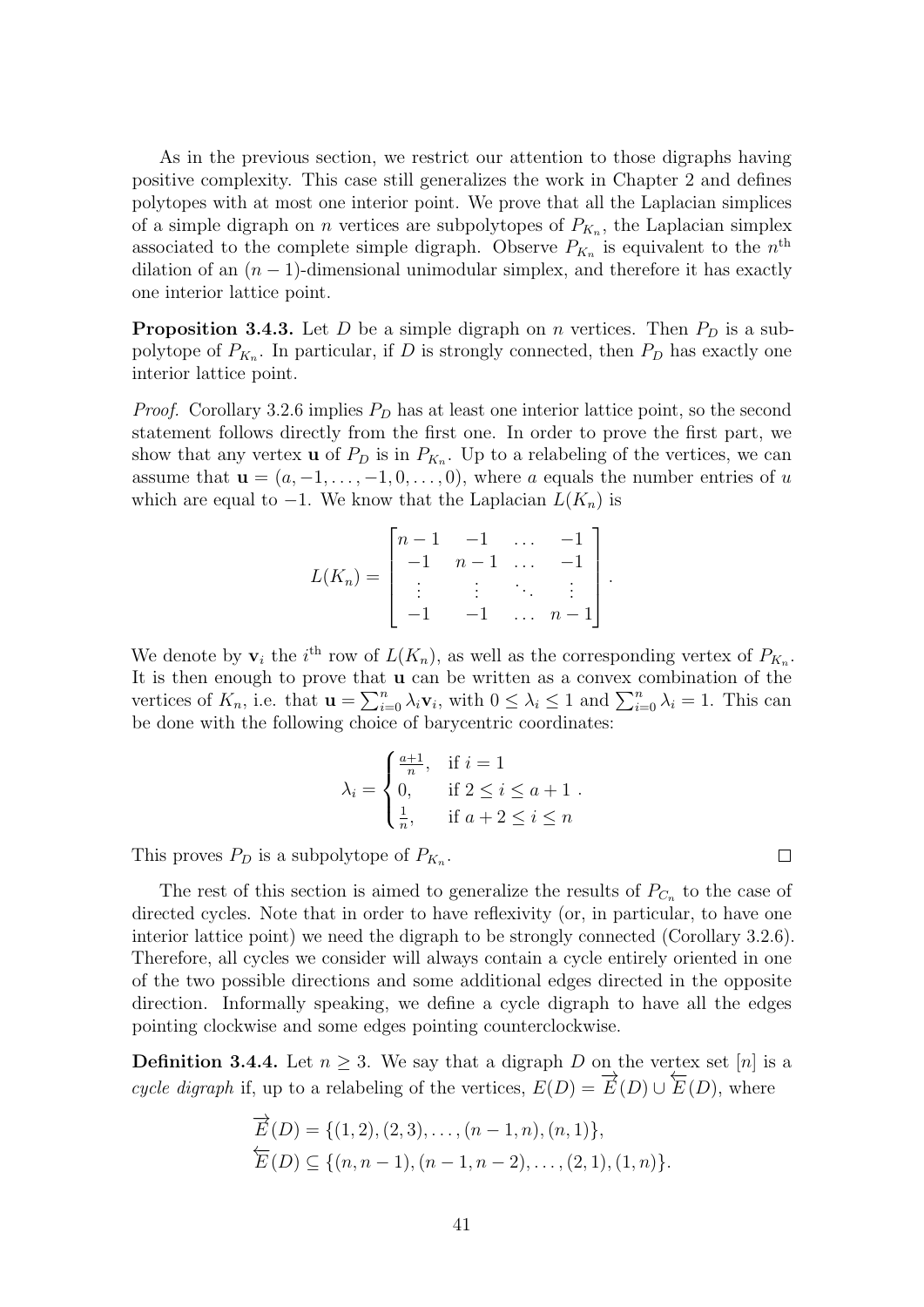<span id="page-49-0"></span>If such a relabeling exists, D is completely determined by  $\overleftarrow{E}(D)$ , and we denote it by  $D = C_n^S$ , where  $S \subseteq [n]$  is the set of the tails of the directed edges in  $\overleftarrow{E}(D)$ . As an example see Figure [3.3.](#page-49-0)



Figure 3.3: The cycle digraph  $C_5^{\{1,3\}}$ 5 .

We first prove for most of the directed cycles, the associated Laplacian simplex has no lattice points other than its vertices and the origin. Borrowing some terminology from the algebraic geometers, we call a simplex with this property terminal Fano.

**Theorem 3.4.5.** Let D be any cycle digraph.  $P_D$  is terminal Fano if and only if D is not, up to a relabeling of the vertices, one of the following six exceptional directed cycles.



*Proof.* We prove that, for  $n \geq 5$ ,  $P_{C_n^S}$  is terminal Fano for all  $S \subseteq [n]$ . The lower dimensional cases are checked individually, leading to the six exceptional cases above. For each  $i \in [n]$ , we have  $\mathbf{v}_i = a_{i-1}\mathbf{e}_{i-1} + b_i \mathbf{e}_i - \mathbf{e}_{i+1}$  where for each  $j \in [n]$  $a_j \in \{-1, 0\}$  and  $b_j = 1 - a_j \in \{1, 2\}$ , and  $a_0 = a_n$ ,  $\mathbf{e}_0 = \mathbf{e}_n$  and  $\mathbf{e}_{n+1} = \mathbf{e}_1$ .

Assume that  $P_{C_n^S}$  is not terminal Fano. Let  $\mathbf{x} = (x_1, \ldots, x_n)$  be a lattice point in  $P_{C_n^S} \setminus {\mathbf{v}_1, \ldots, \mathbf{v}_n, \mathbf{0}}$  and set  $\mathbf{x} = \sum_{i=1}^n \lambda_i \mathbf{v}_i$  with  $0 \leq \lambda_1, \ldots, \lambda_n < 1$  and  $\lambda_1$  +  $\cdots + \lambda_n = 1$ . Then one has  $x_i = -\lambda_{i-1} + b_i\lambda_i + a_i\lambda_{i+1} \in \{-1, 0, 1\}$  for each i, where  $\lambda_0 = \lambda_n$  and  $\lambda_{n+1} = \lambda_1$ .

Suppose that there exists  $i \in [n]$  such that  $x_i = -1$ . We can assume without loss of generality that  $x_2 = -1$ . Then we obtain  $a_2 = -1$ ,  $0 < \lambda_1, \lambda_3 < 1$  and  $\lambda_j = 0$  for any  $j \neq 1, 3$ . This implies that  $x_4 = -\lambda_3 + b_4\lambda_4 + a_4\lambda_5 = -\lambda_3 \notin \mathbb{Z}$ , a contradiction. Hence we have  $x_i \in \{0,1\}$  for each i. Since  $\mathbf{x} \neq \mathbf{0}$ , we can assume without loss of generality that  $x_2 = 1$ . Then one has  $b_2 = 2$  and  $\lambda_2 \geq 1/2$ .

If  $b_3 = 1$ , it follows that  $x_3 = 0, \lambda_2 = \lambda_3 = 1/2$  and  $\lambda_i = 0$  for any  $j \neq 2, 3$ . This implies that  $x_4 = -\lambda_3 + b_4\lambda_4 + a_4\lambda_5 = -\lambda_3 \notin \mathbb{Z}$ , a contradiction. Hence one has  $b_3 = 2.$ 

If  $x_3 = 1$ , then  $\lambda_3 \geq 1/2$ , hence one has  $\lambda_2 = \lambda_3 = 1/2$  and  $\lambda_i = 0$  for any  $j \neq 2, 3$ . However, we obtain  $x_4 = -\lambda_3 + b_4\lambda_4 + a_4\lambda_5 = -\lambda_3 \notin \mathbb{Z}$ , a contradiction. Hence  $x_3 = 0$ .

If  $b_1 = 1$ , then one has  $\lambda_0 = \lambda_1 = 0$ . Since  $2\lambda_2 - \lambda_3 = 1$  and  $-\lambda_2 + 2\lambda_3 - \lambda_4 = 0$ , it follows that  $3\lambda_2 = \lambda_4 + 2 \geq 2$ . Hence one has  $\lambda_2 = 2/3, \lambda_3 = 1/3$  and  $\lambda_j = 0$  for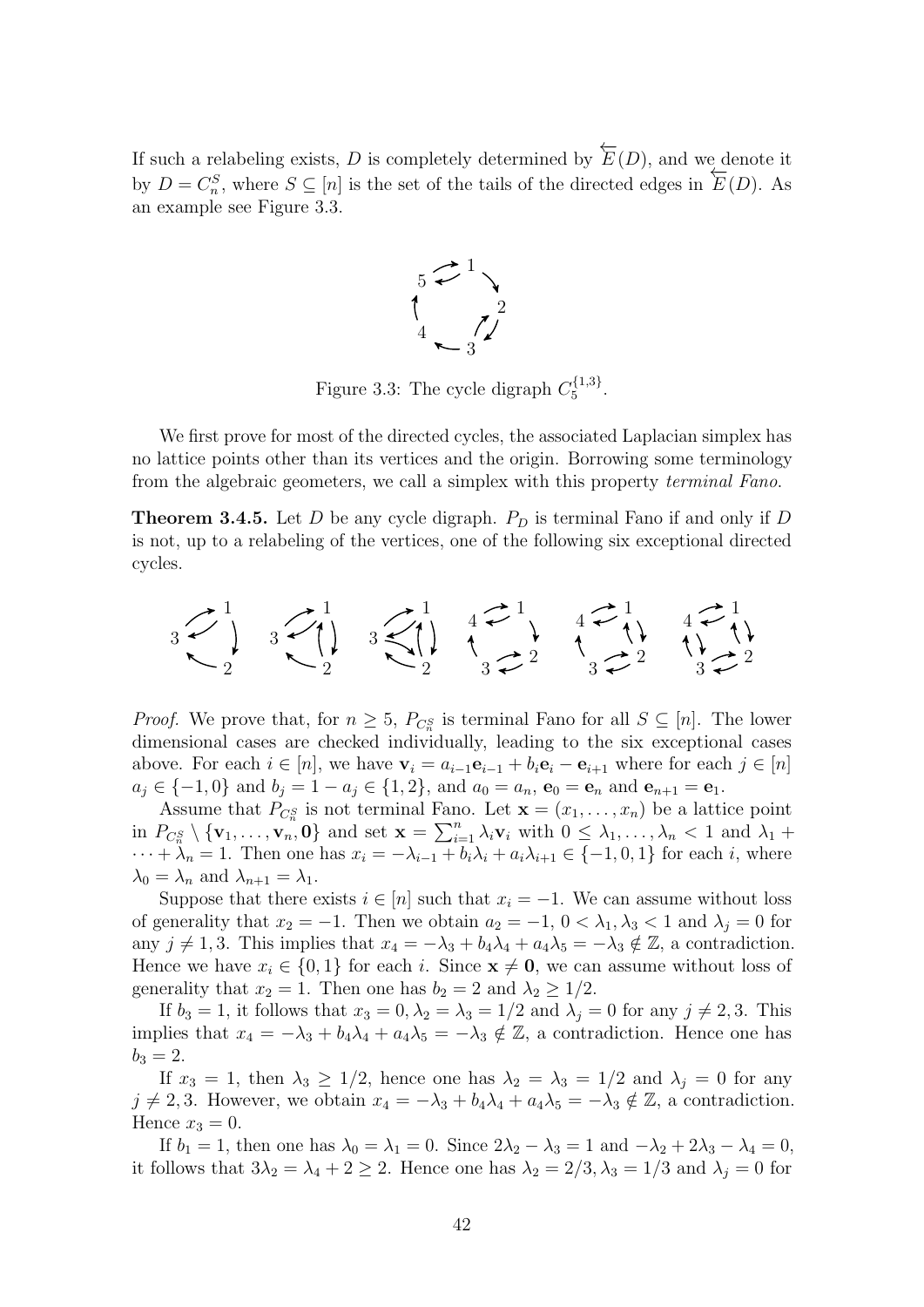any  $j \neq 2, 3$ . However, we obtain  $x_4 = -\lambda_3 + b_4\lambda_4 + a_4\lambda_5 = -\lambda_3 \notin \mathbb{Z}$ , a contradiction. Thus,  $b_1 = 2$ .

Then it follows from  $\lambda_2 \geq 1/2$  that  $\lambda_2 = 1/2, \lambda_1 = \lambda_3 = 1/4$  and  $\lambda_j = 0$ for  $j \in [n] \setminus \{1, 2, 3\}$ . This implies that  $x_4 = -\lambda_3 + b_4\lambda_4 + a_4\lambda_5 = -\lambda_3 \notin \mathbb{Z}$ , a contradiction. Therefore,  $P_{C_n^S}$  is terminal Fano.

Now we characterize reflexivity for Laplacian simplices  $P_{C_n^S}$ , extending Theorem [2.4.1.](#page-22-1)

<span id="page-50-0"></span>**Theorem 3.4.6.** The Laplacian simplex  $P_{C_n^S}$  associated to a cycle digraph  $C_n^S$  is reflexive if and only if one of the following conditions is satisfied:

(i) 
$$
S = \emptyset
$$
, or

- (ii)  $S = [n]$  and  $n = 2$ , or
- (iii)  $S = [n]$  and n is odd, or
- (iv)  $\emptyset \subseteq S \subseteq [n]$ , such that  $k|c(D)$  for each integer  $1 \leq k \leq K+1$ , where K is the longest chain of consecutive edges pointing counterclockwise, i.e.

$$
K \coloneqq \max\{j \mid \{a+1,\ldots,a+j\} \subseteq S, \text{ for some } a \in [n]\},
$$

where, since  $S \subsetneq [n]$ , we have assumed without loss of generality, that  $1 \notin S$ .

Proof. If S satisfies (1) or (2), then thanks to Corollary [3.3.6,](#page-46-0) it trivial to check that  $P_{C_n^S}$  is reflexive. If S satisfies (3), then  $P_{C_n^S}$  is reflexive by Theorem [2.4.1.](#page-22-1)

Suppose now that S satisfies (4). In particular we have assumed that  $1 \notin S$ . This implies vertex *n* has exactly one spanning converging tree, i.e.  $c_n = 1$ . As usual,  $c_i$  denotes the number of spanning trees which converge to vertex i. Then  $gcd(c_1, \ldots, c_n) = 1$ , and  $P_{C_n^S}$  is a weighted projective space by Proposition [3.3.4.](#page-45-1) For each vertex  $i$  we denote by  $K_i$  the length of the longest chain of consecutive edges pointing counterclockwise ending in  $i$ , i.e.

$$
K_i \coloneqq \max\{j \mid \{i+1,\ldots,i+j\} \subseteq S\}, \quad \text{for } 1 \le i \le n .
$$

In particular,  $K_n = 0$  and  $K = \max\{K_i \mid i \in [n]\}\)$ . Given  $i \in [n]$ , note there are exactly  $K_i + 1$  spanning trees converging to i. There are  $K_i$  having edge set

$$
\{(j, j-1), \ldots, (i + 1, i), (j + 1, j + 2), \ldots, (n - 1, n), (n, 1), \ldots, (i - 1, i)\},\
$$

for all  $j \in \{i+1,\ldots,i+K_i\}$ , plus an additional "clockwise tree" with edges

$$
\{(i+1,i+2),\ldots,(n-1,n),(n,1),\ldots,(i-1,i)\}.
$$

By Corollary [3.3.6,](#page-46-0)  $P_{C_n^S}$  is reflexive if and only if  $c_i | c(D)$ , for all  $i \in [n]$ . We conclude by noting that if  $c_i > 1$  for some  $i \in [n]$ , then  $c_{i+1} = c_i - 1$ , in particular  $\{c_i \mid i \in [n]\} = \{1, \ldots, K+1\}.$  $\Box$ 

We now have all the tools to completely characterize all reflexive IDP simplices arising from cycle digraphs and extend Corollary [2.4.12.](#page-31-1)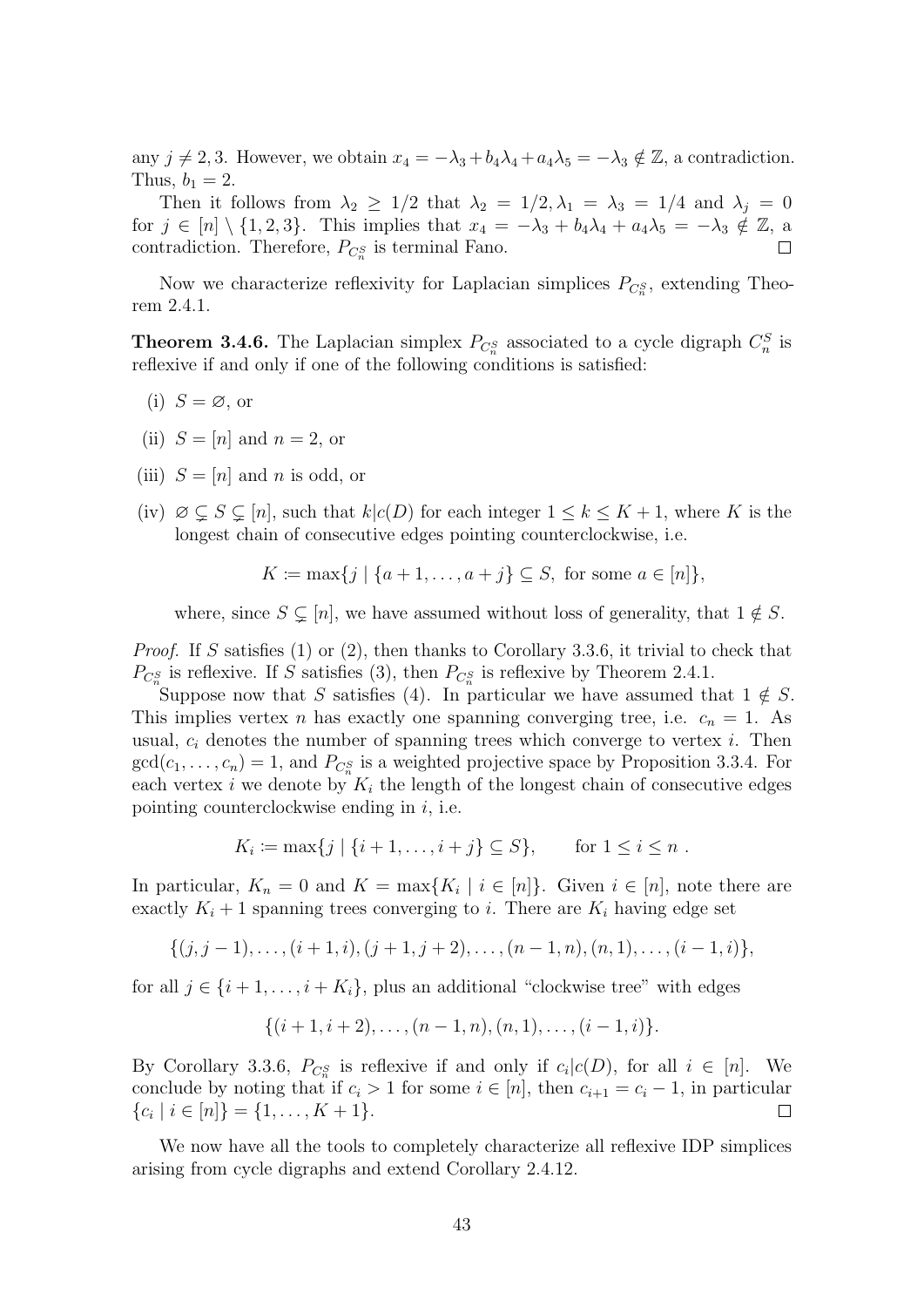**Theorem 3.4.7.** Let  $C_n^S$  be a cycle digraph on n vertices such that  $P_{C_n^S}$  is reflexive. Then  $P_{C_n^S}$  possesses the integer decomposition property if and only if D satisfies one of the following conditions:

(i) 
$$
S = \emptyset
$$
, or

(ii) D is, up to a relabeling of the vertices, one of the following directed cycles.

$$
3 \begin{array}{c} 1 \\ 1 \\ 2 \end{array} \qquad 3 \begin{array}{c} 1 \\ 2 \\ 2 \end{array} \qquad 3 \begin{array}{c} 1 \\ 3 \\ 2 \end{array} \qquad 4 \begin{array}{c} 1 \\ 1 \\ 2 \end{array}
$$

*Proof.* If  $S = \emptyset$ , then  $C_n^S$  is known to be a reflexive IDP simplex. If  $S = [n]$ , from Theorem [2.4.1](#page-22-1)  $P_{C_n^{[n]}}$  is reflexive if and only if n is odd. In this case it is known  $P_{C_n^{[n]}}$ is IDP if and only if  $n = 3$  [Theorem [2.4.11\]](#page-30-0).

Now, assume that  $\varnothing \neq S \neq [n]$  and  $P_{C_n^S}$  is IDP. We use the same notation introduced in Theorem [3.4.6.](#page-50-0) Then we can assume  $c_1 = 1, c_2 = K + 1, c_3 =$  $K, \ldots, c_{K+1} = 2$ . Set  $\mathbf{q} = (c_2, \ldots, c_n)$ . It follows that  $P_{C_n^S}$  is unimodularly equivalent to  $\Delta_{(1,q)}$ . By Lemma [3.3.9,](#page-47-2) we know that for each  $2 \leq j \leq n$ ,

<span id="page-51-1"></span>
$$
\frac{1}{c_j} + \sum_{i \neq j} \left\{ \frac{c_i}{c_j} \right\} = 1. \tag{3.3}
$$

But, if  $K \geq 3$ , by  $(3.3)$  we get

$$
\frac{1}{K+1} + \sum_{i=3}^{n} \left\{ \frac{c_i}{K+1} \right\} \ge \frac{1}{K+1} + \frac{K-1}{K+1} + \frac{K}{K+1} > 1,
$$

so  $K \in \{1, 2\}$ . By applying [\(3.3\)](#page-51-1) in these cases one gets  $n \leq 4$ . We conclude by checking all the cycle digraph having up to four vertices.  $\Box$ 

As an application of the tools developed in this section, we build a special family of cycle digraphs whose Laplacian simplices are reflexive and have non unimodal  $h^*$ -vectors.

<span id="page-51-0"></span>**Theorem 3.4.8.** Let  $\alpha, \beta, k \in \mathbb{Z}_{>0}$  such that  $\alpha \leq \beta \leq k-1$  and  $\alpha + \beta \leq k+1$ . Let  $D = C_n^S$  be the cycle digraph with  $n \coloneqq 6(k+1) - 2\alpha - \beta$ , and  $S \coloneqq S_1 \cup S_2 \cup S_3$ where

$$
S_1 := \{1 + 3h \mid 0 \le h \le \alpha - 1\},
$$
  
\n
$$
S_2 := \{2 + 3h \mid 0 \le h \le \alpha - 1\},
$$
  
\n
$$
S_3 := \{3\alpha + 1 + 2h \mid 0 \le h \le \beta - \alpha - 1\}.
$$

Then  $P_D$  is a reflexive simplex of dimension  $6(k+1) - 2\alpha - \beta - 1$  with symmetric and nonunimodal  $h^*$ -vector

$$
(\underbrace{1,\ldots,1}_{2(k+1)-\alpha},\underbrace{2,\ldots,2}_{\alpha},\underbrace{1,\ldots,1}_{(k+1)-\alpha-\beta},\underbrace{2,\ldots,2}_{\beta},\underbrace{1,\ldots,1}_{(k+1)-\alpha-\beta},\underbrace{2,\ldots,2}_{\alpha},\underbrace{1,\ldots,1}_{2(k+1)-\alpha}).
$$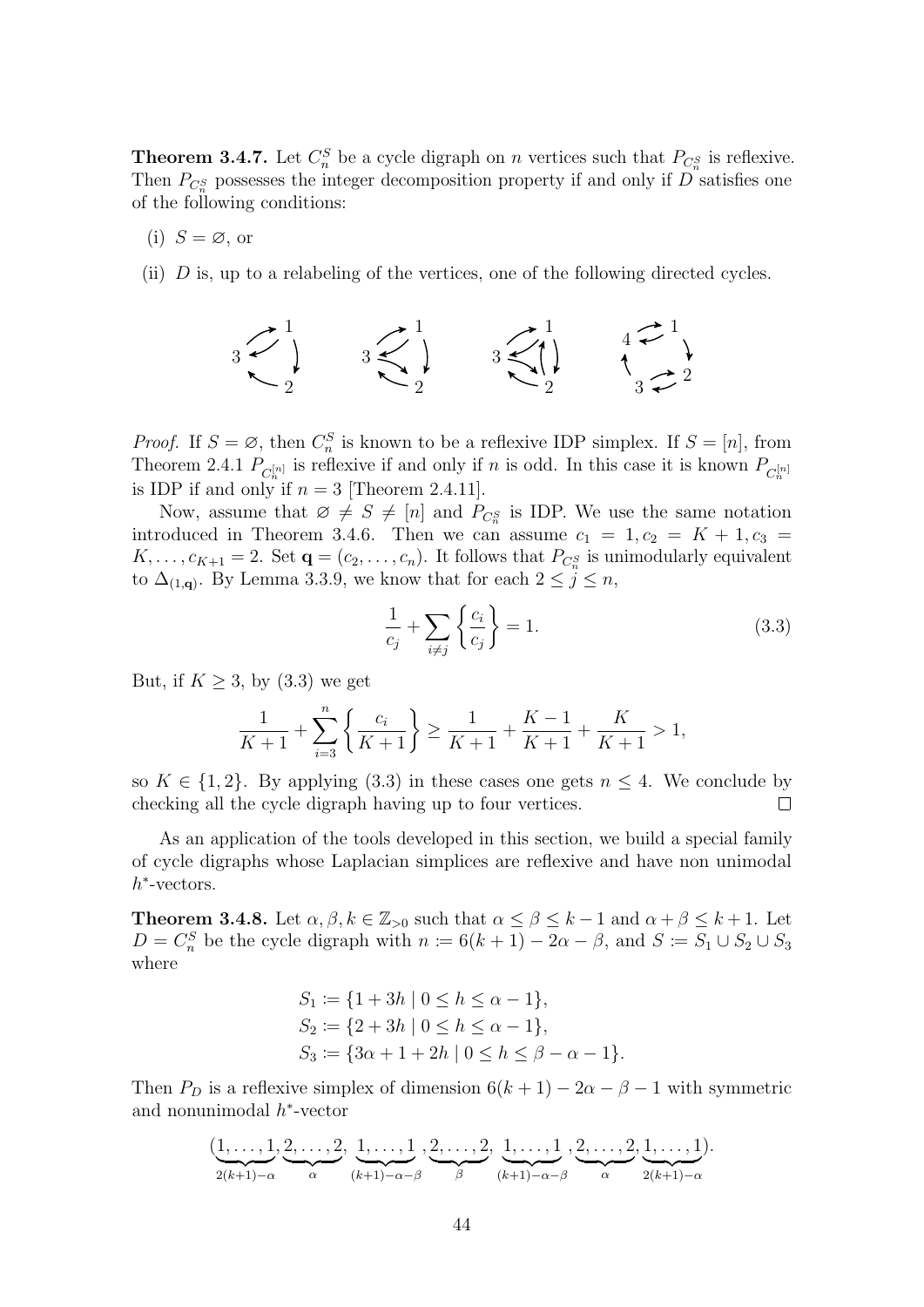Proof. An example of the digraph in the statement is demonstrated in Example [3.4.9.](#page-52-1) The digraph has no more than two consecutive vertices with outdegree two, so the number of spanning trees converging to each of the vertices of  $D$  is at most three. Specifically,

$$
c_{i-1} = \begin{cases} 3, & \text{if } i \in S_1, \\ 2, & \text{if } i \in S_2 \cup S_3, \\ 1, & \text{if } i \in [n] \setminus S. \end{cases}
$$

Above, we set  $c_0$  to be  $c_n$ . Since each  $c_i$  divides  $c(D) = \sum_{i=1}^n c_i = 6(k+1)$ , then  $P_D$  is reflexive by Theorem [3.4.6.](#page-50-0) Now we use Theorem [3.3.8](#page-46-1) to describe its  $h^*$ -polynomial. In particular,

$$
h^*(z) = \sum_{b=0}^{c(D)-1} z^{w(b)}, \text{ with } w(b) = b - \sum_{i=1}^n \left\lfloor \frac{c_i b}{6(k+1)} \right\rfloor.
$$

In our case this becomes

$$
w(b) = b - \alpha \left\lfloor \frac{b}{2(k+1)} \right\rfloor - \beta \left\lfloor \frac{b}{3(k+1)} \right\rfloor,
$$

which yields

$$
w(b) = \begin{cases} b, & \text{if } 0 \le b \le 2(k+1) - 1, \\ b - \alpha, & \text{if } 2(k+1) \le b \le 3(k+1) - 1, \\ b - \alpha - \beta, & \text{if } 3(k+1) \le b \le 4(k+1) - 1, \\ b - 2\alpha - \beta, & \text{if } 4(k+1) \le b \le 6(k+1) - 1. \end{cases}
$$

From this, using the condition  $\alpha + \beta \leq k + 1$ , we deduce the *i*<sup>th</sup> coefficient of the h ∗ -polynomial:

$$
h_i^* = \begin{cases} 2, & \text{if } \begin{cases} 2(k+1) - \alpha \le i \le 2(k+1) - 1, \text{ or} \\ 3(k+1) - \alpha - \beta \le i \le 3(k+1) - \alpha - 1, \text{ or} \\ 4(k+1) - 2\alpha - \beta \le i \le 4(k+1) - \alpha - \beta - 1; \end{cases} \\ 1, & \text{otherwise.} \end{cases}
$$

<span id="page-52-1"></span>Example 3.4.9. Figure [3.4](#page-53-0) provides an example of the digraph constructed in Theorem [3.4.8.](#page-51-0) In this case,  $\alpha = \beta = 1$  and  $k = 2$ . The Laplacian simplex associated to this digraph has  $h^*$ -vector  $(1, 1, 1, 1, 1, 2, 1, 2, 1, 2, 1, 1, 1, 1, 1)$ .

 $\Box$ 

#### <span id="page-52-0"></span>3.5 Digraph operations and Laplacian polytopes

To goal of this section is to consider constructions on  $D$  with  $P_D$  reflexive that yield new reflexive simplices of higher dimension. This is analogous to the problem explored in Section [2.6.](#page-34-0) First we comment on a couple of general constructions.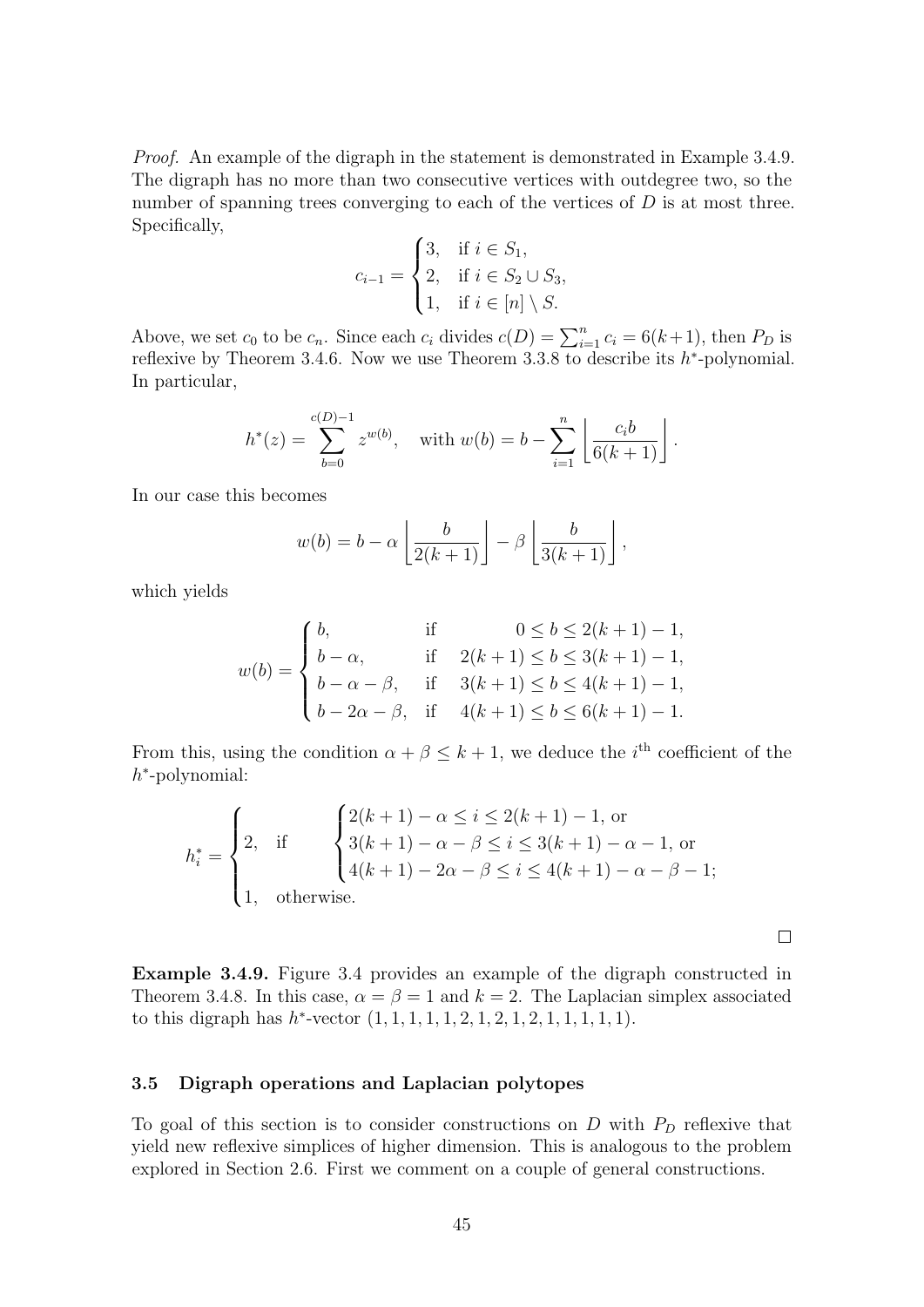<span id="page-53-0"></span>

Figure 3.4: An example of the construction of Theorem [3.4.8.](#page-51-0)

**Definition 3.5.1.** For a polytope  $\mathcal{P} \subset \mathbb{R}^{d-1}$  with vertices  $\mathbf{v}_1, \ldots, \mathbf{v}_m$ , define the pyramid over P as

$$
Pyr(\mathcal{P}) = \text{conv}\left((\mathbf{v_1},0),\ldots,(\mathbf{v_m},0),(0,\ldots,0,1)\right) \subset \mathbb{R}^d.
$$

**Proposition 3.5.2.** Given a digraph D with Laplacian polytope  $P_D \subseteq \mathbb{R}^{n-1}$ , the lattice pyramid over  $P_D$  can be obtained from the digraph formed by attaching a new vertex via one edge directed into  $D$ . Concisely, let  $H$  be the digraph with  $V(H) = V(D) \cup \{v\}$  and  $E(H) = E(D) \cup \{vv_i\}$  for some existing  $v_i \in V(D)$ . Then  $Pyr(P_D) = conv((\mathbf{v_1}, 0), \ldots, (\mathbf{v_n}, 0), (0, \ldots, 0, 1)) = P_H \subseteq \mathbb{R}^n$  where  $\mathbf{v_i} \in \pi_i(P_D)$ .

*Proof.* Let  $L(D) \in \mathbb{Z}^{n \times n}$  be the Laplacian matrix for D. The addition of an edge pointing from a new vertex v to an existing  $v_i \in V(D)$  contributes a row with a 1 in the  $(n+1)$ <sup>th</sup> position, a -1 in the i<sup>th</sup> position, and 0 else. Delete column i and take the convex hull of the rows to see  $P_H = \text{Pyr}(P_D)$ .  $\Box$ 

The polytopal operation of pyramiding over a Laplacian polytope can be easily generated using the above proposition to adjust the underlying digraph. It does not matter which existing vertex is the head of the added edge. It would be interesting to find other polytopal operations which can be stated as a graph-theoretic operation.

Any graph operation which creates the situation  ${c_i}_{i\in V(D)} = {c_j}_{j\in V(D')}$  for two digraphs D and D' will result in the same Laplacian polytope,  $P_D \cong P_{D'}$ .

**Remark 3.5.3.** We have shown  $P_D \cong P_{D'}$  if and only if  $\{c_i\}_{i \in V(D)} = \{c_j\}_{j \in V(D')}$ . As a consequence, attaching any directed tree (one directed edge in each direction for every pair of adjacent vertices) of a fixed number of vertices to a digraph D at a fixed vertex  $v \in V(D)$  results in the same Laplacian polytope. More generally, attaching vertices and directed edges such that  ${c_i}_{i\in V(D)}$  and  ${c_i}_{i\in V(D')}$  remain equal will preserve the Laplacian polytope.

Given a reflexive simplex  $P_D$ , the following proposition provides a construction to generate a new digraph D' such that  $P_{D'}$  is reflexive with  $Vol(P_{D'}) = m Vol(P_D)$ for any  $m \in \mathbb{Z}_{>1}$ .

**Proposition 3.5.4.** Let  $P_D$  be a reflexive simplex with digraph D on n vertices such that  $gcd(c_1, \ldots, c_n) = 1$ . Let T be any simple directed tree on k vertices which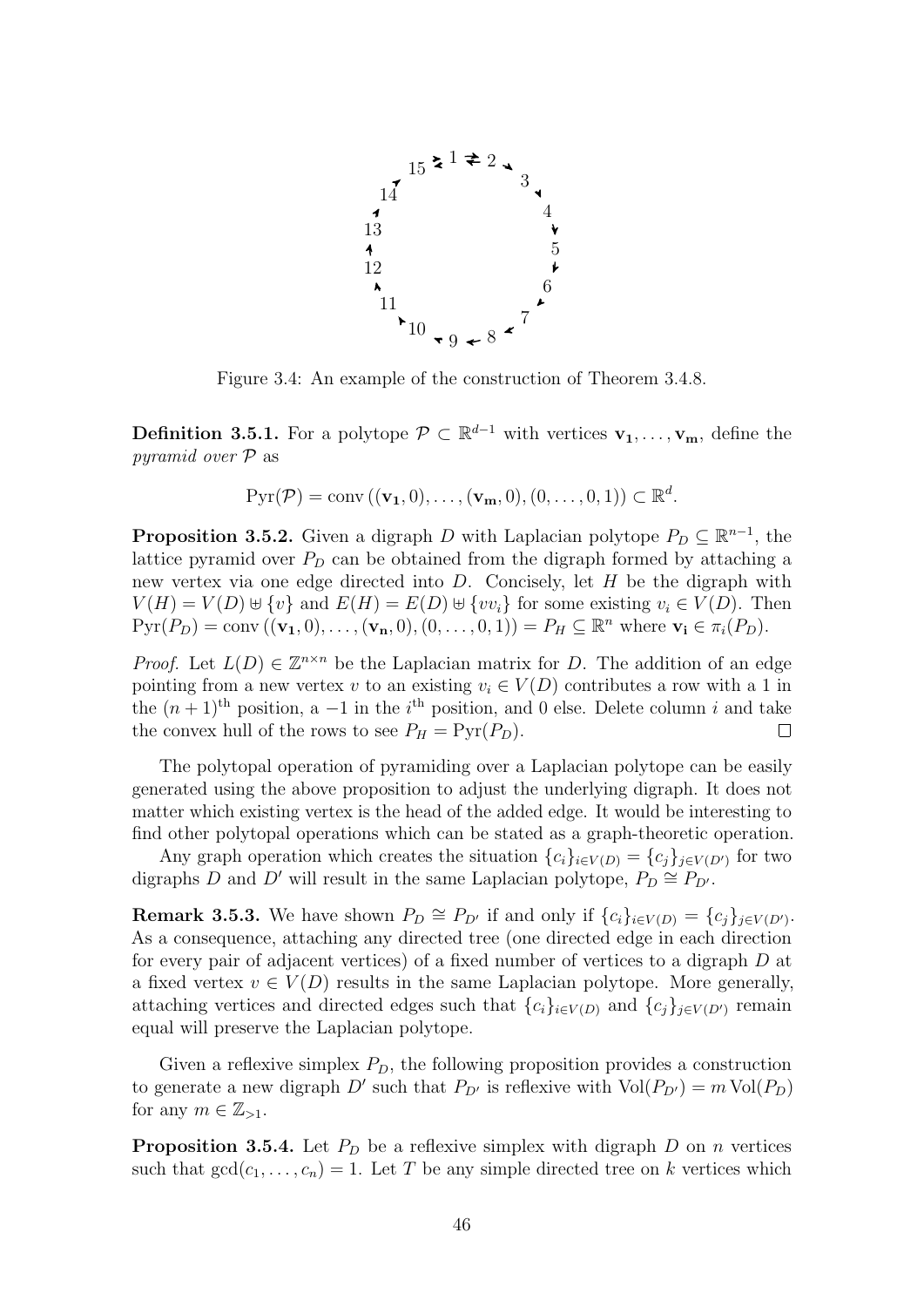is strongly connected. Let D' be the digraph with  $V(D') = V(D) \oplus V(T)$  and  $E(D') = E(D) \oplus E(T) \oplus \{uv, vu\}$  for some  $u \in V(D)$  and  $v \in V(T)$ . Then  $P_{D'}$  is reflexive with  $Vol(P_{D'}) = c(D) + kc_u$  if and only if  $c_i$  divides  $kc_u$  for each  $i \in V(D)$ .

*Proof.* Observe that since  $T$  is a simple strongly connected directed tree, for any  $j \in V(D') \cap V(T)$  the number of spanning trees of D' which converge to j is  $c_u$ . Then

$$
Vol(P_{D'}) = \sum_{i \in V(D') \cap V(D)} c_i + \sum_{j \in V(D') \cap V(T)} c_j = c(D) + kc_u.
$$

The result follows. Additionally, if  $T$  and  $T'$  are two distinct simple directed trees on  $k$  vertices, the above construction results in the same Laplacian simplex.  $\Box$ 

**Corollary 3.5.5.** Let  $m \in \mathbb{Z}_{>1}$ , and refer to the notation of the above proposition. If T is a simple strongly connected directed tree on  $(m-1) \cdot \frac{c(D)}{c}$  $\frac{(D)}{c_u}$  vertices, then  $P_{D'}$ is reflexive with  $Vol(P_{D'}) = m \cdot c(D)$ .

We next provide another construction to generate a new digraph corresponding to a reflexive Laplacian simplex with volume equal to  $m\text{Vol}(P_D)$  for any  $m \in \mathbb{Z}_{\geq 1}$ given a reflexive simplex  $P_D$ . This uses the whisker operation from Definition [2.4.3.](#page-23-1)

<span id="page-54-0"></span>**Proposition 3.5.6.** Let  $P_D$  be a reflexive simplex with digraph D on n vertices such that  $gcd(c_1, \ldots, c_n) = 1$ . Then  $P_{W(D)}$  is a reflexive simplex with  $Vol P_{W(D)} = 2 \cdot c(D)$ .

*Proof.* Observe the number of spanning trees converging to  $u_i \in V(D)$  in D is equal to the number of spanning trees converging to  $u_j$  in  $W(D)$ . Also for any whisker  $v_j \in V(W(D)) \setminus V(D)$ , the number of spanning converging trees in  $W(D)$  is  $c_{u_j}$ ,  $u_j \in V(D)$  being the vertex whiskered with  $v_j$ . Then  $Vol(P_{W(D)}) = 2 \cdot c(D)$ , and the result follows.  $\Box$ 

To achieve our construction, we must now consider attaching whiskers to all vertices  $v_i \in V(W(D)) \setminus V(D)$ . Denote the resulting digraph as  $W(D)_2$ . Then  $W(D)_k$ is the digraph obtained by whiskering all vertices  $v_i \in V(W(D)_{k-1}) \setminus V(W(D)_{k-2})$ for  $k \in \mathbb{Z}_{\geq 3}$  where  $W(D) := W(D)_1$ . The construction we desire is the following generalization of Proposition [3.5.6.](#page-54-0)

**Proposition 3.5.7.** Let  $P_D$  be a reflexive simplex with digraph D on n vertices such that  $gcd(c_1, \ldots, c_n) = 1$ . For  $m \in \mathbb{Z}_{\geq 1}$ ,  $P_{W(D)_m}$  is a reflexive simplex with  $Vol(P_{W(D)_m}) = (m + 1) \cdot c(D).$ 

*Proof.* The proof is similar to that of Proposition . All vertices in  $D$  will have constant  $c_i$ . All vertices whiskered at  $i \in V(D)$  or whiskered at whiskers of i will have  $c_i$  spanning converging trees. Then  $Vol(P_{W(D)_m}) = (m+1) \cdot c(D)$ .  $\Box$ 

Observe the two construtions defined above yield two distinct reflexive Laplacian simplices with equal volume.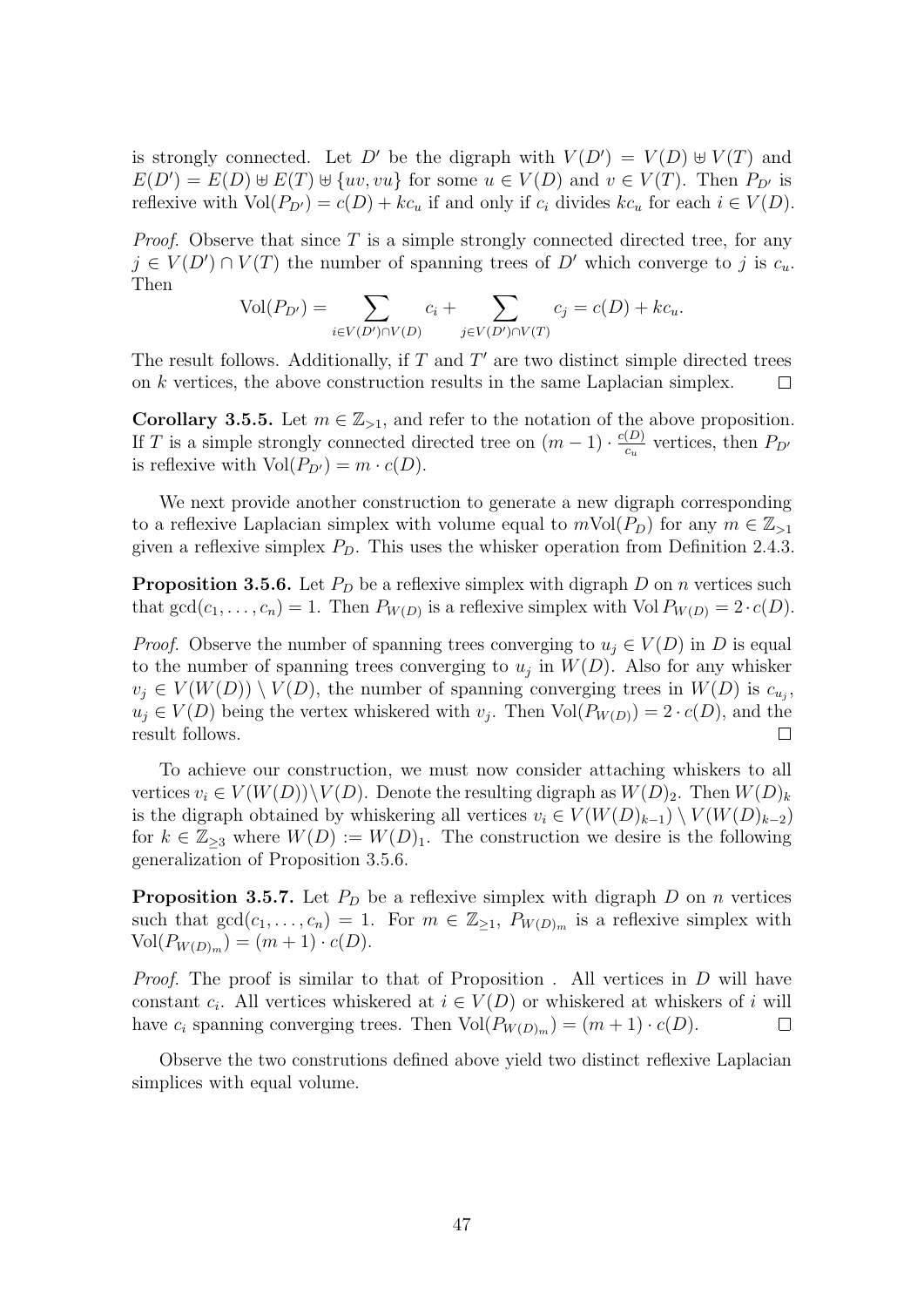#### <span id="page-55-0"></span>3.6 Further questions

Observe that in the case of the undirected cycles in Section [2.4,](#page-22-0) the reflexivity is influenced by the number of vertices of the graph, (Theorem [2.4.1\)](#page-22-1). On the other hand, when passing to the directed case we discussed in Section [3.4,](#page-47-0) it is clear (from Theorem [3.4.6\)](#page-50-0) that one can build reflexive Laplacian simplices starting from cycles of any length. This can be done by orienting a cycle in one of the two directions.

It is natural to wonder how the structure of the *underlying* simple graph  $G_D$ , see Definition [3.4.1,](#page-47-3) of a digraph D plays a role in determining the reflexivity of  $P_D$ .

**Definition 3.6.1.** We define an *oriented graph* to be a simple digraph D such that if there is an edge pointing from  $i$  to  $j$ , then there is no edge pointing from  $j$  to  $i$ .

The following examples show that obtaining reflexive Laplacian simplices from digraphs with a fixed underlying simple graph is not an easy task. Example [3.6.2](#page-55-1) shows there is a simple graph  $G_1$  such that any of its orientations is a digraph whose Laplacian simplex is not a full-dimensional reflexive simplex. However, if we do not require the digraph to be an oriented graph, there is a simple digraph  $D_1$ (Example [3.6.3\)](#page-55-2) having  $G_1$  as its underlying graph such that  $P_{D_1}$  is a full-dimensional reflexive simplex. On the other hand, in Example [3.6.4](#page-56-0) we show there is a graph  $G_2$ which is not the underlying graph of any simple digraph whose Laplacian simplex is reflexive. However, if we do not require the digraph to be simple, then there is a digraph  $D_2$  (Example [3.6.5\)](#page-56-1) having  $G_2$  as its underlying graph such that  $P_{D_2}$  is reflexive.

<span id="page-55-1"></span>**Example 3.6.2.** Let  $G$  be the following graph.



Assume D is an orientation of  $G_1$  such that  $P_D$  is a reflexive 4-simplex. Since D must be strongly connected, we may assume, without loss of generality, that  $(5, 3), (3, 1), (1, 2), (2, 5)$  are edges of D. It follows that either  $(1, 4), (4, 5)$  or  $(5, 4), (4, 1)$ are in  $E(D_1)$ . In both cases,  $P_D$  is not reflexive. So none of the orientations of  $G_1$ lead to a reflexive simplex.

<span id="page-55-2"></span>**Example 3.6.3.** Let  $D_1$  be the following simple digraph.



Note that its underlying simple graph is still  $G_1$  of Example [3.6.2,](#page-55-1) but  $P_{D_1}$  is reflexive.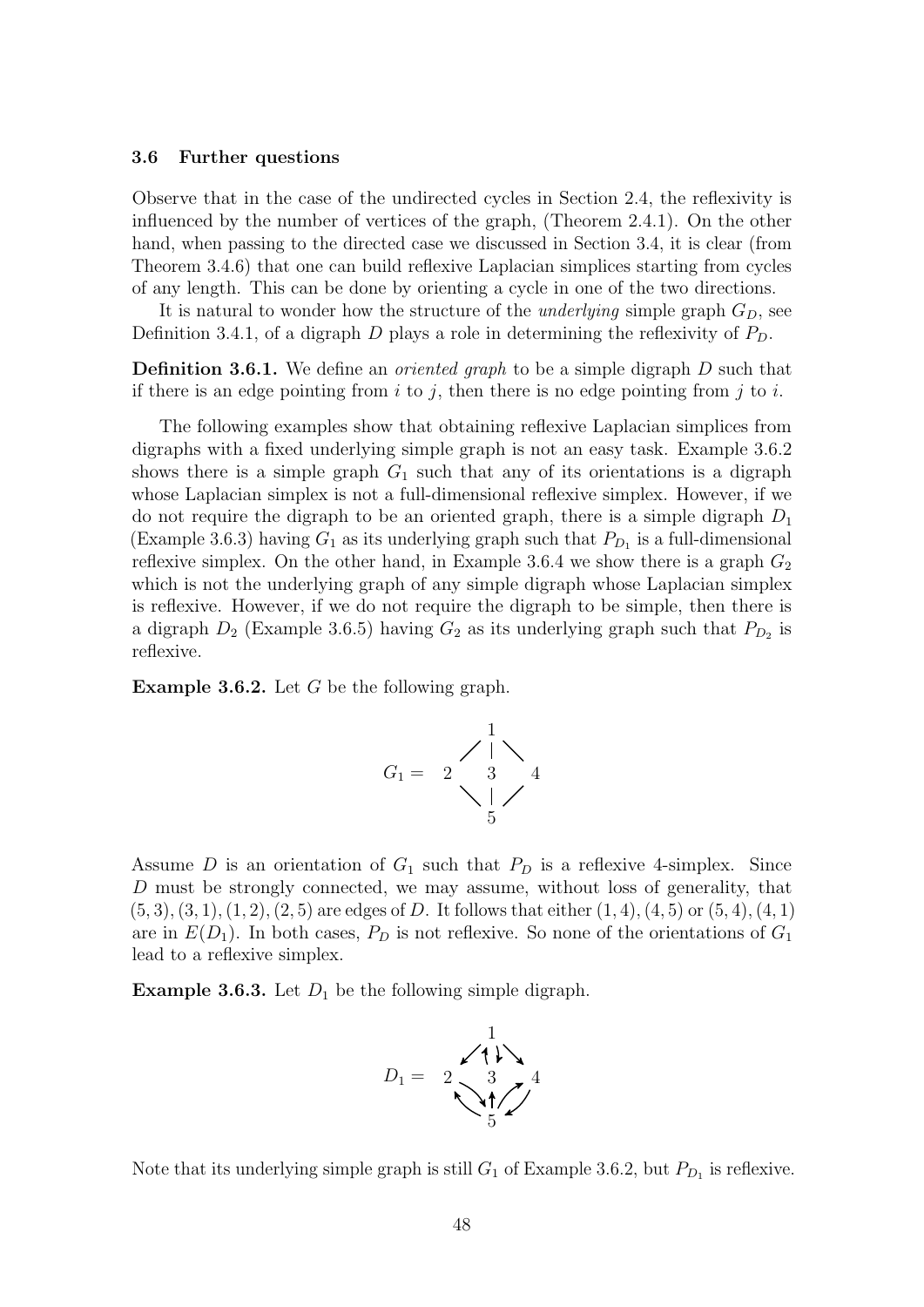<span id="page-56-0"></span>**Example 3.6.4.** Let  $G_2$  be the following graph.



Note that there are finitely many possible directed simple graphs having  $G_2$  as an underlying graph. A computer-assisted check shows none of them produces a reflexive Laplacian simplex.

<span id="page-56-1"></span>**Example 3.6.5.** Let  $D_2$  be the following digraph (the label on an edge from i to j, if present, represents the total number of edges from  $i$  to  $j$ ).



Then  $P_{D_2}$  is a reflexive simplex.

In general it is still unclear how the underlying graph affects the reflexivity of the Laplacian simplex of a digraph. Examples [3.6.2](#page-55-1) and [3.6.4](#page-56-0) show that this is a nontrivial question. We conclude with the following three open questions.

**Question 3.6.6.** For which simple graphs G on  $[n]$ , do there exist an oriented graph D on [n] such that  $G_D = G$  and  $P_D$  is a reflexive  $(n-1)$ -simplex?

Question 3.6.7. For which simple graphs  $G$  on  $[n]$ , do there exist a simple digraph D on [n] such that  $G_D = G$  and  $P_D$  is a reflexive  $(n-1)$ -simplex?

**Question 3.6.8.** For any simple graph G on  $[n]$ , does there exist a digraph D on [n] such that  $G_D = G$  and  $P_D$  is a reflexive  $(n-1)$ -simplex?

Copyright<sup> $\odot$ </sup> Marie Meyer, 2018.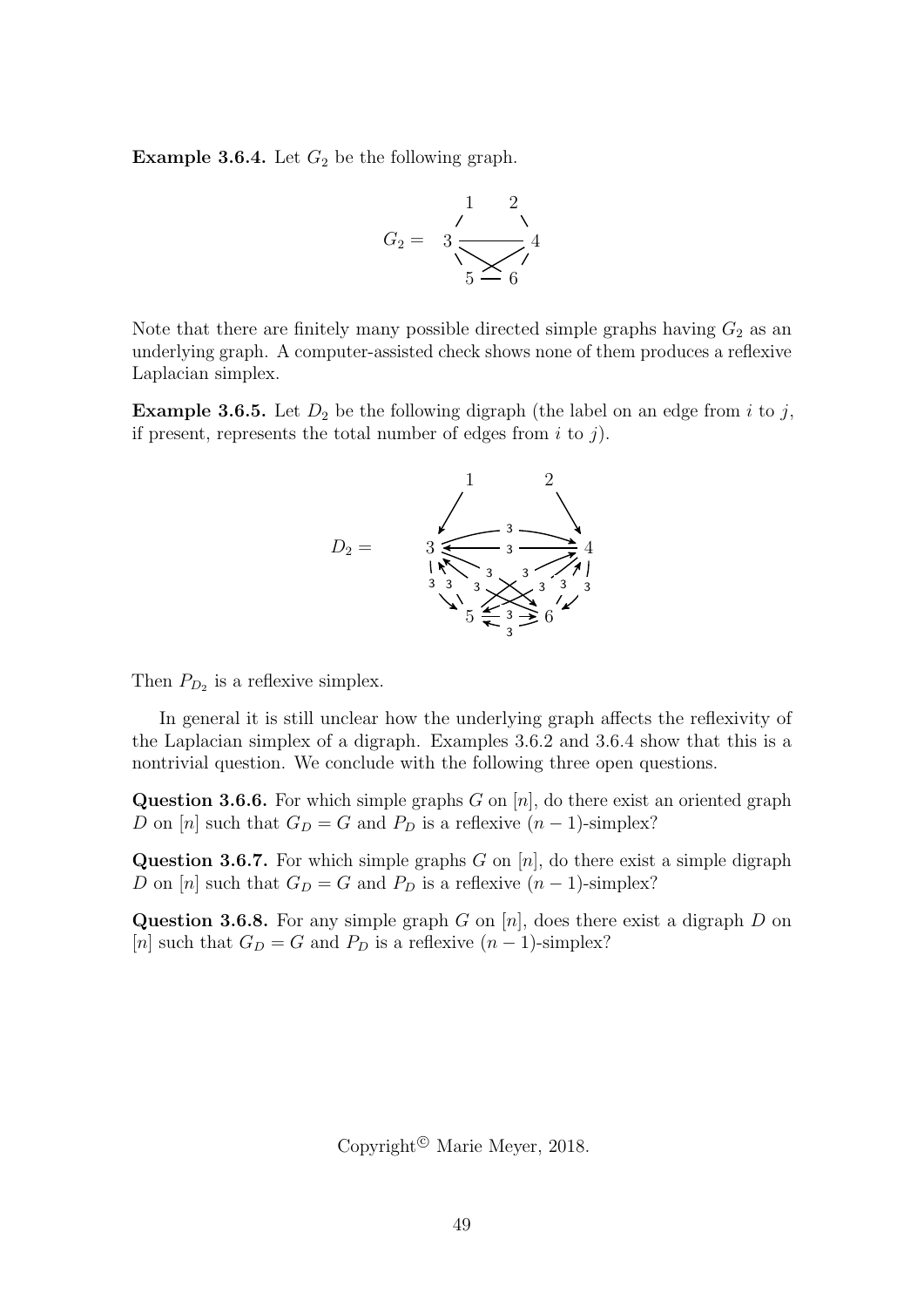## Bibliography

- <span id="page-57-12"></span><span id="page-57-0"></span>[1] Christos A. Athanasiadis.  $h^*$ -vectors, Eulerian polynomials and stable polytopes of graphs. Electron. J. Combin., 11(2):Research Paper 6, 13 pp. (electronic), 2004/06.
- <span id="page-57-13"></span>[2] Gabriele Balletti, Takayuki Hibi, Marie Meyer, and Akiyoshi Tsuchiya. Laplacian simplices associated to digraphs. 2018. Preprint, arXiv:1710.00252.
- <span id="page-57-6"></span>[3] R. B. Bapat. Graphs and matrices. Universitext. Springer, London; Hindustan Book Agency, New Delhi, 2010.
- <span id="page-57-2"></span>[4] Victor V. Batyrev. Dual polyhedra and mirror symmetry for Calabi–Yau hypersurfaces in toric varieties. J. Algebraic Geom., 3(3):493–535, 1994.
- <span id="page-57-7"></span>[5] Matthias Beck and Benjamin Braun. Nowhere-harmonic colorings of graphs. Proc. Amer. Math. Soc., 140(1):47–63, 2012.
- <span id="page-57-1"></span>[6] Matthias Beck and Sinai Robins. Computing the continuous discretely. Undergraduate Texts in Mathematics. Springer, New York, second edition, 2015. Integer-point enumeration in polyhedra, With illustrations by David Austin.
- <span id="page-57-3"></span>[7] Benjamin Braun. Unimodality problems in Ehrhart theory. In Recent trends in combinatorics, volume 159 of IMA Vol. Math. Appl., pages 687–711. Springer, [Cham], 2016.
- <span id="page-57-4"></span>[8] Benjamin Braun and Robert Davis. Ehrhart series, unimodality, and integrally closed reflexive polytopes. Ann. Comb., 20(4):705–717, 2016.
- <span id="page-57-8"></span>[9] Benjamin Braun, Robert Davis, Jessica Doering, Ashley Harrison, Jenna Noll, and Clifford Taylor. Compositions constrained by graph Laplacian minors. Integers, 13:Paper No. A41, 22, 2013.
- <span id="page-57-5"></span>[10] Benjamin Braun, Robert Davis, and Liam Solus. Detecting the integer decomposition property and Ehrhart unimodality in reflexive simplices. 2016. Preprint at https://arxiv.org/abs/1608.01614.
- <span id="page-57-10"></span>[11] Benjamin Braun and Marie Meyer. Laplacian simplices. 2017. Preprint, arXiv:1706.07085.
- <span id="page-57-14"></span>[12] Heinke Conrads. Weighted projective spaces and reflexive simplices. Manuscripta Math., 107(2):215–227, 2002.
- <span id="page-57-9"></span>[13] Aaron Dall and Julian Pfeifle. A polyhedral proof of the matrix tree theorem. Preprint, 2014, arXiv:1404.3876.
- <span id="page-57-11"></span>[14] Anton Dochtermann and Alexander Engström. Algebraic properties of edge ideals via combinatorial topology. Electron. J. Combin., 16(2, Special volume in honor of Anders Björner):Research Paper 2, 24, 2009.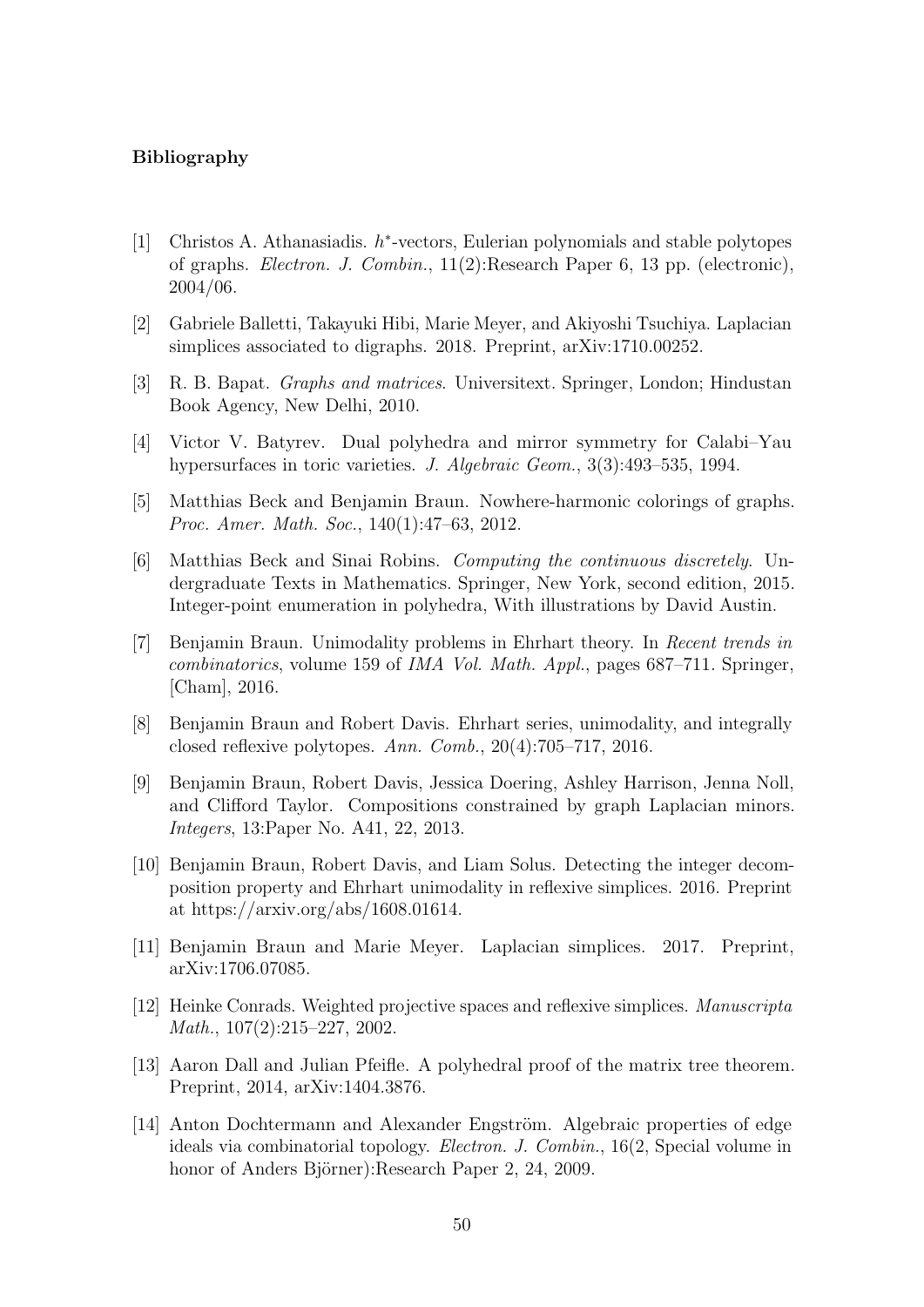- <span id="page-58-12"></span>[15] Igor Dolgachev. Weighted projective varieties. In Group actions and vector fields (Vancouver, B.C., 1981), volume 956 of Lecture Notes in Math., pages 34–71. Springer, Berlin, 1982.
- <span id="page-58-4"></span>[16] Eugène Ehrhart. Sur les polyèdres rationnels homothétiques à n dimensions. C. R. Acad. Sci. Paris, 254:616–618, 1962.
- <span id="page-58-0"></span>[17] Christian Haase and Ilarion V. Melnikov. The reflexive dimension of a lattice polytope. Ann. Comb., 10(2):211–217, 2006.
- <span id="page-58-11"></span>[18] Christian Haase, Andreas Paffenholz, Lindsay C. Piechnik, and Francisco Santos. Existence of unimodular triangulations - positive results. Preprint, 2014, arXiv:1405.1687.
- <span id="page-58-5"></span>[19] Takayuki Hibi. Algebraic combinatorics on convex polytopes. Carslaw Publications, Glebe, 1992.
- <span id="page-58-6"></span>[20] Takayuki Hibi. Dual polytopes of rational convex polytopes. Combinatorica, 12(2):237–240, 1992.
- <span id="page-58-13"></span>[21] A. R. Iano-Fletcher. Working with weighted complete intersections. In Explicit birational geometry of 3-folds, volume 281 of London Math. Soc. Lecture Note Ser., pages 101–173. Cambridge Univ. Press, Cambridge, 2000.
- <span id="page-58-14"></span>[22] Alexander Kasprzyk. Classifying terminal weighted projective space, 2013. Preprint, arXiv:1304.3029.
- <span id="page-58-3"></span>[23] Alexander M. Kasprzyk and Benjamin Nill. Reflexive polytopes of higher index and the number 12. Electron. J. Combin., 19(3):Paper 9, 18, 2012.
- <span id="page-58-10"></span>[24] Gustav Kirchhoff. Beweis der Existenz des Potentials das an der Grenze des betrachteten Raumes gegebene Werthe hat für den Fall dass diese Grenze eine überall convexe Fläche ist.  $Acta Math., 14(1):179-183, 1890.$
- <span id="page-58-2"></span>[25] Maximilian Kreuzer and Harald Skarke. Classification of reflexive polyhedra in three dimensions. Adv. Theor. Math. Phys., 2(4):853–871, 1998.
- <span id="page-58-1"></span>[26] Jeffrey C. Lagarias and Günter M. Ziegler. Bounds for lattice polytopes containing a fixed number of interior points in a sublattice. Canad. J. Math., 43(5):1022–1035, 1991.
- <span id="page-58-8"></span>[27] Tetsushi Matsui, Akihiro Higashitani, Yuuki Nagazawa, Hidefumi Ohsugi, and Takayuki Hibi. Roots of Ehrhart polynomials arising from graphs. J. Algebraic Combin., 34(4):721–749, 2011.
- <span id="page-58-9"></span>[28] Hidefumi Ohsugi and Takayuki Hibi. Normal polytopes arising from finite graphs. J. Algebra, 207(2):409–426, 1998.
- <span id="page-58-7"></span>[29] Hidefumi Ohsugi and Takayuki Hibi. Special simplices and Gorenstein toric rings. J. Combin. Theory Ser. A, 113(4):718–725, 2006.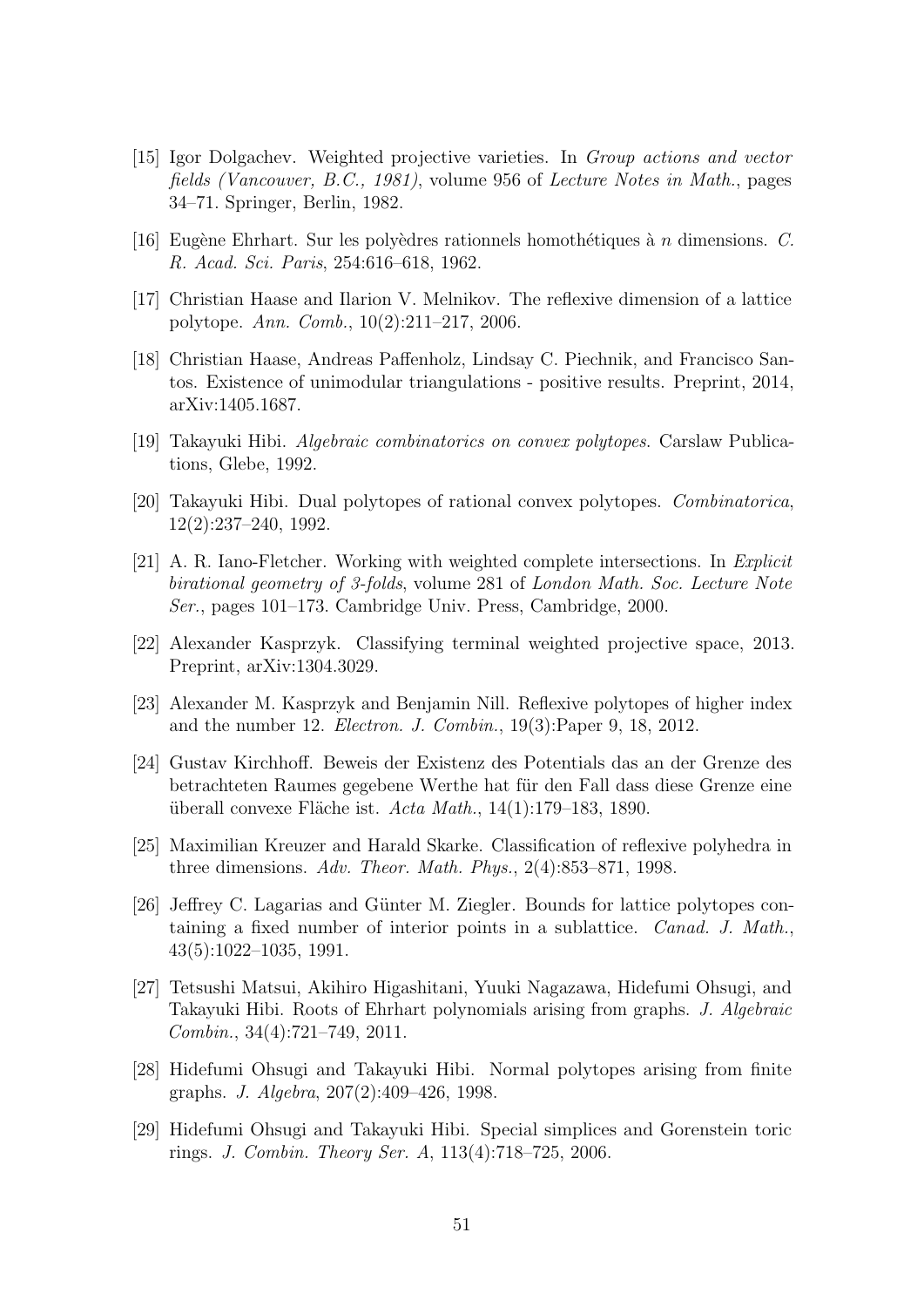- <span id="page-59-7"></span>[30] Arnau Padrol and Julian Pfeifle. Graph operations and Laplacian Eigenpolytopes. Jornadas de Matemática Discreta y Algorítmica. "VII Jornadas de Matemática Discreta y Algorítmica". Castro Urdiales, pages pp. 505–516, July 2010. https://upcommons.upc.edu/handle/2117/8198?locale-attribute=en.
- <span id="page-59-3"></span>[31] Sam Payne. Ehrhart series and lattice triangulations. Discrete Comput. Geom., 40(3):365–376, 2008.
- <span id="page-59-10"></span>[32] Alexander Postnikov. Permutohedra, associahedra, and beyond. Int. Math. Res. Not. IMRN, (6):1026–1106, 2009.
- <span id="page-59-2"></span>[33] Jan Schepers and Leen Van Langenhoven. Unimodality questions for integrally closed lattice polytopes. Annals of Combinatorics, pages 1–19, 2013.
- <span id="page-59-4"></span>[34] Liam Solus. Simplices for numeral systems. 2017. Preprint at https://arxiv.org/abs/1706.00480.
- <span id="page-59-0"></span>[35] Richard P. Stanley. Decompositions of rational convex polytopes. Ann. Discrete Math., 6:333–342, 1980. Combinatorial mathematics, optimal designs and their applications (Proc. Sympos. Combin. Math. and Optimal Design, Colorado State Univ., Fort Collins, Colo., 1978).
- <span id="page-59-1"></span>[36] Richard P. Stanley. Log-concave and unimodal sequences in algebra, combinatorics, and geometry. In Graph theory and its applications: East and West (Jinan, 1986), volume 576 of Ann. New York Acad. Sci., pages 500–535. New York Acad. Sci., New York, 1989.
- <span id="page-59-11"></span>[37] Richard P. Stanley. Enumerative combinatorics. Vol. 2, volume 62 of Cambridge Studies in Advanced Mathematics. Cambridge University Press, Cambridge, 1999. With a foreword by Gian-Carlo Rota and appendix 1 by Sergey Fomin.
- <span id="page-59-5"></span>[38] Tuan Tran and Günter M. Ziegler. Extremal edge polytopes. *Electron. J.* Combin., 21(2):Paper 2.57, 16, 2014.
- <span id="page-59-9"></span>[39] Rafael H. Villarreal. Cohen-Macaulay graphs. Manuscripta Math., 66(3):277–293, 1990.
- <span id="page-59-6"></span>[40] Rafael H. Villarreal. On the equations of the edge cone of a graph and some applications. Manuscripta Math., 97(3):309–317, 1998.
- <span id="page-59-8"></span>[41] Günter M. Ziegler. Lectures on polytopes, volume 152 of Graduate Texts in Mathematics. Springer-Verlag, New York, 1995.